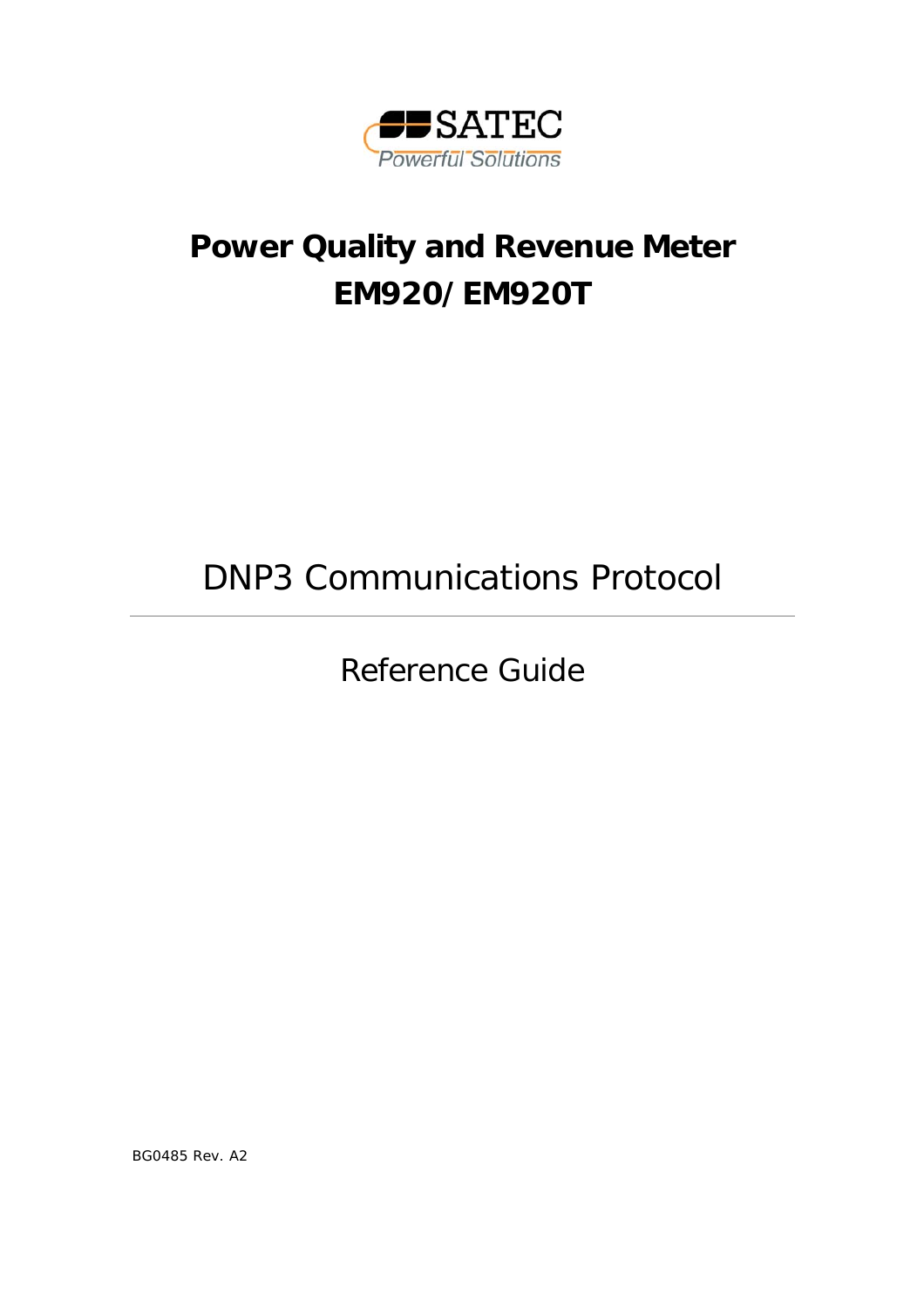Every effort has been made to ensure that the material herein is complete and accurate. However, the manufacturer is not responsible for any mistakes in printing or faulty instructions contained in this book. Notification of any errors or misprints will be received with appreciation.

For further information regarding a particular installation, operation or maintenance of equipment, contact the manufacturer or your local representative or distributor.

#### REVISION HISTORY

| <b>A1</b> |          | June 2010   Initial release                |
|-----------|----------|--------------------------------------------|
| A2        | Aug 2014 | Added uncompensated power/energy registers |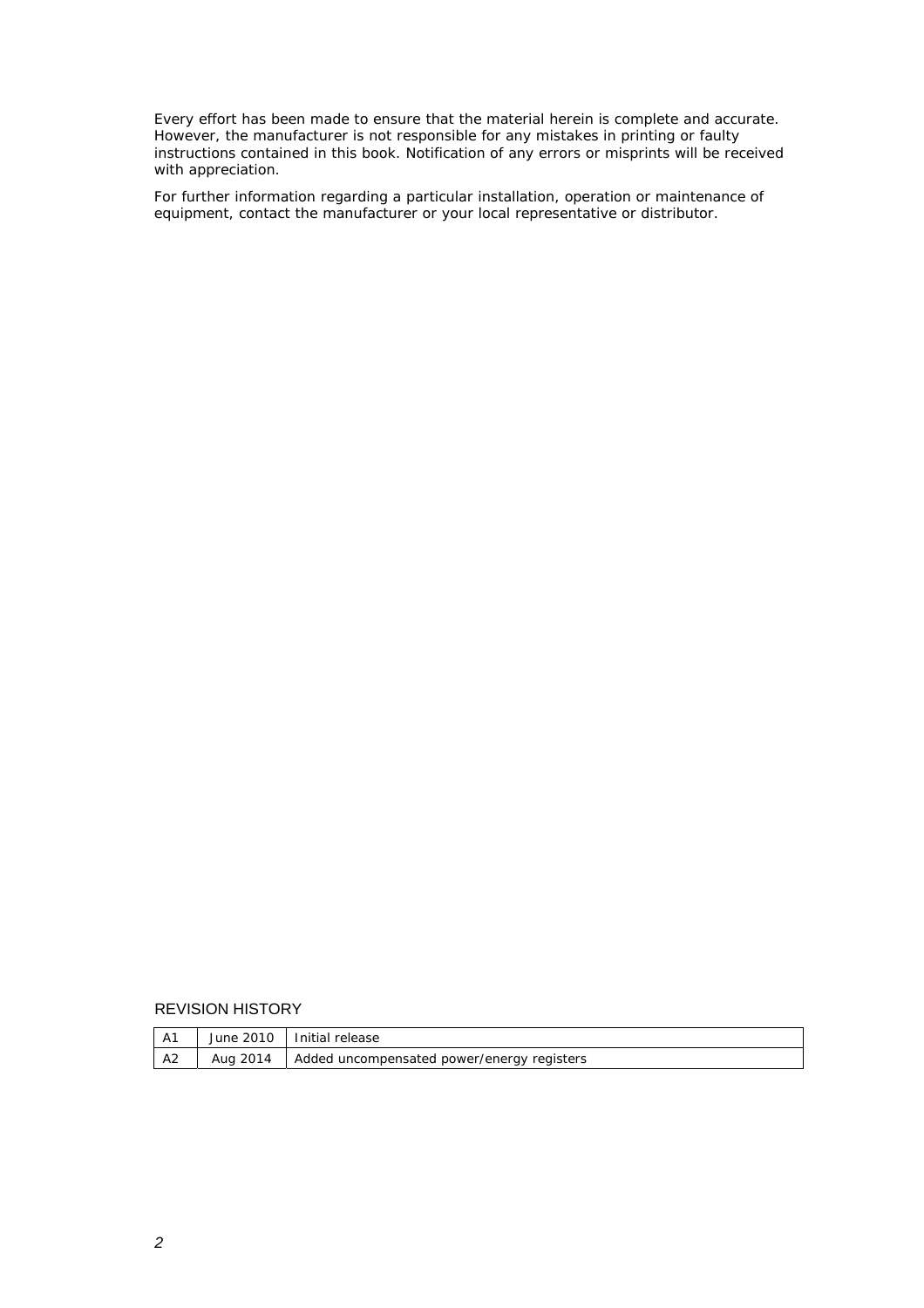## **Table of Contents**

|       |                                                             | .5 |
|-------|-------------------------------------------------------------|----|
|       |                                                             |    |
| 2.1   |                                                             |    |
| 2.2   |                                                             |    |
| 2.2.1 |                                                             |    |
| 2.2.2 |                                                             |    |
| 2.2.3 |                                                             |    |
|       |                                                             |    |
| 2.2.5 |                                                             |    |
| 2.2.6 |                                                             |    |
| 2.3   |                                                             |    |
|       |                                                             |    |
| 3.1   |                                                             |    |
| 3.2   |                                                             |    |
| 3.3   |                                                             |    |
| 3.4   |                                                             |    |
|       |                                                             |    |
|       |                                                             |    |
|       |                                                             |    |
|       |                                                             |    |
| 3.5   | Analog Inputs, Binary Inputs and Counters - Extended Set 14 |    |
|       |                                                             |    |
|       |                                                             |    |
|       |                                                             |    |
|       |                                                             |    |
|       |                                                             |    |
|       |                                                             |    |
|       |                                                             |    |
|       |                                                             |    |
|       |                                                             |    |
|       |                                                             |    |
|       |                                                             |    |
|       |                                                             |    |
|       |                                                             |    |
|       |                                                             |    |
|       |                                                             |    |
|       |                                                             |    |
|       | 12 Harmonic Distortion                                      |    |
|       |                                                             |    |
|       |                                                             |    |
|       |                                                             |    |
|       |                                                             |    |
|       |                                                             |    |
|       |                                                             |    |
|       |                                                             |    |
|       |                                                             |    |
|       |                                                             |    |
| 3.6   |                                                             |    |
|       |                                                             |    |
|       |                                                             |    |
|       |                                                             |    |
| 3.7   |                                                             |    |
|       |                                                             |    |
|       |                                                             |    |
|       |                                                             |    |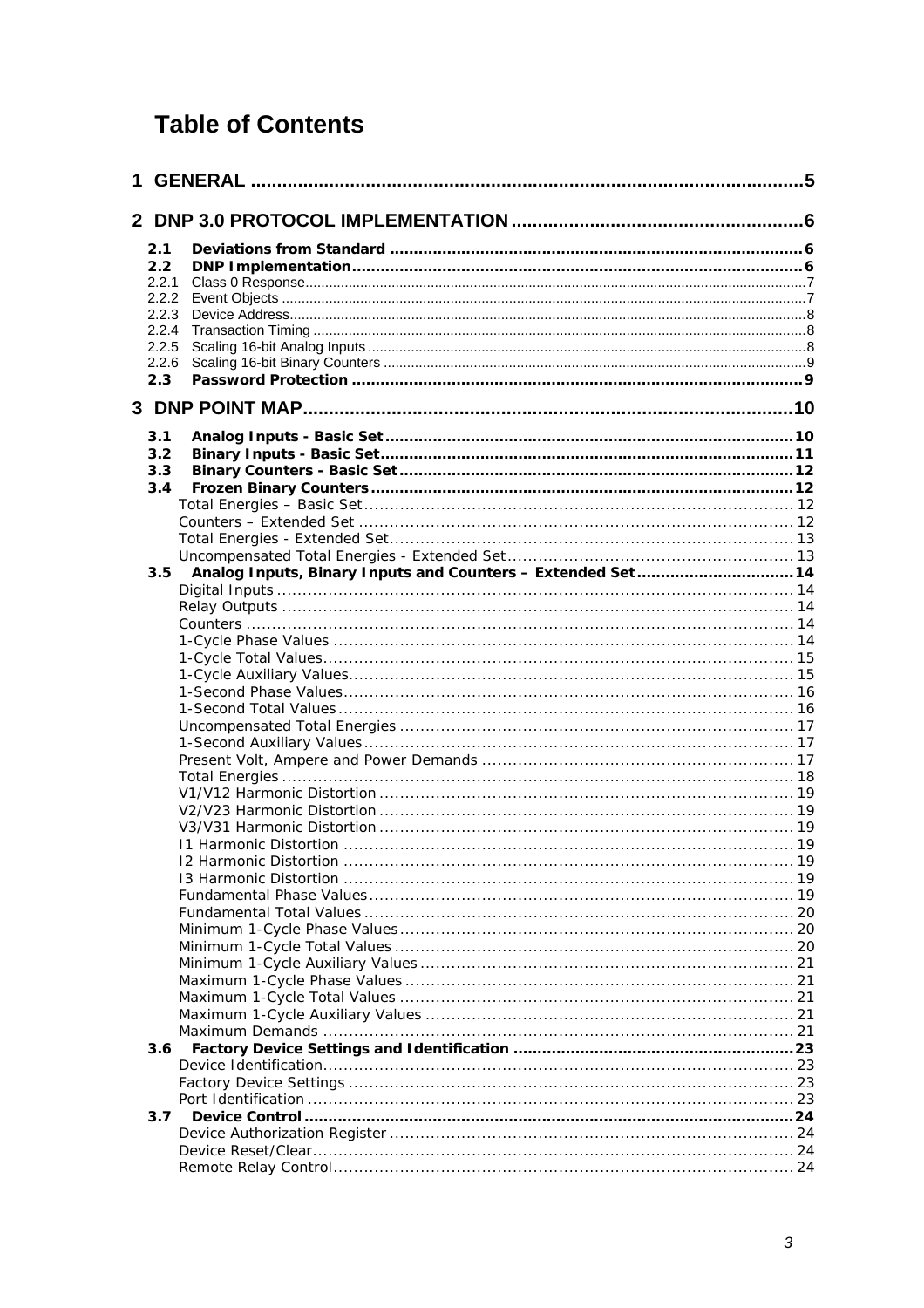|  | 39 |
|--|----|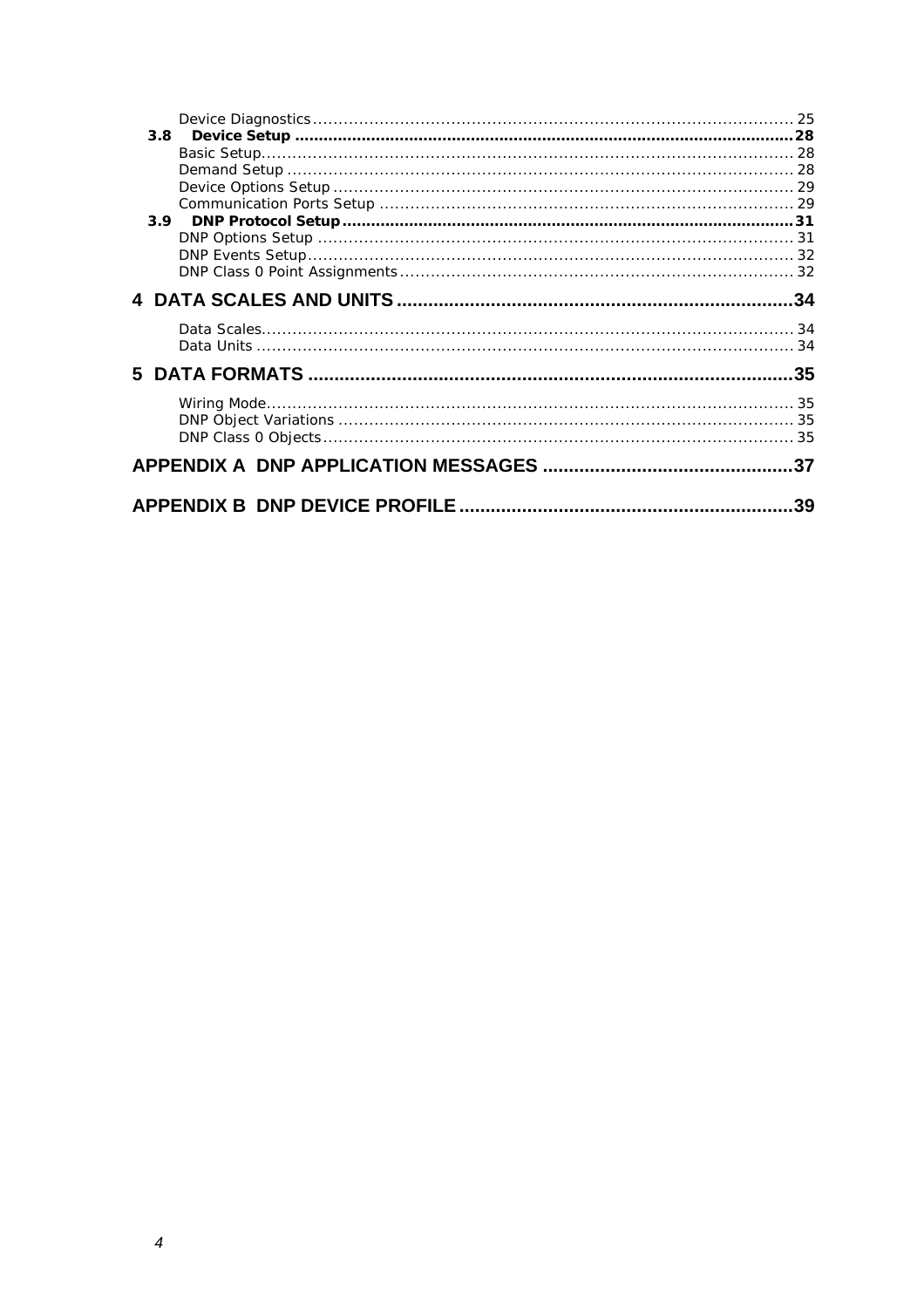## <span id="page-4-0"></span>1 General

This document specifies a subset of the DNP3 communications protocol used to transfer data between a master computer station and the EM920. The document provides the complete information necessary to develop third-party communications software capable of communication with the EM920. Refer to the EM920 Installation Manual and EM920 Operation Manual for more information on communication connections and configuring communication parameters in your device.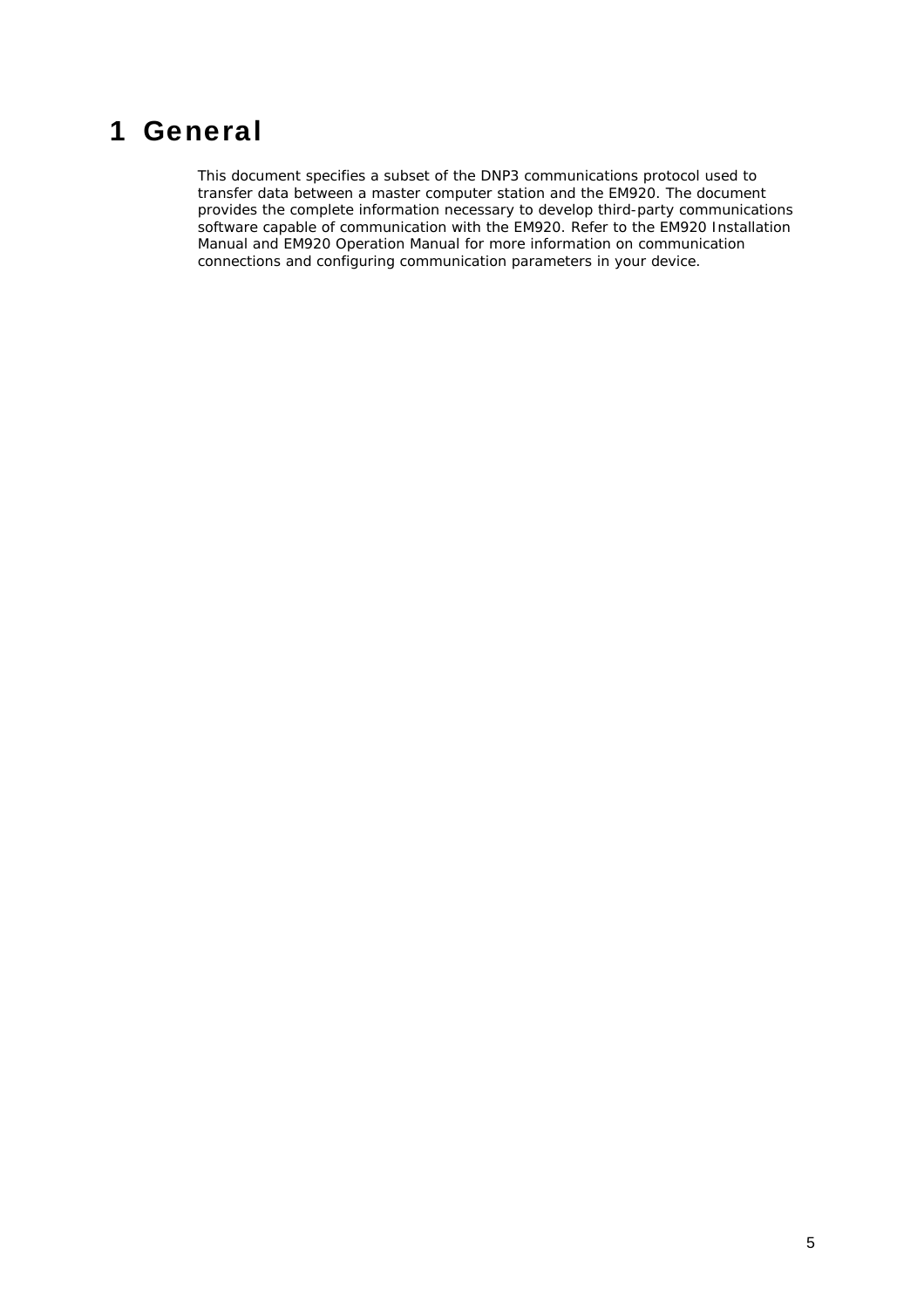## <span id="page-5-0"></span>2 DNP 3.0 Protocol Implementation

DNP3 (Distributed Network Protocol) is an open standard designed by Harris Control Division. DNP defines a command-response method of communicating digital information between a master and slave device. Detailed information regarding DNP3 is available in the "Basic 4 Document Set" which can be obtained from the DNP User Group.

#### <span id="page-5-1"></span>2.1 Deviations from Standard

The EM920 implements Level 2 of the DNP3 communication protocol. The device does not support unsolicited requests or hardware collision avoidance.

The data link layer differs from the Basic 4 specifications because of the master-slave relationship between devices. When the device receives a request, no further requests can be sent until after the device makes the appropriate response.

#### <span id="page-5-2"></span>2.2 DNP Implementation

The EM920, like most devices, allows retrieving regular analog and binary data from the device by executing directed (non-broadcast) Read requests.

Binary-Output-Status objects and Analog-Output-Status objects are sent with flags that always indicate ONLINE.

A Binary-Output-Status object that indicates the current state of a control digital point (relay) uses remote forced data as well as local forced data bits. The value of a state bit indicates the current state of the digital output point.

The EM920 executes the parameter clear function and demands resets using the Direct-Operate, SBO/Operate or Direct-Operate-No-Acknowledge command to specified points of the Control-Relay-Output-Block object.

Issuing the Direct-Operate, SBO/Operate or Direct-Operate-No-Acknowledge command to appropriative points of the Analog-Output-Block object can change the setup parameters. The device also supports the DNP functions Write, Cold-Restart and Delay Measurement.

Refer to Appendix A for specific requests and responses. Appendix B contains the standard DNP Device Profile Document.

The device attempts to respond with the same object variation and qualifier as those in the request. Exceptions to this rule include changing variation 0 to a specific variation and changing qualifier code 6 to 1.

| Octet<br><b>Position</b> | Bit<br><b>Position</b> | <b>Description</b>                                                                                                                                                                                                                                                |
|--------------------------|------------------------|-------------------------------------------------------------------------------------------------------------------------------------------------------------------------------------------------------------------------------------------------------------------|
| 0                        | $\Omega$               | Set when a request received with a broadcast destination address. Cleared after next<br>response.                                                                                                                                                                 |
| 0                        |                        | Device restart - set when the device powers up or after executing Cold Restart, cleared<br>by writing zero to object 80.                                                                                                                                          |
| 0                        | 4                      | Time-synchronization required from the master. Cleared when master sets the time.                                                                                                                                                                                 |
| 0                        | 5                      | Set when the device is in the Local state. Cleared when the device in the Remote state.                                                                                                                                                                           |
|                          | 5                      | Set when the current configuration in the device is corrupted. May also be set as a<br>result of the legal changes in the setup configuration whenever another setup is<br>affected by the changes made. Cleared by writing zero to points 64-75 using object 12. |

If the device receives an invalid request, it sets the internal indication to the error code. The following internal indication bits are supported: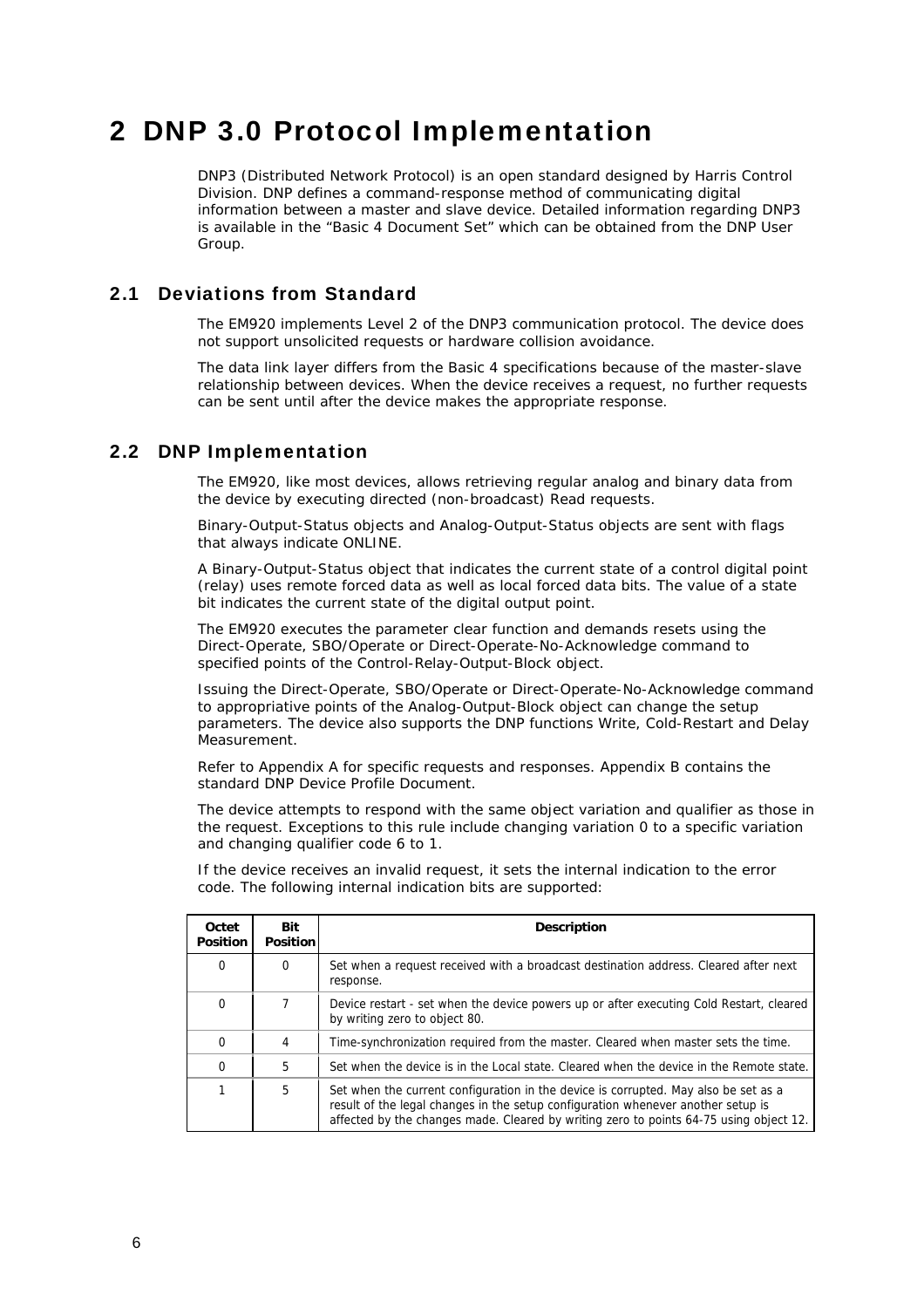#### 2.2.1 Class 0 Response

<span id="page-6-0"></span>The EM920 DNP implementation supports a wide variety of messages. The most common method of getting static object information from the meter via DNP is to issue a read Class 0 request.

The EM920 allows you to configure the Class 0 response by assigning ranges of points to be polled via Class 0 requests (see Section 3.9, DNP Protocol setup).

#### 2.2.2 Event Objects

<span id="page-6-1"></span>The EM920 allows you to assign any static object point to a predefined object change event point for Class 1, Class 2 or Class 3 event polling. A total of 64 change event points are available. You can assign any of the Analog Input, Binary Input or Binary Counter static points to the corresponding change event point through the DNP Event setup (see Section 3.9). You can also link any point to Class 1, Class 2 or Class 3 object polling.

By default, a change event point index is the same as for the corresponding static object point. The EM920 gives you an option to re-map a static point index for the corresponding event point starting with index 0, separately for each object type - Analog Input, Binary Input or Binary Counter change events. For example, if the remapping option is active and you first assign static point AI:23 (1-sec frequency) to an event Class 1 point, the corresponding Analog Input change event point will be identified as point 0 in the Class 1 poll response.

Each point assigned to an event class can be separately enabled or disabled for scanning. Each point can also be linked to the common device Event log so that each change would be recorded to the Event log under common Setpoint #17.

The conditions for Analog Input change events can be specified by either an operating threshold, or a deadband, using one of the following three relations:

Delta  $-$  a new event is generated when the absolute value of the difference between the last reported value of the point and its current value exceeds the specified deadband value;

More than (Over) - a new event is generated when the point value rises over the specified threshold, and then when the point value returns below the threshold taking into consideration a predefined hysteresis;

- Less than (Under) - a new event is generated when the point value drops below the specified threshold, and then when the point value returns above the threshold taking into consideration a predefined hysteresis.

For Binary Counter and Binary Input change events, a Delta relation is only applicable.

The number of event points for each object type (Analog Input, Binary Input or Binary Counter) is limited through the DNP Options setup (see Section 3.9). Every time you change the number of points for any of the objects, the device clears all event buffers and links the default set of static points to each event object type.

The scan time rates for polling events of different types are as follows:

- 1 cycle for Binary Input points
- 200 ms for Binary Counter and Analog Input points

The memory consumption for keeping events depends on the event objects variation, or DNP object size. For each event object type and event class, the device uses a separate buffer. The maximum buffer size per DNP event object/event class is 512 bytes. The maximum number of events per class that the device can hold can be calculated as follows:

Maximum number of events =  $512/(\text{DNP Event Object Size} + 1)$ 

For example, the device can hold up to 512/12=40 measures of the 32-bit Analog change event with Time objects, or up to  $512/8=64$  measures of the 8-bit Binary change event with Time objects.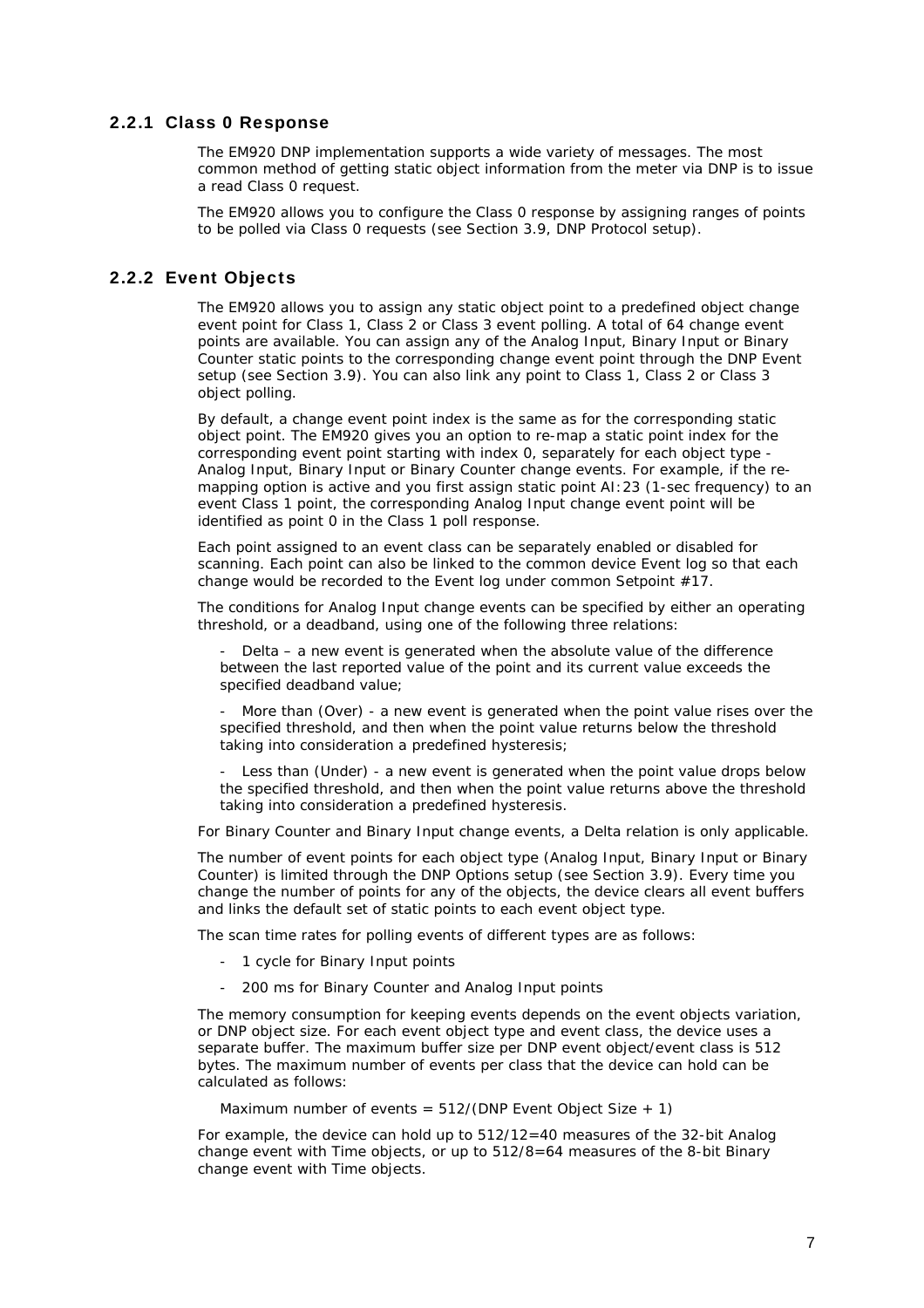To disable change event objects, set to 0 all registers that define the number of the Analog Input, Binary Input and Binary Counter objects to generate events. In this case, the device will support only static objects.

#### 2.2.3 Device Address

<span id="page-7-0"></span>Each device on a DNP link must have a unique address. The EM920 allows a device address in the range of 0 to 65532 to be selected. The DNP master can use addresses 65533 to 65535 for broadcast requests. A broadcast request never generates a DNP response.

#### 2.2.4 Transaction Timing

<span id="page-7-1"></span>The EM920 response time to master requests is indicated in Table 2-1.

 **Table 2-1 Response Time** 

| Baud Rate, bps | <b>Response Time, ms</b> |     |         |  |  |  |
|----------------|--------------------------|-----|---------|--|--|--|
|                | Min                      | Max | Typical |  |  |  |
| 9600           | 13                       | 15  | 13      |  |  |  |
| 19200          |                          | 12  |         |  |  |  |
| 57600          |                          | 10  |         |  |  |  |
| 115200         |                          |     |         |  |  |  |

The Direct-Operate, SBO/Operate or Direct-Operate-No-Acknowledge requests for reset/clear registers and changing setpoints are immediately confirmed.

#### 2.2.5 Scaling 16-bit Analog Inputs

<span id="page-7-2"></span>Any of the variations 1 through 4 can be used with the Analog Input objects. Variations specified in Sections 3.1 and 3.5 show those that can be used to read a full-range value without a possible over-range error when no scaling is used to accommodate the value to the requested object size.

When over-range occurs, a positive value is reported as 32767 and a negative value as -32768, with the over-range bit in the flag octet being set to 1 if a variation 2 is requested. To avoid over-range errors when a variation 2 or 4 is required, a liner scaling may be used to scale 32-bit analog readings to 16-bit Analog Input objects (see Section 3.9, DNP Options setup). Scaling is enabled in the device by default.

When scaling is enabled, either analog input requested with variation 2 or 4 will be scaled to the range of -32768 to 32767 for bi-directional parameters (such as power and power factor), and to the range of 0 to 32767 for single-ended positive parameters (voltage, current, frequency, etc.). To get a true reading, the reverse conversion should be done using the following formula:

$$
Y = ((X - DNP\_LO) \times (HI - LO)) / (DNP\_HI - DNP\_LO) + LO
$$

where:

| Y      |                 | - True reading in engineering units                                                |
|--------|-----------------|------------------------------------------------------------------------------------|
| X.     |                 | - Raw input data in the range of DNP LO - DNP HI                                   |
| LO, HI |                 | - Data low and high scales in engineering units (see Section 4 for data scales)    |
| DNP LO |                 | - DNP low conversion scale: DNP $LO = -32768$ for a point with a negative LO scale |
|        |                 | DNP $LO = 0$ for a point with a zero or positive LO scale                          |
| DNP HI | $\sim$ 10 $\pm$ | DNP high conversion scale: DNP_HI = $32767$                                        |

#### **EXAMPLE**

If you have read a value of 201 for point AI:3 that shows the I1 current (see Section 3.1) and the CT primary current is 200A (the high current scale is  $2 \times 200 = 400$ A), then the current reading in engineering units is as follows:

 $(201 - 0) \times (400 - 0)/(32767 - 0) + 0 = 2.45A$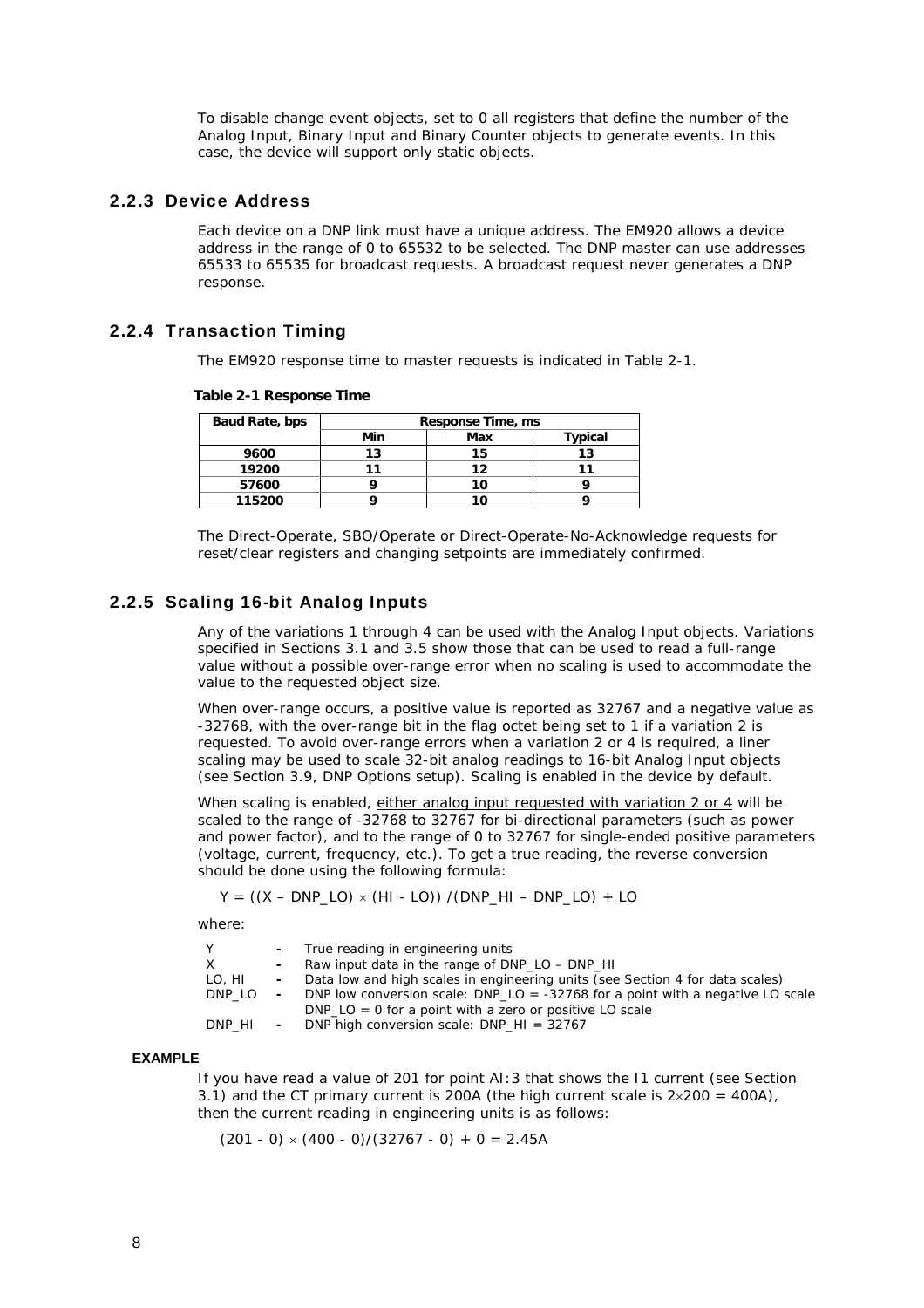#### 2.2.6 Scaling 16-bit Binary Counters

<span id="page-8-0"></span>Binary counters are stored in the device in 32-bit integer format. Using 16-bit Binary Counter objects can cause over-range errors if the counter value exceeds 32767. Scaling binary counters (see DNP Options setup in Section 3.9) allows changing a binary counter unit from 1 to 1000 in powers of 10 to accommodate a 32-bit counter value to 16-bit object format. If the scaling unit is greater than 1, the counter value is reported being divided by the scaling unit. To get the actual value, multiply the counter reading by the selected scaling unit.

#### <span id="page-8-1"></span>2.3 Password Protection

The EM920 has a password protection option allowing you to protect your setups, cumulative registers and logs from being changed or cleared through communications. You can disable or enable password protection through communications or via the front display. For details, refer to your instrument Installation and Operation Manual.

When password protection is enabled, the user password you set in your instrument should be written into the device authorization register (point AO:192) before another write request is issued. If the correct password is not supplied while password protection is enabled, the instrument will respond to all write requests with the exception response "Control operation not supported for this point". It is recommended to clear the password register after you have completed your changes in order to activate password protection.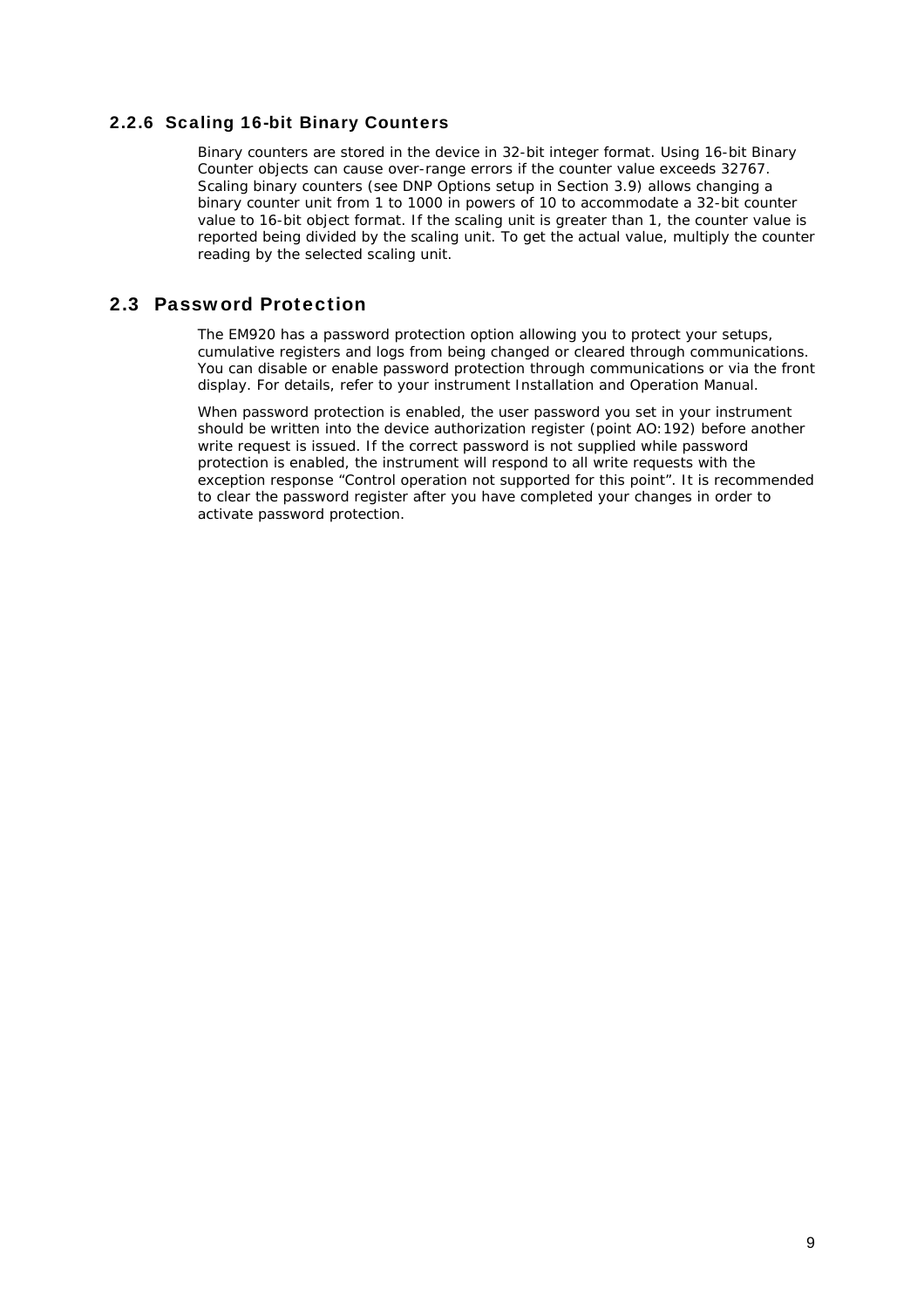# 3 DNP Point Map

## 3.1 Analog Inputs - Basic Set

<span id="page-9-1"></span><span id="page-9-0"></span>

| Object: Var. | <b>Object: Point</b> | Description                                      | Options/Range <sup>2</sup> | Units <sup>2</sup> | <b>Type</b>   | R/W | <b>Notes</b>   |
|--------------|----------------------|--------------------------------------------------|----------------------------|--------------------|---------------|-----|----------------|
| 30:3         | AI:0                 | V1/V12 Voltage                                   | 0-Vmax                     | U1                 | <b>UINT32</b> | R   |                |
| 30:3         | AI:1                 | $\sqrt{2}/V23$ Voltage                           | 0-Vmax                     | U1                 | UINT32        | R   |                |
| 30:3         | AI:2                 | V3/V31 Voltage                                   | 0-Vmax                     | U1                 | <b>UINT32</b> | R.  |                |
| 30:3         | AI:3                 | <b>11 Current</b>                                | $0$ -Imax                  | U <sub>2</sub>     | UINT32        | R   |                |
| 30:3         | AI:4                 | 12 Current                                       | 0-Imax                     | $\overline{U2}$    | UINT32        | R   |                |
| 30:3         | AI:5                 | 13 Current                                       | $0$ -Imax                  | U <sub>2</sub>     | UINT32        | R   |                |
| 30:3         | AI:6                 | kW <sub>L1</sub>                                 | -Pmax-Pmax                 | $\overline{U}$     | <b>INT32</b>  | R   |                |
| 30:3         | AI:7                 | kW <sub>L2</sub>                                 | -Pmax-Pmax                 | U <sub>3</sub>     | <b>INT32</b>  | R   |                |
| 30:3         | AI:8                 | kW <sub>L3</sub>                                 | -Pmax-Pmax                 | $\overline{U}$ 3   | <b>INT32</b>  | R   |                |
| 30:3         | AI:9                 | kvar L1                                          | -Pmax-Pmax                 | U <sub>3</sub>     | <b>INT32</b>  | R   |                |
| 30:3         | AI:10                | kvar L2                                          | -Pmax-Pmax                 | $\overline{U}$     | <b>INT32</b>  | R   |                |
| 30:3         | AI:11                | kvar L3                                          | -Pmax-Pmax                 | $\overline{U}$ 3   | <b>INT32</b>  | R   |                |
| 30:3         | AI:12                | kVAL1                                            | 0-Pmax                     | $\overline{U}$     | UINT32        | R   |                |
| 30:3         | AI:13                | kVA L2                                           | 0-Pmax                     | $\overline{U}$     | UINT32        | R   |                |
| 30:3         | AI:14                | kVAL3                                            | 0-Pmax                     | $\overline{U}$ 3   | UINT32        | R   |                |
| 30:4         | AI:15                | Power factor L1                                  | $-1000 - 1000$             | $\times$ 0.001     | <b>INT16</b>  | R   |                |
| 30:4         | AI:16                | Power factor L2                                  | $-1000 - 1000$             | $\times$ 0.001     | <b>INT16</b>  | R   |                |
| 30:4         | AI:17                | Power factor L3                                  | $-1000 - 1000$             | $\times$ 0.001     | <b>INT16</b>  | R   |                |
| 30:4         | AI:18                | <b>Total PF</b>                                  | $-1000 - 1000$             | $\times$ 0.001     | <b>INT16</b>  | R   |                |
| 30:3         | AI:19                | <b>Total kW</b>                                  | -Pmax-Pmax                 | U <sub>3</sub>     | <b>INT32</b>  | R   |                |
| 30:3         | AI:20                | <b>Total kvar</b>                                | -Pmax-Pmax                 | U <sub>3</sub>     | <b>INT32</b>  | R   |                |
| 30:3         | AI:21                | <b>Total kVA</b>                                 | 0-Pmax                     | U <sub>3</sub>     | UINT32        | R   |                |
| 30:3         | AI:22                | In (neutral) Current                             | $0$ -Imax                  | U <sub>4</sub>     | UINT32        | R.  |                |
| 30:4         | AI:23                | Frequency                                        | 0-Fmax                     | $\times 0.01$ Hz   | UINT16        | R   |                |
| 30:3         | AI:24                | Maximum kW import sliding window demand          | 0-Pmax                     | U <sub>3</sub>     | <b>UINT32</b> | R   |                |
| 30:3         | AI:25                | kW import accumulated demand                     | 0-Pmax                     | U <sub>3</sub>     | UINT32        | R   |                |
| 30:3         | AI:26                | Maximum kVA sliding window demand                | 0-Pmax                     | $\overline{U}$ 3   | UINT32        | R   |                |
| 30:3         | AI:27                | kVA accumulated demand                           | 0-Pmax                     | U <sub>3</sub>     | UINT32        | R   |                |
| 30:3         | AI:28                | 11 Maximum ampere demand                         | $0$ -Imax                  | U <sub>2</sub>     | UINT32        | R   |                |
| 30:3         | AI:29                | 12 Maximum ampere demand                         | 0-Imax                     | $\overline{U2}$    | <b>UINT32</b> | R   |                |
| 30:3         | AI:30                | 13 Maximum ampere demand                         | 0-Imax                     | $\overline{U}$     | UINT32        | R   |                |
| 30:3         | AI:31                | Present kW import sliding window demand          | 0-Pmax                     | $\overline{U}$     | UINT32        | R   |                |
| 30:3         | AI:32                | Present kVA sliding window demand                | 0-Pmax                     | U <sub>3</sub>     | <b>UINT32</b> | R   |                |
| 30:4         | AI:33                | PF (import) at Max. kVA sliding window<br>demand | $0 - 1000$                 | $\times$ 0.001     | <b>UINT16</b> | R   |                |
| 30:4         | AI:34                | V1/V12 Voltage THD                               | 0-9999                     | $\times$ 0.1%      | UINT16        | R   | 3              |
| 30:4         | AI:35                | V2/V23 Voltage THD                               | 0-9999                     | $\times 0.1\%$     | UINT16        | R   | $\overline{3}$ |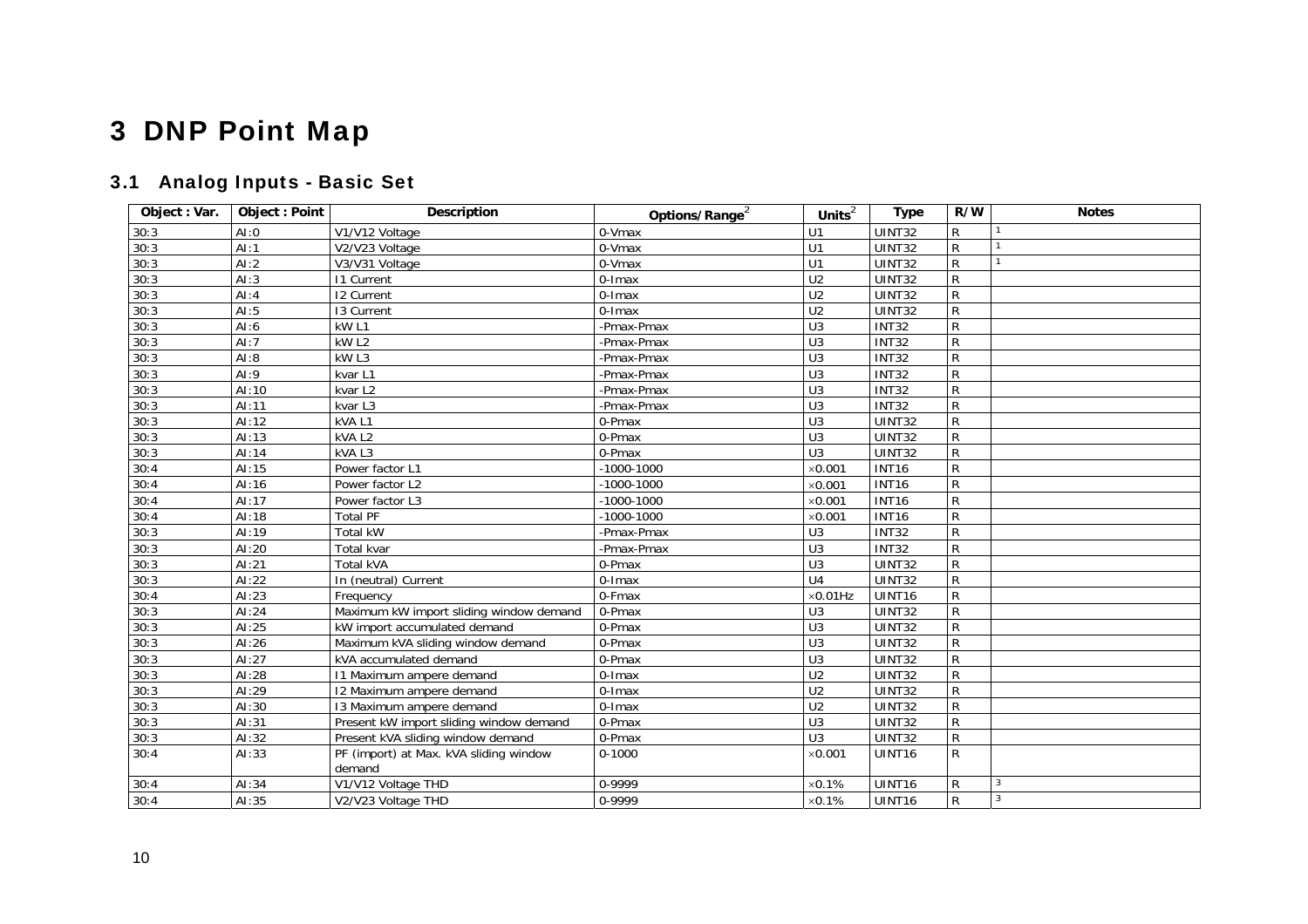| Object: Var. | Object: Point | <b>Description</b> | Options/Range | Units $\check{}$ | Гуре               | R/W | <b>Notes</b> |
|--------------|---------------|--------------------|---------------|------------------|--------------------|-----|--------------|
| 30:4         | AI:36         | V3/V31 Voltage THD | 0-9999        | $\times$ 0.1%    | UINT <sub>16</sub> | R   |              |
| 30:4         | AI:37         | Current THD        | 0-9999        | $\times$ 0.1%    | UINT <sub>16</sub> |     |              |
| 30:4         | AI:38         | 12 Current THD     | 0-9999        | $\times$ 0.1%    | UINT <sub>16</sub> | R   |              |
| 30:4         | AI:39         | 13 Current THD     | 0-9999        | $\times$ 0.1%    | UINT <sub>16</sub> | R   |              |
| 30:4         | AI:40         | Current TDD        | $0 - 1000$    | $\times$ 0.1%    | UINT <sub>16</sub> |     |              |
| 30:4         | AI:41         | 12 Current TDD     | $0 - 1000$    | $\times$ 0.1%    | UINT <sub>16</sub> |     |              |
| 30:4         | AI:42         | 13 Current TDD     | $0 - 1000$    | $\times$ 0.1%    | UINT <sub>16</sub> | R   |              |

 **NOTES:** 

<sup>1</sup> When the 4LN3 or 3LN3 wiring mode is selected, the voltages will be line-to-neutral; for any other wiring mode, they will be line-to-line voltages.

<sup>2</sup> All analog input points except of harmonics are 1-second average values. For volts, amps and power scales and units, refer to Section 4 "Data Scales and Units". For analog input scaling formulas and examples, see Section 2.2.5, " Scaling Analog Input Objects".

3 On a 3-s interval.

#### 3.2 Binary Inputs - Basic Set

<span id="page-10-0"></span>

| Object: Var. | Object : Point | Description           | Range   | <b>Units</b> | Type | R/W<br><b>Notes</b> |
|--------------|----------------|-----------------------|---------|--------------|------|---------------------|
| 01:1         | BI:0           | Relay #1 status       | $0 - 1$ |              |      | R                   |
| 01:1         | BI:1           | Relay #2 status       | $0 - 1$ |              |      | R                   |
| 01:1         | BI:2           | Relay #3 status       | $0 - 1$ |              |      | R                   |
| 01:1         | BI:3           | Relay #4 status       | $0 - 1$ |              |      | R                   |
| 01:1         | BI:4           | Relay #5 status       | $0 - 1$ |              |      | R                   |
| 01:1         | BI:5           | Relay #6 status       | $0 - 1$ |              |      | $\mathsf{R}$        |
| 01:1         | BI:6           | Relay #7 status       | $0 - 1$ |              |      | R                   |
| 01:1         | BI:16          | Status input #1       | $0 - 1$ |              |      | R                   |
| 01:1         | BI:17          | Status input #2       | $0 - 1$ |              |      | R                   |
| 01:1         | BI:18          | Status input #3       | $0 - 1$ |              |      | R                   |
| 01:1         | BI:19          | Status input #4       | $0 - 1$ |              |      | R                   |
| 01:1         | BI:20          | Status input #5       | $0 - 1$ |              |      | $\mathsf{R}$        |
| 01:1         | BI:21          | Status input #6       | $0 - 1$ |              |      | R                   |
| 01:1         | BI:22          | Status input #7       | $0 - 1$ |              |      | $\mathsf{R}$        |
| 01:1         | BI:23          | Status input #8       | $0 - 1$ |              |      | R                   |
| 01:1         | BI:24          | Status input #9       | $0 - 1$ |              |      | $\mathsf{R}$        |
| 01:1         | BI:25          | Status input #10      | $0 - 1$ |              |      | $\mathsf{R}$        |
| 01:1         | BI:48          | <b>Battery status</b> | $0 - 1$ |              |      | $\mathsf{R}$        |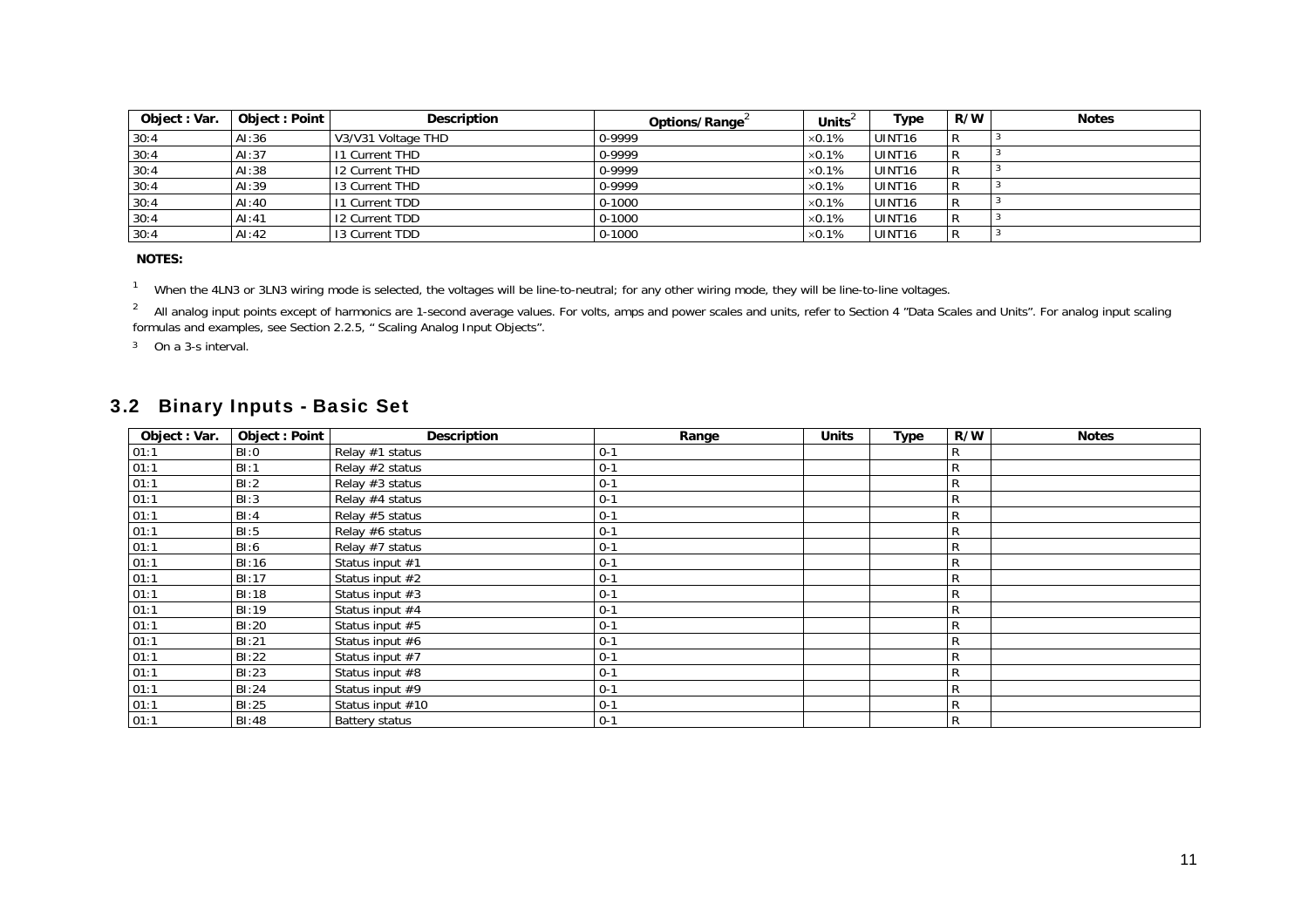### 3.3 Binary Counters - Basic Set

| Object: Var. | <b>Object: Point</b> | Description  | Range         | <b>Units</b> | Type   | R/W | <b>Notes</b> |
|--------------|----------------------|--------------|---------------|--------------|--------|-----|--------------|
| 20:5         | BC:0                 | kWh import   | 0-999,999,999 | $0.1$ kWh    | UINT32 | R   |              |
| 20:5         | BC:1                 | kWh export   | 0-999,999,999 | $0.1$ kWh    | UINT32 | R   |              |
| 20:5         | BC:2                 | kvarh net    | 0-999,999,999 | 0.1 kvarh    | UINT32 | R   |              |
| 20:5         | BC:3                 | kVAh         | 0-999,999,999 | $0.1$ kVAh   | UINT32 | R   |              |
| 20:5         | BC:4                 | kvarh import | 0-999.999.999 | 0.1 kvarh    | UINT32 | R   |              |
| 20:5         | BC:5                 | kvarh export | 0-999,999,999 | 0.1 kvarh    | UINT32 | R   |              |
| 20:5         | BC:6                 | kVAh import  | 0-999,999,999 | 0.1 kVAh     | UINT32 | R   |              |
| 20:5         | BC:7                 | kVAh export  | 0-999,999,999 | 0.1 kVAh     | UINT32 | R   |              |
| 20:5         | BC:8                 | kvarh Q1     | 0-999,999,999 | 0.1 kvarh    | UINT32 | R   |              |
| 20:5         | BC:9                 | kvarh Q2     | 0-999,999,999 | 0.1 kvarh    | UINT32 | R   |              |
| 20:5         | BC:10                | kvarh Q3     | 0-999.999.999 | 0.1 kvarh    | UINT32 | R   |              |
| 20:5         | <b>BC:11</b>         | kvarh Q4     | 0-999.999.999 | 0.1 kvarh    | UINT32 | R   |              |

### 3.4 Frozen Binary Counters

<span id="page-11-3"></span><span id="page-11-2"></span><span id="page-11-1"></span><span id="page-11-0"></span>

| Object : Var. | Object: Point | Description                       | Range         | <b>Units</b> | Type          | R/W          | <b>Notes</b> |
|---------------|---------------|-----------------------------------|---------------|--------------|---------------|--------------|--------------|
|               |               | <b>Total Energies - Basic Set</b> |               |              |               |              |              |
| 21:var        | FBC:0         | kWh import                        | 0-999,999,999 | $0.1$ kWh    | UINT32        | R            |              |
| 21:var        | FBC:1         | kWh export                        | 0-999,999,999 | 0.1 kWh      | UINT32        | R            |              |
| 21:var        | FBC:2         | kvarh net                         | 0-999,999,999 | 0.1 kvarh    | UINT32        | R            |              |
| 21:var        | FBC:3         | kVAh                              | 0-999,999,999 | 0.1 kVAh     | UINT32        | R            |              |
| 21:var        | FBC:4         | kvarh import                      | 0-999,999,999 | 0.1 kvarh    | UINT32        | $\mathsf{R}$ |              |
| 21:var        | FBC:5         | kvarh export                      | 0-999,999,999 | 0.1 kvarh    | UINT32        | $\mathsf{R}$ |              |
| 21:var        | FBC:6         | kVAh import                       | 0-999,999,999 | 0.1 kVAh     | UINT32        | R            |              |
| 21:var        | FBC:7         | kVAh export                       | 0-999,999,999 | 0.1 kVAh     | UINT32        | R            |              |
| 21:var        | FBC:8         | kvarh Q1                          | 0-999,999,999 | 0.1 kvarh    | UINT32        | R            |              |
| 21:var        | FBC:9         | kvarh Q2                          | 0-999,999,999 | 0.1 kvarh    | UINT32        | $\mathsf{R}$ |              |
| 21:var        | <b>FBC:10</b> | kvarh Q3                          | 0-999,999,999 | 0.1 kvarh    | UINT32        | $\mathsf{R}$ |              |
| 21:var        | <b>FBC:11</b> | kvarh Q4                          | 0-999,999,999 | 0.1 kvarh    | UINT32        | $\mathsf{R}$ |              |
|               |               | <b>Counters - Extended Set</b>    |               |              |               |              |              |
| 21:var        | FBC:35328     | Counter #1                        | 0-999,999,999 |              | UINT32        | R            |              |
| 21:var        | FBC:35329     | Counter #2                        | 0-999,999,999 |              | <b>UINT32</b> | R            |              |
| 21:var        | FBC:35330     | Counter $#3$                      | 0-999,999,999 |              | <b>UINT32</b> | $\mathsf{R}$ |              |
| 21:var        | FBC:35331     | Counter #4                        | 0-999,999,999 |              | UINT32        | R            |              |
| 21:var        | FBC:35332     | Counter #5                        | 0-999,999,999 |              | UINT32        | R            |              |
| 21:var        | FBC:35333     | Counter $#6$                      | 0-999,999,999 |              | UINT32        | $\mathsf R$  |              |
| 21:var        | FBC:35334     | Counter #7                        | 0-999,999,999 |              | UINT32        | $\mathsf R$  |              |
| 21:var        | FBC:35335     | Counter #8                        | 0-999,999,999 |              | UINT32        | R            |              |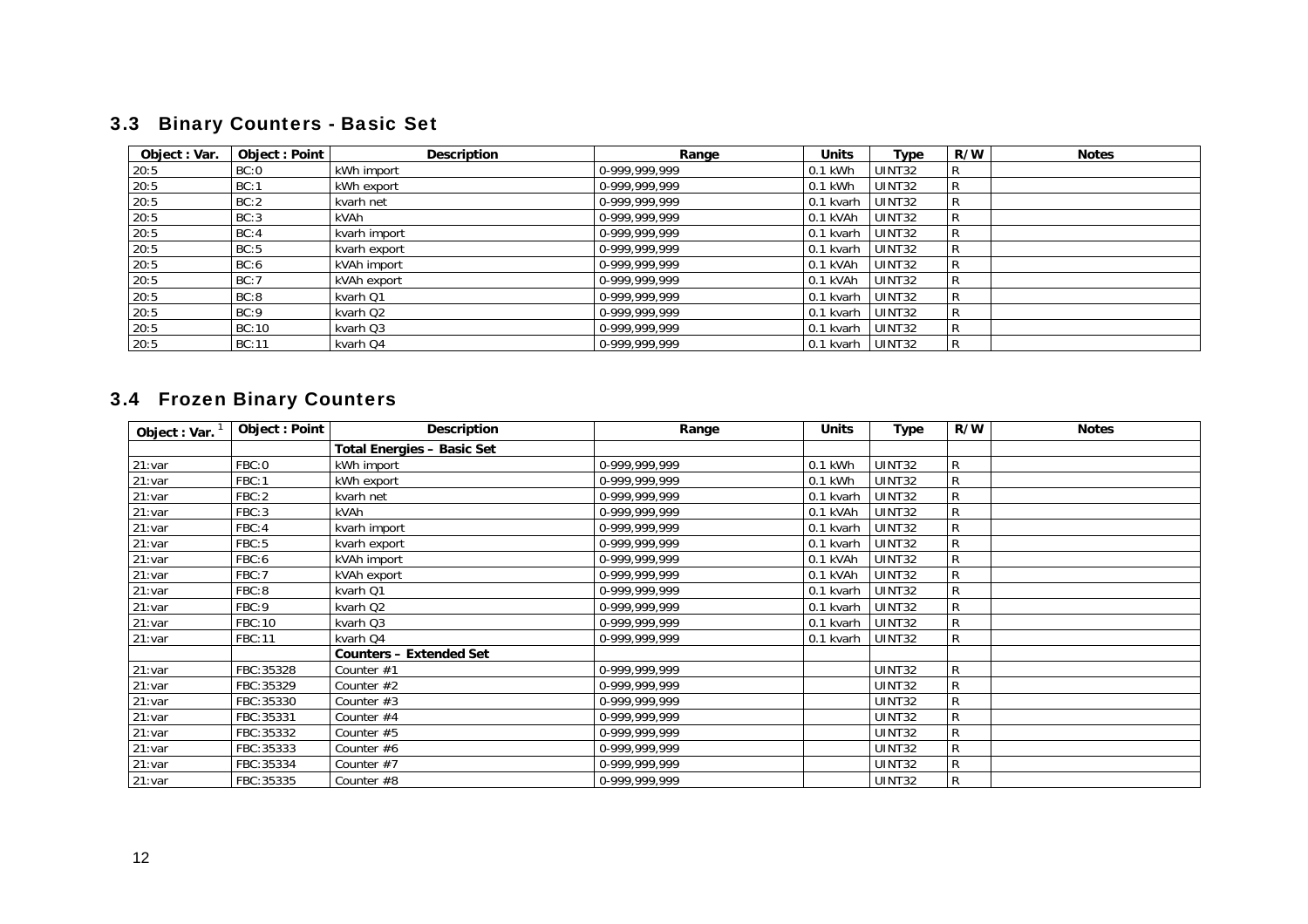| Object: Var. | Object: Point | <b>Description</b>                                           | Range         | <b>Units</b>    | <b>Type</b>   | R/W          | <b>Notes</b> |
|--------------|---------------|--------------------------------------------------------------|---------------|-----------------|---------------|--------------|--------------|
|              |               | <b>Total Energies - Extended Set</b>                         |               |                 |               |              |              |
| 21:var       | FBC:38656     | kWh import                                                   | 0-999,999,999 | 0.1 kWh         | <b>UINT32</b> | R            |              |
| 21:var       | FBC:38657     | kWh export                                                   | 0-999.999.999 | 0.1 kWh         | <b>UINT32</b> | R            |              |
| 21:var       | FBC:38658     | Not used                                                     |               |                 | <b>UINT32</b> | $\mathsf{R}$ |              |
| 21:var       | FBC:38659     | Not used                                                     |               |                 | <b>UINT32</b> | R            |              |
| 21:var       | FBC:38660     | kvarh import                                                 | 0-999,999,999 | 0.1 kvarh       | <b>UINT32</b> | R            |              |
| 21:var       | FBC:38661     | kvarh export                                                 | 0-999,999,999 | 0.1 kvarh       | UINT32        | R            |              |
| 21:var       | FBC:38662     | Not used                                                     |               |                 | <b>UINT32</b> | R            |              |
| 21:var       | FBC:38663     | Not used                                                     |               |                 | <b>UINT32</b> | $\mathsf{R}$ |              |
| 21:var       | FBC:38664     | kVAh total                                                   | 0-999,999,999 | 0.1 kVAh        | UINT32        | R            |              |
| 21:var       | FBC:38665     | Not used                                                     |               |                 | <b>UINT32</b> | $\mathsf{R}$ |              |
| 21:var       | FBC:38666     | Not used                                                     |               |                 | <b>UINT32</b> | R            |              |
| 21:var       | FBC:38667     | kVAh import                                                  | 0-999.999.999 | 0.1 kVAh        | UINT32        | R            |              |
| 21:var       | FBC:38668     | kVAh export                                                  | 0-999.999.999 | 0.1 kVAh        | <b>UINT32</b> | R            |              |
| 21:var       | FBC:38669     | Not used                                                     |               |                 | <b>UINT32</b> | $\mathsf{R}$ |              |
| 21:var       | FBC:38670     | Not used                                                     |               |                 | <b>UINT32</b> | R            |              |
| 21:var       | FBC:38671     | Not used                                                     |               |                 | <b>UINT32</b> | R            |              |
| 21:var       | FBC:38672     | Not used                                                     |               |                 | <b>UINT32</b> | R            |              |
| 21:var       | FBC:38673     | Not used                                                     |               |                 | UINT32        | R            |              |
| 21:var       | FBC:38674     | kvarh Q1                                                     | 0-999,999,999 | 0.1 kvarh       | UINT32        | ${\sf R}$    |              |
| 21:var       | FBC:38675     | kvarh Q2                                                     | 0-999.999.999 | 0.1 kvarh       | UINT32        | R            |              |
| 21:var       | FBC: 38676    | kvarh Q3                                                     | 0-999,999,999 | 0.1 kvarh       | <b>UINT32</b> | R            |              |
| 21:var       | FBC:38677     | kvarh Q4                                                     | 0-999,999,999 | 0.1 kvarh       | UINT32        | R            |              |
|              |               | <b>Uncompensated Total Energies -</b><br><b>Extended Set</b> |               |                 |               |              |              |
| 21:var       | FBC:38016     | kWh import                                                   | 0-999,999,999 | 0.1 kWh         | UINT32        | R            |              |
| 21:var       | FBC:38017     | kWh export                                                   | 0-999,999,999 | 0.1 kWh         | <b>UINT32</b> | R            |              |
| 21:var       | FBC:38018     | kvarh import                                                 | 0-999,999,999 | kvarh<br>0.1    | UINT32        | ${\sf R}$    |              |
| 21:var       | FBC:38019     | kvarh export                                                 | 0-999,999,999 | 0.1             | kvarh UINT32  | R            |              |
| 21:var       | FBC:38020     | kVAh total                                                   | 0-999,999,999 | 0.1 kVAh UINT32 |               | $\mathsf{R}$ |              |

#### **NOTE**

<span id="page-12-1"></span><span id="page-12-0"></span><sup>1</sup> For object variation, see DNP Options setup (see Section 3.9).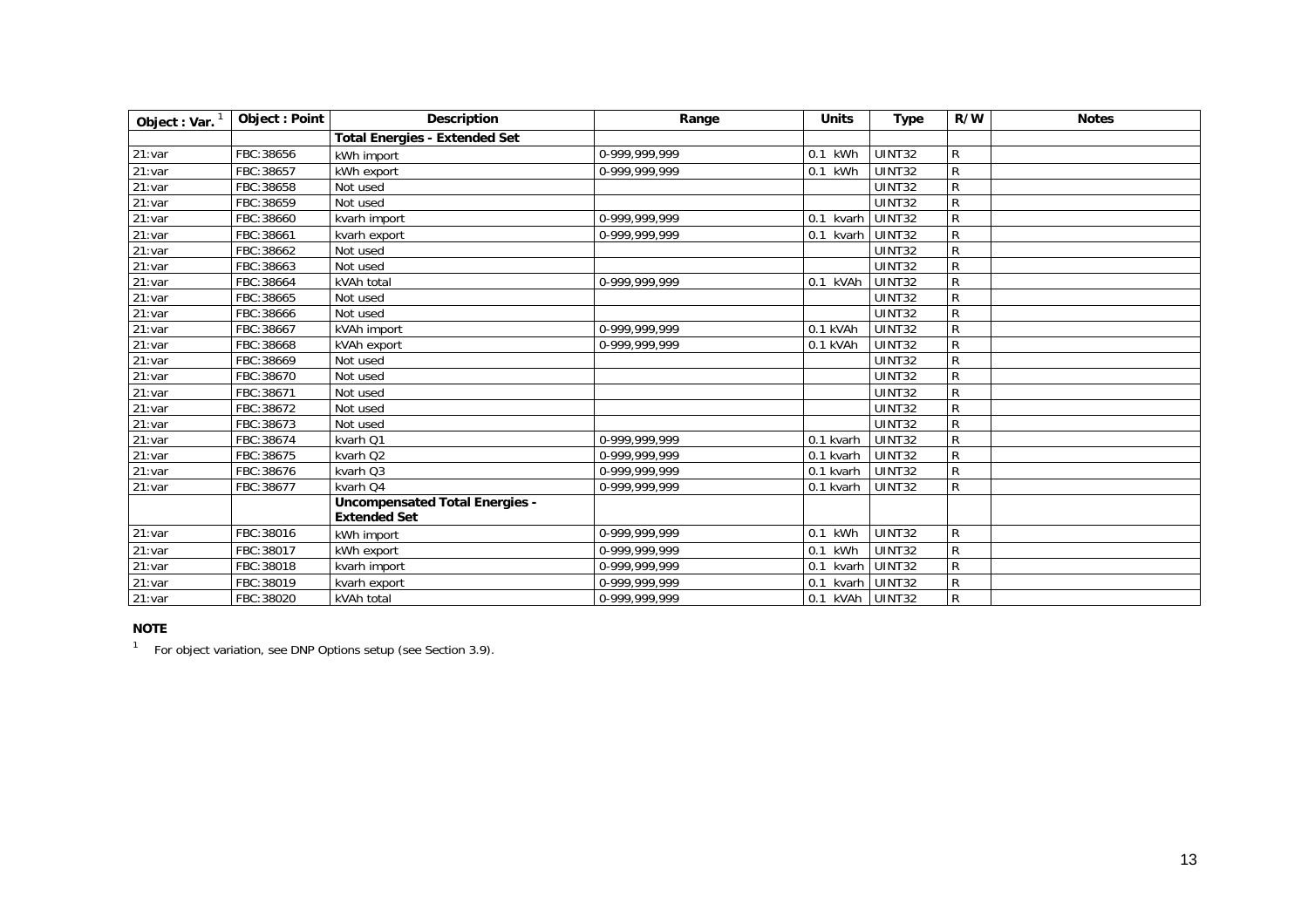<span id="page-13-4"></span><span id="page-13-3"></span><span id="page-13-2"></span><span id="page-13-1"></span><span id="page-13-0"></span>

| Object: Var. | Object: Point   Description |                          | Options/Range <sup>3</sup> | Units $3$      | <b>Type</b>   | R/W            | <b>Notes</b> |
|--------------|-----------------------------|--------------------------|----------------------------|----------------|---------------|----------------|--------------|
| 30:4         | AI:32768                    | <b>None</b>              | $\Omega$                   |                | UINT16        | R              |              |
|              |                             | <b>Digital Inputs</b>    |                            |                |               | R              |              |
| 01:1         | BI:34304                    | D <sub>11</sub>          | $0 - 1$                    |                |               | R              |              |
| 01:1         | BI:34305                    | DI2                      | $0 - 1$                    |                |               | R              |              |
| 01:1         | BI:34306                    | DI3                      | $0 - 1$                    |                |               | R              |              |
| 01:1         | BI:34307                    | DI4                      | $0 - 1$                    |                |               | $\mathsf{R}$   |              |
| 01:1         | BI:34308                    | D <sub>15</sub>          | $0 - 1$                    |                |               | R              |              |
| 01:1         | BI:34309                    | DI <sub>6</sub>          | $0 - 1$                    |                |               | R              |              |
| 01:1         | BI:34310                    | DI7                      | $0 - 1$                    |                |               | R              |              |
| 01:1         | BI:34311                    | D <sub>18</sub>          | $0 - 1$                    |                |               | $\mathsf{R}$   |              |
| 01:1         | BI:34312                    | DI9                      | $0 - 1$                    |                |               | R              |              |
| 01:1         | BI:34313                    | D110                     | $0 - 1$                    |                |               | R              |              |
|              |                             | <b>Relay Outputs</b>     |                            |                |               | R              |              |
| 01:1         | BI:34816                    | Relay #1                 | $0 - 1$                    |                |               | $\mathsf{R}$   |              |
| 01:1         | BI:34817                    | Relay #2                 | $0 - 1$                    |                |               | R              |              |
| 01:1         | BI:34818                    | Relay #3                 | $0 - 1$                    |                |               | R              |              |
| 01:1         | BI:34819                    | Relay #4                 | $0 - 1$                    |                |               | R              |              |
| 01:1         | BI:34820                    | Relay #5                 | $0 - 1$                    |                |               | R              |              |
| 01:1         | BI:34821                    | Relay #6                 | $0 - 1$                    |                |               | R              |              |
| 01:1         | BI:34822                    | Relay #7                 | $0 - 1$                    |                |               | $\mathsf{R}$   |              |
|              |                             | <b>Counters</b>          |                            |                |               |                |              |
| 20:5         | BC:35328                    | Counter #1               | 0-999,999,999              |                | <b>UINT32</b> | R              |              |
| 20:5         | BC:35329                    | Counter #2               | 0-999,999,999              |                | <b>UINT32</b> | $\mathsf{R}$   |              |
| 20:5         | BC:35330                    | Counter #3               | 0-999,999,999              |                | <b>UINT32</b> | $\mathsf R$    |              |
| 20:5         | BC:35331                    | Counter #4               | 0-999,999,999              |                | <b>UINT32</b> | R              |              |
| 20:5         | BC:35332                    | Counter #5               | 0-999,999,999              |                | <b>UINT32</b> | R              |              |
| 20:5         | BC:35333                    | Counter #6               | 0-999,999,999              |                | <b>UINT32</b> | $\overline{R}$ |              |
| 20:5         | BC:35334                    | Counter #7               | 0-999,999,999              |                | <b>UINT32</b> | R              |              |
| 20:5         | BC:35335                    | Counter $\overline{\#8}$ | 0-999,999,999              |                | UINT32        | $\mathsf{R}$   |              |
|              |                             | 1-Cycle Phase Values     |                            |                |               |                |              |
| 30:3         | AI:35840                    | V1/V12 Voltage           | 0-Vmax                     | U1             | UINT32        | R              |              |
| 30:3         | AI:35841                    | V2/V23 Voltage           | 0-Vmax                     | U1             | <b>UINT32</b> | R              |              |
| 30:3         | AI:35842                    | V3/V31 Voltage           | 0-Vmax                     | U1             | UINT32        | R              |              |
| 30:3         | AI:35843                    | <b>11 Current</b>        | 0-Imax                     | U <sub>4</sub> | <b>UINT32</b> | R              |              |
| 30:3         | AI:35844                    | 12 Current               | 0-Imax                     | $U$ 4          | <b>UINT32</b> | $\mathsf{R}$   |              |
| 30:3         | AI:35845                    | 13 Current               | 0-Imax                     | $U$ 4          | UINT32        | R              |              |
| 30:3         | AI:35846                    | kW <sub>L1</sub>         | -Pmax-Pmax                 | U3             | <b>INT32</b>  | R              |              |
| 30:3         | AI:35847                    | kW <sub>L2</sub>         | -Pmax-Pmax                 | U3             | <b>INT32</b>  | R              |              |
| 30:3         | AI:35848                    | $kW$ L <sub>3</sub>      | -Pmax-Pmax                 | U <sub>3</sub> | <b>INT32</b>  | $\mathsf{R}$   |              |

## 3.5 Analog Inputs, Binary Inputs and Counters – Extended Set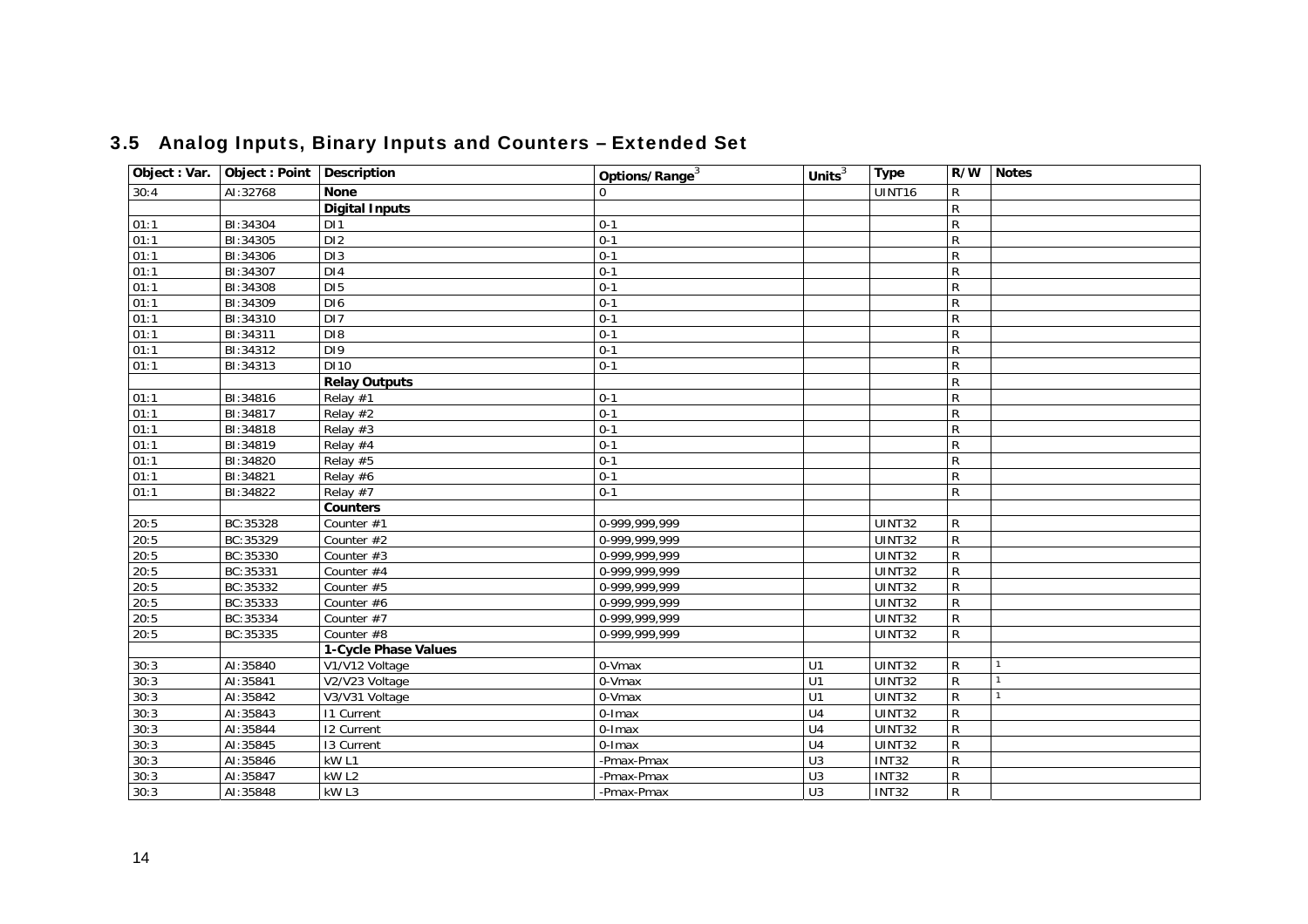<span id="page-14-1"></span><span id="page-14-0"></span>

| Object: Var. | Object: Point   Description |                                 | Options/Range <sup>3</sup> | Units $3$        | <b>Type</b>   |                | R/W Notes              |
|--------------|-----------------------------|---------------------------------|----------------------------|------------------|---------------|----------------|------------------------|
| 30:3         | AI:35849                    | kvar L1                         | -Pmax-Pmax                 | U <sub>3</sub>   | <b>INT32</b>  | R              |                        |
| 30:3         | AI:35850                    | kvar L2                         | -Pmax-Pmax                 | U3               | INT32         | $\mathsf{R}$   |                        |
| 30:3         | AI:35851                    | kvar L3                         | -Pmax-Pmax                 | U3               | <b>INT32</b>  | ${\sf R}$      |                        |
| 30:3         | AI:35852                    | kVAL1                           | 0-Pmax                     | U3               | UINT32        | $\overline{R}$ |                        |
| 30:3         | AI:35853                    | kVAL2                           | 0-Pmax                     | U3               | UINT32        | $\overline{R}$ |                        |
| 30:3         | AI:35854                    | kVAL3                           | $\overline{0}$ -Pmax       | $\overline{U}$ 3 | UINT32        | $\overline{R}$ |                        |
| 30:4         | AI:35855                    | Power factor L1                 | $-1000 - 1000$             | $\times 0.001$   | <b>INT16</b>  | ${\sf R}$      |                        |
| 30:4         | AI:35856                    | Power factor L2                 | $-1000 - 1000$             | $\times$ 0.001   | <b>INT16</b>  | ${\sf R}$      |                        |
| 30:4         | AI:35857                    | Power factor L3                 | $-1000 - 1000$             | $\times$ 0.001   | <b>INT16</b>  | $\overline{R}$ |                        |
| 30:4         | AI:35858                    | V1/V12 Voltage THD              | 0-9999                     | $\times 0.1\%$   | UINT16        | $\mathsf{R}$   | 2, 4                   |
| 30:4         | AI:35859                    | V2/V23 Voltage THD              | 0-9999                     | $\times 0.1\%$   | UINT16        | ${\sf R}$      | 2, 4                   |
| 30:4         | AI:35860                    | V3/V31 Voltage THD              | 0-9999                     | $\times$ 0.1%    | UINT16        | $\overline{R}$ | 2, 4                   |
| 30:4         | AI:35861                    | <b>11 Current THD</b>           | 0-9999                     | $\times 0.1\%$   | UINT16        | ${\sf R}$      | $\overline{4}$         |
| 30:4         | AI:35862                    | <b>I2 Current THD</b>           | 0-9999                     | $\times 0.1\%$   | UINT16        | $\mathsf{R}$   |                        |
| 30:4         | AI:35863                    | 13 Current THD                  | 0-9999                     | $\times$ 0.1%    | UINT16        | ${\sf R}$      |                        |
| 30:4         | AI:35864                    | 11 K-Factor                     | 10-9999                    | $\times 0.1$     | UINT16        | ${\sf R}$      | $\boldsymbol{\Lambda}$ |
| 30:4         | AI:35865                    | 12 K-Factor                     | 10-9999                    | $\times$ 0.1     | UINT16        | ${\sf R}$      |                        |
| 30:4         | AI:35866                    | 13 K-Factor                     | 10-9999                    | $\times$ 0.1     | UINT16        | ${\sf R}$      | $\boldsymbol{\Lambda}$ |
| 30:4         | AI:35867                    | <b>11 Current TDD</b>           | $0 - 1000$                 | $\times$ 0.1%    | UINT16        | $\mathsf{R}$   |                        |
| 30:4         | AI:35868                    | 12 Current TDD                  | $0 - 1000$                 | $\times 0.1\%$   | UINT16        | R              | $\overline{4}$         |
| 30:4         | AI:35869                    | 13 Current TDD                  | $0 - 1000$                 | $\times 0.1\%$   | UINT16        | ${\sf R}$      | $\overline{4}$         |
| 30:3         | AI:35870                    | V12 Voltage                     | 0-Vmax                     | U1               | <b>UINT32</b> | $\overline{R}$ |                        |
| 30:3         | AI:35871                    | V23 Voltage                     | $0-Vmax$                   | U1               | UINT32        | ${\sf R}$      |                        |
| 30:3         | AI:35872                    | V31 Voltage                     | 0-Vmax                     | U1               | UINT32        | ${\sf R}$      |                        |
|              |                             | 1-Cycle Total Values            |                            |                  |               |                |                        |
| 30:3         | AI:36608                    | Total kW                        | -Pmax-Pmax                 | U3               | <b>INT32</b>  | $\mathsf{R}$   |                        |
| 30:3         | AI:36609                    | Total kvar                      | -Pmax-Pmax                 | U3               | <b>INT32</b>  | ${\sf R}$      |                        |
| 30:3         | AI:36610                    | Total kVA                       | 0-Pmax                     | U3               | UINT32        | $\overline{R}$ |                        |
| 30:4         | AI:36611                    | <b>Total PF</b>                 | $-1000 - 1000$             | $\times$ 0.001   | <b>INT16</b>  | $\mathsf{R}$   |                        |
| 30:4         | AI:36612                    | Total PF lag                    | $0 - 1000$                 | $\times 0.001$   | UINT16        | $\overline{R}$ |                        |
| 30:4         | AI:36613                    | <b>Total PF lead</b>            | $0 - 1000$                 | $\times$ 0.001   | UINT16        | ${\sf R}$      |                        |
| 30:3         | AI:36614                    | Total kW import                 | 0-Pmax                     | U3               | UINT32        | ${\sf R}$      |                        |
| 30:3         | AI:36615                    | Total kW export                 | 0-Pmax                     | $\overline{U}$   | UINT32        | $\overline{R}$ |                        |
| 30:3         | AI:36616                    | Total kvar import               | 0-Pmax                     | $\overline{U}$   | UINT32        | ${\sf R}$      |                        |
| 30:3         | AI:36617                    | Total kvar export               | 0-Pmax                     | $\overline{U}$ 3 | UINT32        | ${\sf R}$      |                        |
| 30:3         | AI:36618                    | 3-phase average L-N/L-L voltage | 0-Vmax                     | U1               | UINT32        | ${\sf R}$      |                        |
| 30:3         | AI:36619                    | 3-phase average L-L voltage     | 0-Vmax                     | $\overline{U}$   | UINT32        | $\overline{R}$ |                        |
| 30:3         | AI:36620                    | 3-phase average current         | 0-Imax                     | U <sub>4</sub>   | UINT32        | $\mathsf{R}$   |                        |
|              |                             | 1-Cycle Auxiliary Values        |                            |                  |               |                |                        |
| 30:3         | AI:36864                    | 14 Current                      | 0-14max                    | $\overline{U4}$  | UINT32        | $\overline{R}$ |                        |
| 30:3         | AI:36865                    | In (neutral) Current            | 0-Imax                     | U <sub>4</sub>   | UINT32        | ${\sf R}$      |                        |
| 30:4         | AI:36866                    | Frequency                       | 0-Fmax                     | $\times 0.01$ Hz | UINT16        | $\mathsf{R}$   |                        |
| 30:4         | AI:36867                    | Voltage unbalance               | $0 - 3000$                 | $\times 0.1\%$   | UINT16        | ${\sf R}$      |                        |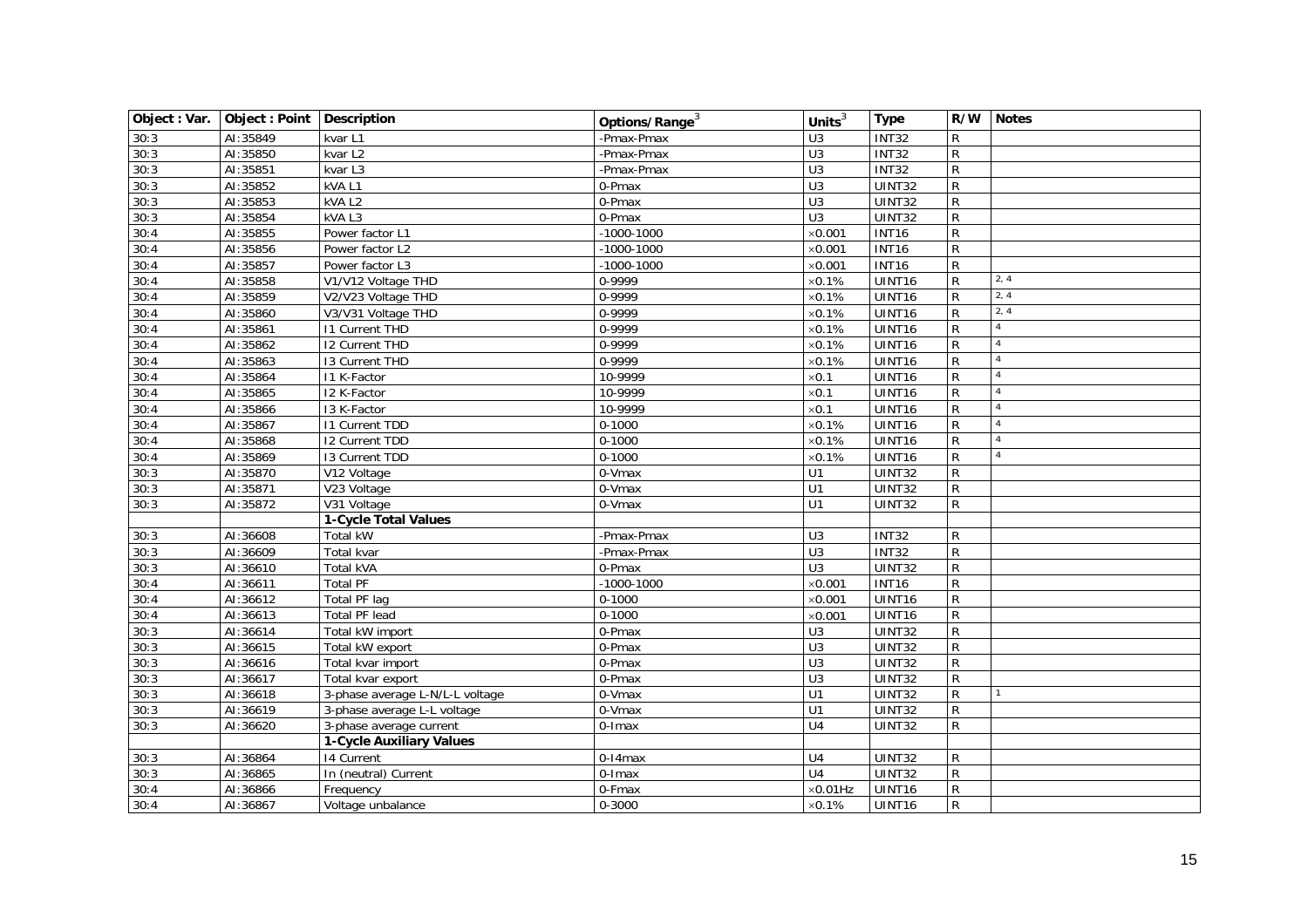<span id="page-15-1"></span><span id="page-15-0"></span>

| Object : Var. | Object: Point   Description |                       | Options/Range <sup>3</sup> | Units $3$        | <b>Type</b>   |                | R/W Notes                        |
|---------------|-----------------------------|-----------------------|----------------------------|------------------|---------------|----------------|----------------------------------|
| 30:4          | AI:36868                    | Current unbalance     | 0-3000                     | $\times$ 0.1%    | UINT16        | R              |                                  |
|               |                             | 1-Second Phase Values |                            |                  |               |                |                                  |
| 30:3          | AI:37120                    | V1/V12 Voltage        | 0-Vmax                     | U1               | UINT32        | R              |                                  |
| 30:3          | AI:37121                    | V2/V23 Voltage        | 0-Vmax                     | U1               | UINT32        | $\overline{R}$ |                                  |
| 30:3          | AI:37122                    | V3/V31 Voltage        | 0-Vmax                     | $\overline{U}$ 1 | UINT32        | $\overline{R}$ |                                  |
| 30:3          | AI:37123                    | <b>11 Current</b>     | 0-Imax                     | U <sub>2</sub>   | UINT32        | ${\sf R}$      |                                  |
| 30:3          | AI:37124                    | 12 Current            | 0-Imax                     | U <sub>2</sub>   | UINT32        | $\overline{R}$ |                                  |
| 30:3          | AI:37125                    | 13 Current            | 0-Imax                     | U <sub>2</sub>   | UINT32        | $\overline{R}$ |                                  |
| 30:3          | AI:37126                    | kW L1                 | -Pmax-Pmax                 | U3               | <b>INT32</b>  | $\overline{R}$ |                                  |
| 30:3          | AI:37127                    | kW <sub>L2</sub>      | -Pmax-Pmax                 | $\overline{U}$   | <b>INT32</b>  | ${\sf R}$      |                                  |
| 30:3          | AI:37128                    | kW <sub>L3</sub>      | -Pmax-Pmax                 | U3               | <b>INT32</b>  | $\overline{R}$ |                                  |
| 30:3          | AI:37129                    | kvar L1               | -Pmax-Pmax                 | $\overline{U}$ 3 | <b>INT32</b>  | ${\sf R}$      |                                  |
| 30:3          | AI:37130                    | kvar L2               | -Pmax-Pmax                 | $\overline{U}$   | <b>INT32</b>  | ${\sf R}$      |                                  |
| 30:3          | AI:37131                    | kvar L3               | -Pmax-Pmax                 | U3               | <b>INT32</b>  | $\overline{R}$ |                                  |
| 30:3          | AI:37132                    | kVAL1                 | 0-Pmax                     | U3               | <b>UINT32</b> | $\overline{R}$ |                                  |
| 30:3          | AI:37133                    | kVA L2                | 0-Pmax                     | $\overline{U}$   | UINT32        | $\overline{R}$ |                                  |
| 30:3          | AI:37134                    | kVAL3                 | 0-Pmax                     | U3               | UINT32        | ${\sf R}$      |                                  |
| 30:4          | AI:37135                    | Power factor L1       | $-1000 - 1000$             | $\times$ 0.001   | <b>INT16</b>  | $\overline{R}$ |                                  |
| 30:4          | AI:37136                    | Power factor L2       | $-1000 - 1000$             | $\times$ 0.001   | <b>INT16</b>  | $\overline{R}$ |                                  |
| 30:4          | AI:37137                    | Power factor L3       | $-1000 - 1000$             | $\times$ 0.001   | <b>INT16</b>  | ${\sf R}$      |                                  |
| 30:4          | AI:37138                    | V1/V12 Voltage THD    | 0-9999                     | $\times$ 0.1%    | UINT16        | R              | 2, 5                             |
| 30:4          | AI:37139                    | V2/V23 Voltage THD    | 0-9999                     | $\times 0.1\%$   | UINT16        | ${\sf R}$      | 2, 5                             |
| 30:4          | AI:37140                    | V3/V31 Voltage THD    | 0-9999                     | $\times 0.1\%$   | UINT16        | ${\sf R}$      | 2, 5                             |
| 30:4          | AI:37141                    | <b>11 Current THD</b> | 0-9999                     | $\times 0.1\%$   | UINT16        | ${\sf R}$      | 5                                |
| 30:4          | AI:37142                    | <b>12 Current THD</b> | 0-9999                     | $\times$ 0.1%    | UINT16        | $\mathsf{R}$   | $\overline{5}$                   |
| 30:4          | AI:37143                    | 13 Current THD        | 0-9999                     | $\times 0.1\%$   | UINT16        | ${\sf R}$      | 5                                |
| 30:4          | AI:37144                    | I1 K-Factor           | 10-9999                    | $\times 0.1$     | UINT16        | $\overline{R}$ | 5                                |
| 30:4          | AI:37145                    | 12 K-Factor           | 10-9999                    | $\times 0.1$     | UINT16        | ${\sf R}$      | 5                                |
| 30:4          | AI:37146                    | 13 K-Factor           | 10-9999                    | $\times 0.1$     | UINT16        | ${\sf R}$      | 5                                |
| 30:4          | AI:37147                    | <b>11 Current TDD</b> | $0 - 1000$                 | $\times 0.1\%$   | UINT16        | $\overline{R}$ | 5                                |
| 30:4          | AI:37148                    | <b>12 Current TDD</b> | $0 - 1000$                 | $\times$ 0.1%    | UINT16        | R              | $\overline{5}$                   |
| 30:4          | AI:37149                    | 13 Current TDD        | $0 - 1000$                 | $\times 0.1\%$   | UINT16        | $\overline{R}$ | 5                                |
| 30:3          | AI:37150                    | V12 Voltage           | 0-Vmax                     | U1               | UINT32        | R              |                                  |
| 30:3          | AI:37151                    | V23 Voltage           | 0-Vmax                     | $\overline{U}$ 1 | UINT32        | $\overline{R}$ |                                  |
| 30:3          | AI:37152                    | V31 Voltage           | 0-Vmax                     | U1               | UINT32        | $\overline{R}$ |                                  |
| 30:3          | AI:37153                    | Not used              | $\mathbf 0$                |                  | UINT32        | ${\sf R}$      |                                  |
| 30:3          | AI:37154                    | Not used              | $\mathbf 0$                |                  | UINT32        | $\overline{R}$ |                                  |
| 30:3          | AI:37155                    | Not used              | $\overline{0}$             |                  | UINT32        | $\overline{R}$ |                                  |
| 30:3          | AI:37156                    | V1x Voltage           | $0-Vmax$                   | U1               | UINT32        | R              | Transient coprocessor V1 channel |
| 30:3          | AI:37157                    | V2x Voltage           | 0-Vmax                     | U1               | UINT32        | ${\sf R}$      | Transient coprocessor V2 channel |
| 30:3          | AI:37158                    | V3x Voltage           | 0-Vmax                     | U1               | UINT32        | $\mathsf{R}$   | Transient coprocessor V3 channel |
|               |                             | 1-Second Total Values |                            |                  |               |                |                                  |
| 30:3          | AI:37888                    | Total kW              | -Pmax-Pmax                 | U <sub>3</sub>   | <b>INT32</b>  | $\mathsf{R}$   |                                  |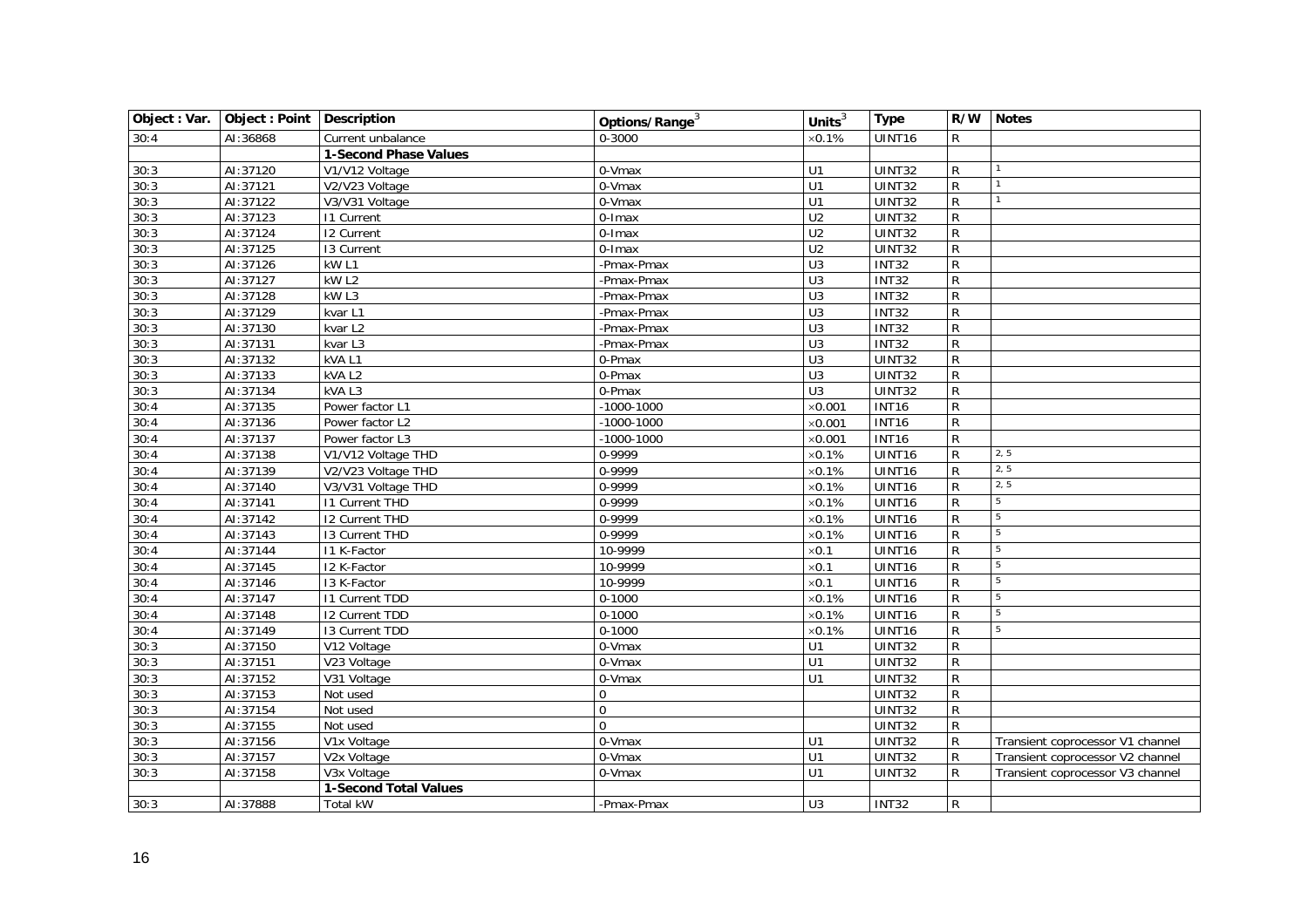<span id="page-16-2"></span><span id="page-16-1"></span><span id="page-16-0"></span>

| Object : Var. | Object: Point   Description |                                        | Options/Range <sup>3</sup> | Units $3$        | <b>Type</b>   |                | R/W Notes                        |
|---------------|-----------------------------|----------------------------------------|----------------------------|------------------|---------------|----------------|----------------------------------|
| 30:3          | AI:37889                    | Total kvar                             | -Pmax-Pmax                 | U <sub>3</sub>   | <b>INT32</b>  | R              |                                  |
| 30:3          | AI:37890                    | Total kVA                              | 0-Pmax                     | U3               | <b>UINT32</b> | ${\sf R}$      |                                  |
| 30:4          | AI:37891                    | <b>Total PF</b>                        | $-1000 - 1000$             | $\times$ 0.001   | <b>INT16</b>  | $\overline{R}$ |                                  |
| 30:4          | AI:37892                    | Total PF lag                           | $0 - 1000$                 | $\times$ 0.001   | UINT16        | ${\sf R}$      |                                  |
| 30:4          | AI:37893                    | <b>Total PF lead</b>                   | $0 - 1000$                 | $\times$ 0.001   | UINT16        | R              |                                  |
| 30:3          | AI:37894                    | Total kW import                        | 0-Pmax                     | $\overline{U}$ 3 | UINT32        | $\overline{R}$ |                                  |
| 30:3          | AI:37895                    | Total kW export                        | $0$ -Pmax                  | U3               | UINT32        | ${\sf R}$      |                                  |
| 30:3          | AI:37896                    | Total kvar import                      | 0-Pmax                     | U3               | UINT32        | $\overline{R}$ |                                  |
| 30:3          | AI:37897                    | Total kvar export                      | 0-Pmax                     | $\overline{U}$ 3 | UINT32        | $\overline{R}$ |                                  |
| 30:3          | AI:37898                    | 3-phase average L-N/L-L voltage        | 0-Vmax                     | $\overline{U}$   | UINT32        | $\overline{R}$ |                                  |
| 30:3          | AI:37899                    | 3-phase average L-L voltage            | 0-Vmax                     | U1               | UINT32        | ${\sf R}$      |                                  |
| 30:3          | AI:37900                    | 3-phase average current                | 0-Imax                     | U <sub>2</sub>   | UINT32        | $\mathsf{R}$   |                                  |
| 30:3          | AI:37901                    | Not used                               | $\Omega$                   |                  | UINT32        | ${\sf R}$      |                                  |
| 30:3          | AI:37902                    | Total kW Fe losses                     | -Pmax-Pmax                 | $\overline{U}$   | UINT32        | $\overline{R}$ |                                  |
| 30:3          | AI:37903                    | Total kW Cu losses                     | -Pmax-Pmax                 | $\overline{U}$ 3 | UINT32        | $\overline{R}$ |                                  |
| 30:3          | AI:37904                    | Total kvar Fe losses                   | -Pmax-Pmax                 | U3               | UINT32        | ${\sf R}$      |                                  |
| 30:3          | AI:37905                    | Total kvar Cu losses                   | -Pmax-Pmax                 | $\overline{U}$ 3 | UINT32        | $\overline{R}$ |                                  |
| 30:3          | AI:37906                    | Total kW uncompensated                 | -Pmax-Pmax                 | U3               | <b>INT32</b>  | $\overline{R}$ |                                  |
| 30:3          | AI:37907                    | Total kvar uncompensated               | -Pmax-Pmax                 | U3               | <b>INT32</b>  | ${\sf R}$      |                                  |
| 30:3          | AI:37908                    | Total kVA uncompensated                | $\overline{0}$ -Pmax       | $\overline{U}$ 3 | UINT32        | $\overline{R}$ |                                  |
| 30:4          | AI:37909                    | Total PF uncompensated                 | $-1000 - 1000$             | $\times$ 0.001   | <b>INT16</b>  | $\mathsf R$    |                                  |
|               |                             | <b>Uncompensated Total Energies</b>    |                            |                  |               |                |                                  |
| 20:5          | BC:38016                    | kWh import                             | 0-999,999,999              | 0.1 kWh          | <b>UINT32</b> | R              |                                  |
| 20:5          | BC:38017                    | kWh export                             | 0-999, 999, 999            | $0.1$ kWh        | UINT32        | ${\sf R}$      |                                  |
| 20:5          | BC:38018                    | kvarh import                           | 0-999, 999, 999            | 0.1 kvarh        | UINT32        | $\overline{R}$ |                                  |
| 20:5          | BC:38019                    | kvarh export                           | 0-999,999,999              | 0.1 kvarh        | UINT32        | ${\sf R}$      |                                  |
| 20:5          | BC:38020                    | kVAh total                             | 0-999,999,999              | 0.1 kVAh         | <b>UINT32</b> | $\overline{R}$ |                                  |
|               |                             | <b>1-Second Auxiliary Values</b>       |                            |                  |               |                |                                  |
| 30:3          | AI:38144                    | 14 Current                             | $0-14max$                  | U4               | UINT32        | ${\sf R}$      |                                  |
| 30:3          | AI:38145                    | In (neutral) Current                   | 0-Imax                     | $\overline{U4}$  | UINT32        | ${\sf R}$      |                                  |
| 30:4          | AI:38146                    | Frequency                              | 0-Fmax                     | $\times$ 0.01Hz  | UINT16        | $\overline{R}$ |                                  |
| 30:4          | AI:38147                    | Voltage unbalance                      | 0-3000                     | $\times 0.1\%$   | UINT16        | $\overline{R}$ |                                  |
| 30:4          | AI:38148                    | Current unbalance                      | 0-3000                     | $\times 0.1\%$   | UINT16        | ${\sf R}$      |                                  |
| 30:4          | AI:38149                    | Not used                               | $\Omega$                   |                  | UINT16        | ${\sf R}$      |                                  |
| 30:4          | AI:38150                    | Not used                               | $\mathbf 0$                |                  | UINT16        | $\overline{R}$ |                                  |
| 30:4          | AI:38151                    | Not used                               | $\mathbf{0}$               |                  | UINT16        | $\overline{R}$ |                                  |
| 30:4          | AI:38152                    | V4x (neutral-ground) voltage           | 0-Vmax                     | U1               | UINT16        | R              | Transient coprocessor V4 channel |
| 30:4          | AI:38153                    | Internal temperature                   | -200.0 to 200.0            | $0.1^{\circ}$ C  | UINT16        | $\mathsf{R}$   |                                  |
|               |                             | Present Volt, Ampere and Power Demands |                            |                  |               |                |                                  |
| 30:3          | AI:38400                    | V1/V12 Volt demand                     | 0-Vmax                     | U1               | UINT32        | ${\sf R}$      | $\overline{2}$                   |
| 30:3          | AI:38401                    | V2/V23 Volt demand                     | 0-Vmax                     | U1               | UINT32        | ${\sf R}$      | $\overline{2}$                   |
| 30:3          | AI:38402                    | V3/V31 Volt demand                     | 0-Vmax                     | U1               | UINT32        | ${\sf R}$      | $\overline{2}$                   |
| 30:3          | AI:38403                    | 11 Ampere demand                       | 0-Imax                     | U <sub>2</sub>   | UINT32        | R              |                                  |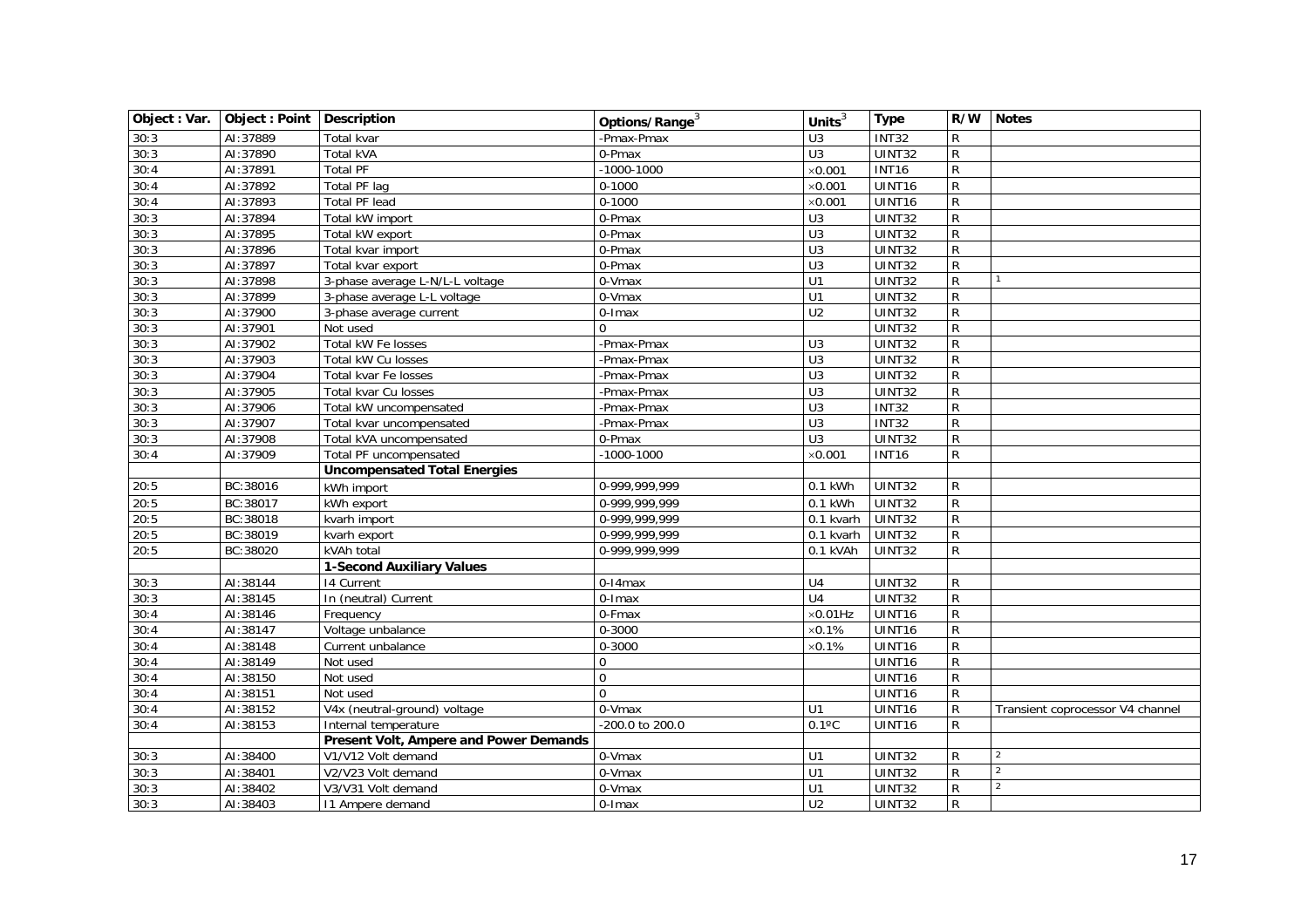<span id="page-17-0"></span>

|      | Object: Var.   Object: Point   Description |                                               | Options/Range <sup>3</sup> | Units $3$        | <b>Type</b>   |                | R/W Notes |
|------|--------------------------------------------|-----------------------------------------------|----------------------------|------------------|---------------|----------------|-----------|
| 30:3 | AI:38404                                   | 12 Ampere demand                              | 0-Imax                     | $\overline{U2}$  | UINT32        | R              |           |
| 30:3 | AI:38405                                   | 13 Ampere demand                              | 0-Imax                     | U <sub>2</sub>   | UINT32        | ${\sf R}$      |           |
| 30:3 | AI:38406                                   | kW import block demand                        | 0-Pmax                     | U3               | UINT32        | R              |           |
| 30:3 | AI:38407                                   | kvar import block demand                      | 0-Pmax                     | U3               | UINT32        | $\mathsf{R}$   |           |
| 30:3 | AI:38408                                   | kVA block demand                              | 0-Pmax                     | $\overline{U}$ 3 | UINT32        | R              |           |
| 30:3 | AI:38409                                   | kW import sliding window demand               | 0-Pmax                     | $\overline{U}$ 3 | UINT32        | ${\sf R}$      |           |
| 30:3 | AI:38410                                   | kvar import sliding window demand             | 0-Pmax                     | $\overline{U}$ 3 | UINT32        | $\overline{R}$ |           |
| 30:3 | AI:38411                                   | kVA sliding window demand                     | 0-Pmax                     | $\overline{U}$ 3 | UINT32        | $\overline{R}$ |           |
| 30:3 | AI:38412                                   | Not used                                      |                            |                  | UINT32        | $\overline{R}$ |           |
| 30:3 | AI:38413                                   | Not used                                      |                            |                  | UINT32        | $\overline{R}$ |           |
| 30:3 | AI:38414                                   | Not used                                      |                            |                  | UINT32        | ${\sf R}$      |           |
| 30:3 | AI:38415                                   | kW import accumulated demand                  | 0-Pmax                     | U <sub>3</sub>   | UINT32        | ${\sf R}$      |           |
| 30:3 | AI:38416                                   | kvar import accumulated demand                | $\overline{0}$ -Pmax       | $\overline{U}$   | UINT32        | $\mathsf{R}$   |           |
| 30:3 | AI:38417                                   | kVA accumulated demand                        | 0-Pmax                     | U3               | UINT32        | $\overline{R}$ |           |
| 30:3 | AI:38418                                   | kW import predicted sliding window demand     | 0-Pmax                     | $\overline{U}$ 3 | UINT32        | $\mathsf{R}$   |           |
| 30:3 | AI:38419                                   | kvar import predicted sliding window demand   | 0-Pmax                     | U <sub>3</sub>   | UINT32        | $\mathsf{R}$   |           |
| 30:3 | AI:38420                                   | kVA predicted sliding window demand           | 0-Pmax                     | $\overline{U}$ 3 | UINT32        | ${\sf R}$      |           |
| 30:4 | AI:38421                                   | PF (import) at Max. kVA sliding window demand | $0 - 1000$                 | $\times$ 0.001   | UINT16        | ${\sf R}$      |           |
| 30:3 | AI:38422                                   | kW export block demand                        | 0-Pmax                     | U <sub>3</sub>   | UINT32        | $\overline{R}$ |           |
| 30:3 | AI:38423                                   | kvar export block demand                      | 0-Pmax                     | $\overline{U}$ 3 | UINT32        | $\overline{R}$ |           |
| 30:3 | AI:38424                                   | kW export sliding window demand               | $0$ -Pmax                  | U3               | UINT32        | $\overline{R}$ |           |
| 30:3 | AI:38425                                   | kvar export sliding window demand             | 0-Pmax                     | $\overline{U}$   | UINT32        | ${\sf R}$      |           |
| 30:3 | AI:38426                                   | kW export accumulated demand                  | 0-Pmax                     | U3               | UINT32        | ${\sf R}$      |           |
| 30:3 | AI:38427                                   | kvar export accumulated demand                | 0-Pmax                     | $\overline{U}$ 3 | UINT32        | ${\sf R}$      |           |
| 30:3 | AI:38428                                   | kW export predicted sliding window demand     | 0-Pmax                     | $\overline{U}$ 3 | UINT32        | ${\sf R}$      |           |
| 30:3 | AI:38429                                   | kvar export predicted sliding window demand   | 0-Pmax                     | U <sub>3</sub>   | UINT32        | $\mathsf{R}$   |           |
|      |                                            | <b>Total Energies</b>                         |                            |                  |               |                |           |
| 20:5 | BC:38656                                   | kWh import                                    | 0-999,999,999              | $0.1$ kWh        | UINT32        | $\mathsf{R}$   |           |
| 20:5 | BC:38657                                   | kWh export                                    | 0-999.999.999              | 0.1 kWh          | <b>UINT32</b> | ${\sf R}$      |           |
| 20:5 | BC:38658                                   | Not used                                      |                            |                  | UINT32        | $\overline{R}$ |           |
| 20:5 | BC:38659                                   | Not used                                      |                            |                  | UINT32        | $\overline{R}$ |           |
| 20:5 | BC:38660                                   | kvarh import                                  | 0-999,999,999              | 0.1 kvarh        | <b>UINT32</b> | $\overline{R}$ |           |
| 20:5 | BC:38661                                   | kvarh export                                  | 0-999,999,999              | 0.1 kvarh        | UINT32        | ${\sf R}$      |           |
| 20:5 | BC:38662                                   | Not used                                      |                            |                  | UINT32        | ${\sf R}$      |           |
| 20:5 | BC:38663                                   | Not used                                      |                            |                  | UINT32        | ${\sf R}$      |           |
| 20:5 | BC:38664                                   | kVAh total                                    | 0-999,999,999              | 0.1 kVAh         | UINT32        | ${\sf R}$      |           |
| 20:5 | BC:38665                                   | Not used                                      |                            |                  | UINT32        | $\overline{R}$ |           |
| 20:5 | BC:38666                                   | Not used                                      |                            |                  | UINT32        | $\overline{R}$ |           |
| 20:5 | BC:38667                                   | kVAh import                                   | 0-999,999,999              | 0.1 kVAh         | <b>UINT32</b> | ${\sf R}$      |           |
| 20:5 | BC:38668                                   | kVAh export                                   | 0-999,999,999              | 0.1 kVAh         | <b>UINT32</b> | $\overline{R}$ |           |
| 20:5 | BC:38669                                   | Not used                                      |                            |                  | UINT32        | ${\sf R}$      |           |
| 20:5 | BC:38670                                   | Not used                                      |                            |                  | UINT32        | ${\sf R}$      |           |
| 20:5 | BC:38671                                   | Not used                                      |                            |                  | UINT32        | $\mathsf R$    |           |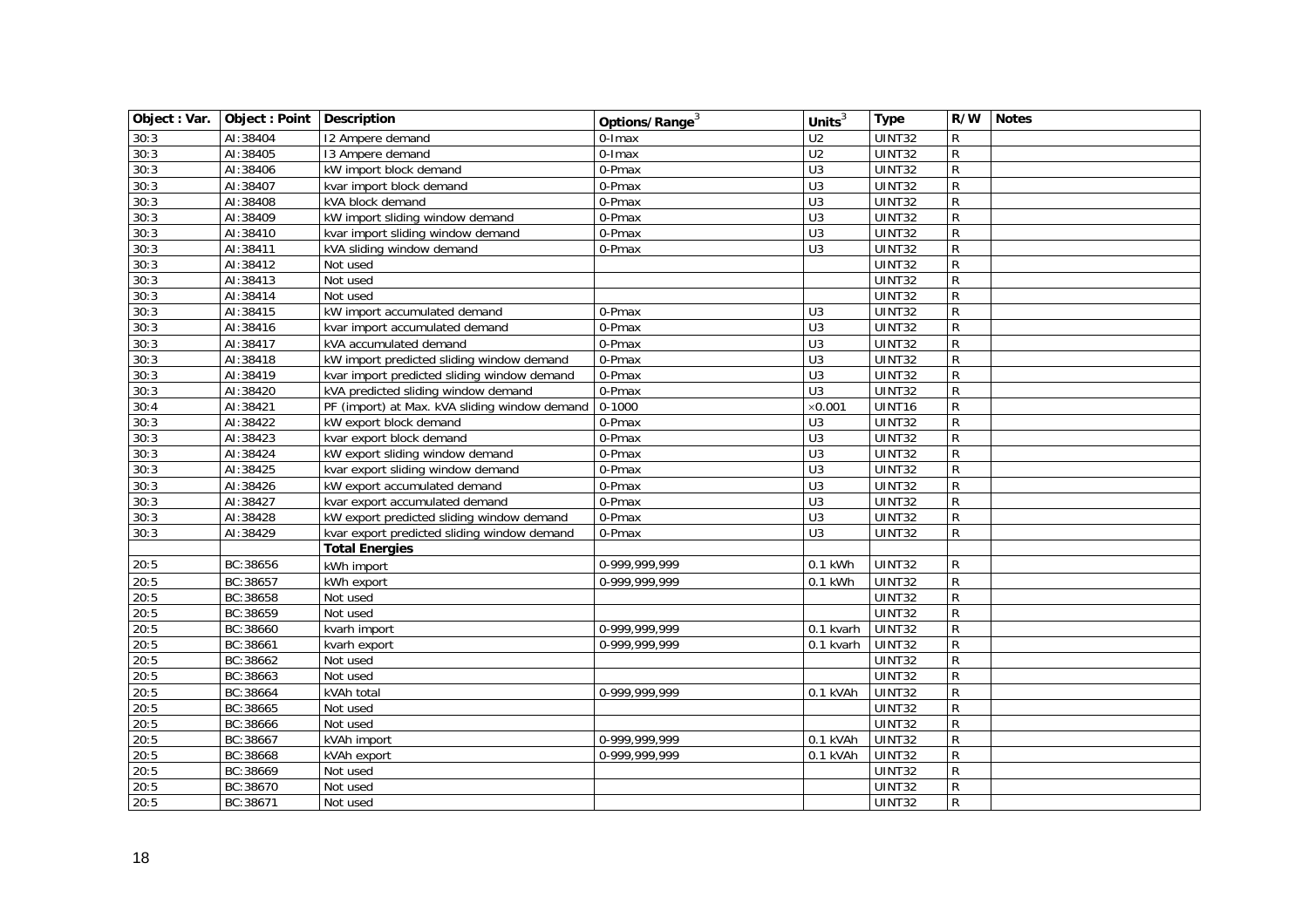<span id="page-18-6"></span><span id="page-18-5"></span><span id="page-18-4"></span><span id="page-18-3"></span><span id="page-18-2"></span><span id="page-18-1"></span><span id="page-18-0"></span>

| Object : Var. | Object: Point   Description |                                 | Options/Range <sup>3</sup> | Units $3$      | <b>Type</b>   | R/W       | <b>Notes</b>   |
|---------------|-----------------------------|---------------------------------|----------------------------|----------------|---------------|-----------|----------------|
| 20:5          | BC:38672                    | Not used                        |                            |                | UINT32        | R         |                |
| 20:5          | BC:38673                    | Not used                        |                            |                | <b>UINT32</b> | ${\sf R}$ |                |
| 20:5          | BC:38674                    | kvarh Q1                        | 0-999,999,999              | 0.1 kvarh      | UINT32        | ${\sf R}$ |                |
| 20:5          | BC:38675                    | kvarh Q2                        | 0-999,999,999              | 0.1 kvarh      | UINT32        | R         |                |
| 20:5          | BC:38676                    | kvarh Q3                        | 0-999,999,999              | 0.1 kvarh      | UINT32        | ${\sf R}$ |                |
| 20:5          | BC:38677                    | kvarh Q4                        | 0-999,999,999              | 0.1 kvarh      | UINT32        | ${\sf R}$ |                |
|               |                             | V1/V12 Harmonic Distortion      |                            |                |               |           | $\mathcal{P}$  |
| 30:4          | AI:39168                    | H01 Harmonic distortion         | $0 - 100.00$               | 0.01%          | UINT16        | R         |                |
| 30:4          | AI:39169                    | H02 Harmonic distortion         | $0-100.00$                 | 0.01%          | UINT16        | R         |                |
| 30:4          |                             |                                 |                            |                |               |           |                |
| 30:4          | AI:39217                    | H50 Harmonic distortion         | $0 - 100.00$               | 0.01%          | UINT16        | R         |                |
|               |                             | V2/V23 Harmonic Distortion      |                            |                |               |           | $\overline{2}$ |
| 30:4          | AI:39424                    | H01 Harmonic distortion         | $0-100.00$                 | 0.01%          | UINT16        | R         |                |
| 30:4          | AI:39425                    | H02 Harmonic distortion         | $0 - 100.00$               | 0.01%          | UINT16        | R         |                |
| 30:4          |                             |                                 |                            |                |               |           |                |
| 30:4          | AI:39473                    | H50 Harmonic distortion         | $0-100.00$                 | 0.01%          | UINT16        | R         |                |
|               |                             | V3/V31 Harmonic Distortion      |                            |                |               |           | $\overline{2}$ |
| 30:4          | AI:39680                    | H01 Harmonic distortion         | $0 - 100.00$               | 0.01%          | UINT16        | R         |                |
| 30:4          | AI:39681                    | H02 Harmonic distortion         | $0 - 100.00$               | 0.01%          | UINT16        | R         |                |
| 30:4          |                             |                                 |                            |                |               |           |                |
| 30:4          | AI:39729                    | H50 Harmonic distortion         | $0-100.00$                 | 0.01%          | UINT16        | R         |                |
|               |                             | <b>11 Harmonic Distortion</b>   |                            |                |               |           |                |
| 30:4          | AI:39936                    | H01 Harmonic distortion         | $0-100.00$                 | 0.01%          | UINT16        | R         |                |
| 30:4          | AI:39937                    | H02 Harmonic distortion         | $0 - 100.00$               | 0.01%          | UINT16        | R         |                |
| 30:4          |                             |                                 |                            |                |               |           |                |
| 30:4          | AI:39985                    | H50 Harmonic distortion         | $0-100.00$                 | 0.01%          | UINT16        | R         |                |
|               |                             | <b>12 Harmonic Distortion</b>   |                            |                |               |           |                |
| 30:4          | AI:40192                    | H01 Harmonic distortion         | $0-100.00$                 | 0.01%          | UINT16        | R         |                |
| 30:4          | AI:40193                    | H02 Harmonic distortion         | $0-100.00$                 | 0.01%          | UINT16        | R         |                |
| 30:4          |                             |                                 |                            |                |               |           |                |
| 30:4          | AI:40241                    | H50 Harmonic distortion         | $0-100.00$                 | 0.01%          | UINT16        | R         |                |
|               |                             | <b>13 Harmonic Distortion</b>   |                            |                |               |           |                |
| 30:4          | AI:40448                    | H01 Harmonic distortion         | $0-100.00$                 | 0.01%          | UINT16        | R         |                |
| 30:4          | AI:40449                    | H02 Harmonic distortion         | $0 - 100.00$               | 0.01%          | UINT16        | R         |                |
| 30:4          |                             |                                 |                            |                |               |           |                |
| 30:4          | AI:40497                    | H50 Harmonic distortion         | $0-100.00$                 | 0.01%          | UINT16        | R         |                |
|               |                             | <b>Fundamental Phase Values</b> |                            |                |               |           | $\overline{4}$ |
| 30:3          | AI:43264                    | V1/V12 Voltage                  | 0-Vmax                     | U1             | <b>UINT32</b> | R         | $\mathcal{P}$  |
| 30:3          | AI:43265                    | V2/V23 Voltage                  | 0-Vmax                     | U1             | <b>UINT32</b> | R         | 2              |
| 30:3          | AI:43266                    | V3/V31 Voltage                  | 0-Vmax                     | U1             | UINT32        | R         | $\overline{2}$ |
| 30:3          | AI:43267                    | <b>11 Current</b>               | 0-Imax                     | U <sub>4</sub> | UINT32        | ${\sf R}$ |                |
|               |                             |                                 |                            |                |               |           |                |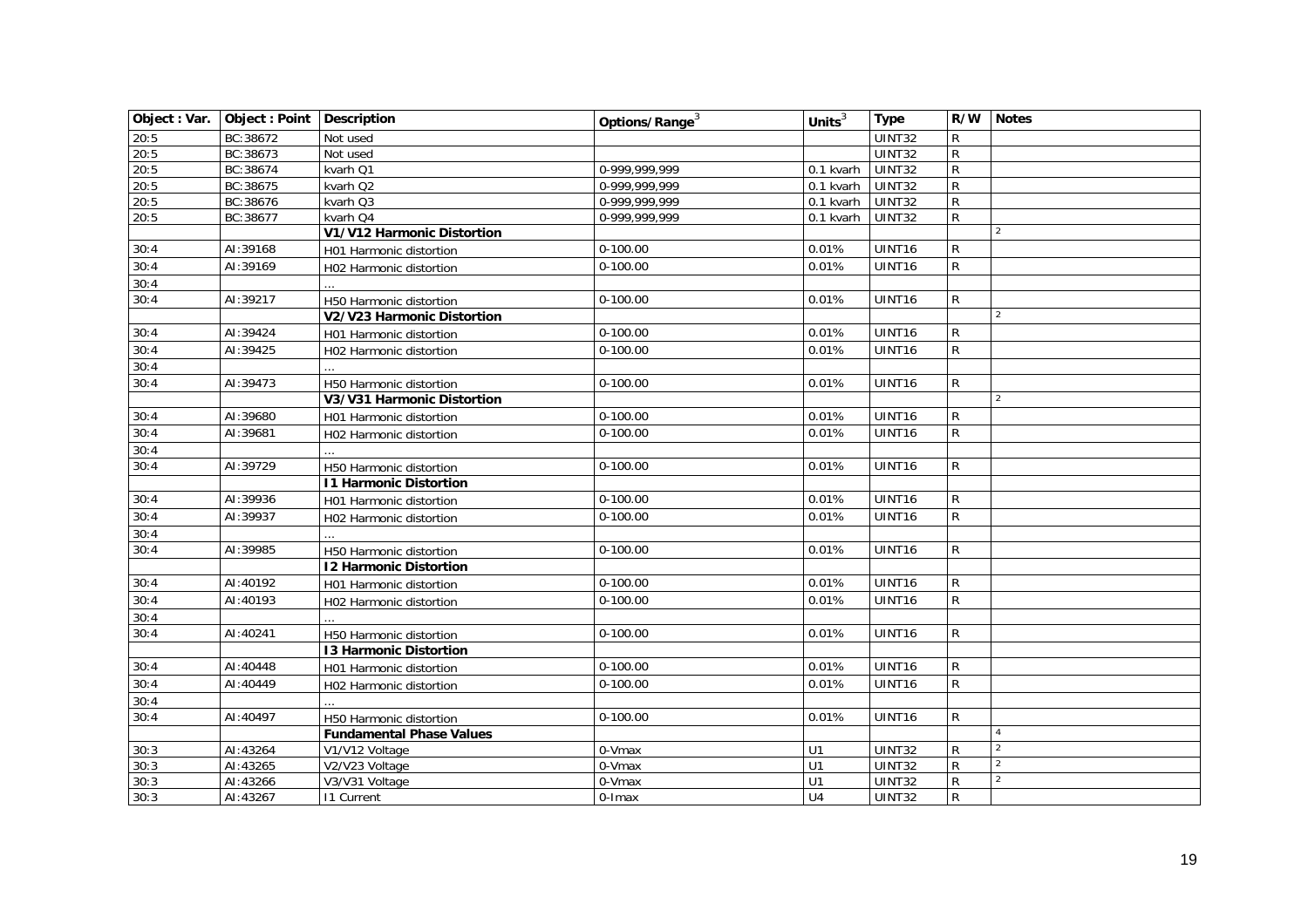<span id="page-19-2"></span><span id="page-19-1"></span><span id="page-19-0"></span>

| Object : Var. | Object: Point   Description |                                 | Options/Range <sup>3</sup> | Units $3$        | <b>Type</b>  |                | R/W Notes      |
|---------------|-----------------------------|---------------------------------|----------------------------|------------------|--------------|----------------|----------------|
| 30:3          | AI:43268                    | <b>12 Current</b>               | 0-Imax                     | $\overline{U4}$  | UINT32       | R              |                |
| 30:3          | AI:43269                    | 13 Current                      | 0-Imax                     | U <sub>4</sub>   | UINT32       | ${\sf R}$      |                |
| 30:3          | AI:43270                    | kW <sub>L1</sub>                | -Pmax-Pmax                 | U3               | <b>INT32</b> | $\overline{R}$ |                |
| 30:3          | AI:43271                    | kW <sub>L2</sub>                | -Pmax-Pmax                 | U3               | <b>INT32</b> | ${\sf R}$      |                |
| 30:3          | AI:43272                    | kWL3                            | -Pmax-Pmax                 | U3               | INT32        | R              |                |
| 30:3          | AI:43273                    | kvar L1                         | -Pmax-Pmax                 | U3               | <b>INT32</b> | $\mathsf{R}$   |                |
| 30:3          | AI:43274                    | kvar L2                         | -Pmax-Pmax                 | U3               | <b>INT32</b> | ${\sf R}$      |                |
| 30:3          | AI:43275                    | kvar L3                         | -Pmax-Pmax                 | U3               | <b>INT32</b> | R              |                |
| 30:3          | AI:43276                    | kVA L1                          | 0-Pmax                     | $\overline{U}$ 3 | UINT32       | ${\sf R}$      |                |
| 30:3          | AI:43277                    | kVA L2                          | 0-Pmax                     | $\overline{U}$ 3 | UINT32       | ${\sf R}$      |                |
| 30:3          | AI:43278                    | kVAL3                           | 0-Pmax                     | U3               | UINT32       | $\overline{R}$ |                |
| 30:4          | AI:43279                    | Power factor L1                 | $-1000 - 1000$             | $\times$ 0.001   | <b>INT16</b> | $\mathsf{R}$   |                |
| 30:4          | AI:43280                    | Power factor L2                 | $-1000 - 1000$             | $\times$ 0.001   | <b>INT16</b> | $\mathsf R$    |                |
| 30:4          | AI:43281                    | Power factor L3                 | $-1000 - 1000$             | $\times$ 0.001   | <b>INT16</b> | $\overline{R}$ |                |
|               |                             | <b>Fundamental Total Values</b> |                            |                  |              |                |                |
| 30:3          | AI:43520                    | Total fundamental kW            | -Pmax-Pmax                 | U3               | <b>INT32</b> | R              |                |
| 30:3          | AI:43521                    | Total fundamental kvar          | -Pmax-Pmax                 | $\overline{U}$ 3 | <b>INT32</b> | R              |                |
| 30:3          | AI:43522                    | Total fundamental kVA           | 0-Pmax                     | U3               | UINT32       | R              |                |
| 30:4          | AI:43523                    | Total fundamental PF            | $-1000 - 1000$             | $\times$ 0.001   | <b>INT16</b> | $\mathsf{R}$   |                |
|               |                             | Minimum 1-Cycle Phase Values    |                            |                  |              |                |                |
| 30:3          | AI:44032                    | V1/V12 Voltage                  | 0-Vmax                     | U1               | UINT32       | R              | $\overline{2}$ |
| 30:3          | AI:44033                    | V2/V23 Voltage                  | 0-Vmax                     | U1               | UINT32       | ${\sf R}$      | $\overline{2}$ |
| 30:3          | AI:44034                    | V3/V31 Voltage                  | 0-Vmax                     | U1               | UINT32       | ${\sf R}$      | $\overline{2}$ |
| 30:3          | AI:44035                    | <b>11 Current</b>               | 0-Imax                     | $\overline{U4}$  | UINT32       | ${\sf R}$      |                |
| 30:3          | AI:44036                    | <b>12 Current</b>               | 0-Imax                     | $\overline{U4}$  | UINT32       | ${\sf R}$      |                |
| 30:3          | AI:44037                    | 13 Current                      | 0-Imax                     | $\overline{U4}$  | UINT32       | ${\sf R}$      |                |
| 30:3          | AI:44038-                   | Not used                        | $\Omega$                   |                  | <b>INT32</b> | $\overline{R}$ |                |
|               | AI:44049                    |                                 |                            |                  |              |                |                |
| 30:4          | AI:44050                    | V1/V12 Voltage THD              | 0-9999                     | $\times 0.1\%$   | UINT16       | $\mathsf{R}$   | 2, 4           |
| 30:4          | AI:44051                    | V2/V23 Voltage THD              | 0-9999                     | $\times 0.1\%$   | UINT16       | ${\sf R}$      | 2, 4           |
| 30:4          | AI:44052                    | V3/V31 Voltage THD              | 0-9999                     | $\times 0.1\%$   | UINT16       | $\mathsf{R}$   | 2, 4           |
| 30:4          | AI:44053                    | <b>11 Current THD</b>           | 0-9999                     | $\times 0.1\%$   | UINT16       | R              | $\overline{4}$ |
| 30:4          | AI:44054                    | <b>12 Current THD</b>           | 0-9999                     | $\times 0.1\%$   | UINT16       | ${\sf R}$      |                |
| 30:4          | AI:44055                    | 13 Current THD                  | 0-9999                     | $\times$ 0.1%    | UINT16       | ${\sf R}$      | $\overline{A}$ |
| 30:4          | AI:44056                    | <b>11 K-Factor</b>              | 10-9999                    | $\times 0.1$     | UINT16       | $\mathsf{R}$   | $\overline{4}$ |
| 30:4          | AI:44057                    | 12 K-Factor                     | 10-9999                    | $\times 0.1$     | UINT16       | $\mathsf{R}$   |                |
| 30:4          | AI:44058                    | 13 K-Factor                     | 10-9999                    | $\times 0.1$     | UINT16       | $\mathsf R$    | $\overline{A}$ |
| 30:4          | AI:44059                    | <b>11 Current TDD</b>           | $0 - 1000$                 | $\times 0.1\%$   | UINT16       | ${\sf R}$      |                |
| 30:4          | AI:44060                    | <b>12 Current TDD</b>           | $0 - 1000$                 | $\times 0.1\%$   | UINT16       | R              |                |
| 30:4          | AI:44061                    | 13 Current TDD                  | $0 - 1000$                 | $\times 0.1\%$   | UINT16       | ${\sf R}$      |                |
|               |                             | Minimum 1-Cycle Total Values    |                            |                  |              |                |                |
| 30:3          | AI:44288                    | Total kW                        | -Pmax-Pmax                 | U <sub>3</sub>   | <b>INT32</b> | R              |                |
| 30:3          | AI:44289                    | Total kvar                      | -Pmax-Pmax                 | U3               | <b>INT32</b> | ${\sf R}$      |                |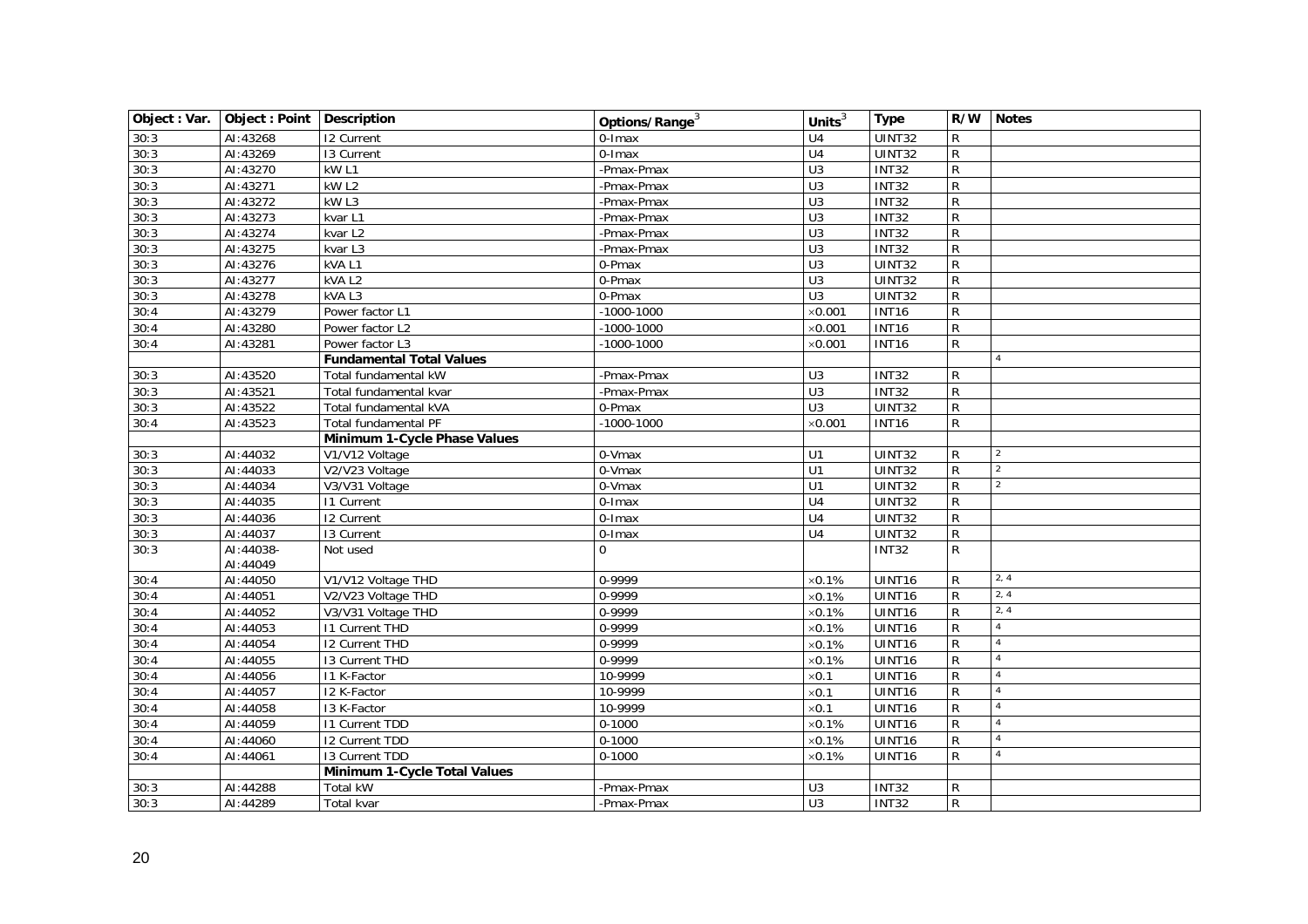<span id="page-20-4"></span><span id="page-20-3"></span><span id="page-20-2"></span><span id="page-20-1"></span><span id="page-20-0"></span>

| Object : Var. | Object: Point   Description |                                         | Options/Range <sup>3</sup> | Units $3$        | <b>Type</b>          |                | R/W Notes      |
|---------------|-----------------------------|-----------------------------------------|----------------------------|------------------|----------------------|----------------|----------------|
| 30:3          | AI:44290                    | Total kVA                               | 0-Pmax                     | U <sub>3</sub>   | UINT32               | R              |                |
| 30:4          | AI:44291                    | <b>Total PF</b>                         | $0 - 1000$                 | $\times$ 0.001   | UINT16               | $\mathsf{R}$   | Absolute value |
|               |                             | <b>Minimum 1-Cycle Auxiliary Values</b> |                            |                  |                      |                |                |
| 30:3          | AI:44544                    | 14 Current                              | $0-14$ max                 | U <sub>4</sub>   | UINT32               | ${\sf R}$      |                |
| 30:3          | AI:44545                    | In Current                              | 0-Imax                     | U <sub>4</sub>   | UINT32               | ${\sf R}$      |                |
| 30:4          | AI:44546                    | Frequency                               | 0-Fmax                     | $\times 0.01$ Hz | UINT16               | $\mathsf{R}$   |                |
|               |                             | <b>Maximum 1-Cycle Phase Values</b>     |                            |                  |                      |                |                |
| 30:3          | AI:46080                    | V1/V12 Voltage                          | 0-Vmax                     | U1               | UINT32               | $\overline{R}$ | $\overline{2}$ |
| 30:3          | AI:46081                    | V2/V23 Voltage                          | 0-Vmax                     | $\overline{U}$ 1 | UINT32               | $\overline{R}$ | $\overline{2}$ |
| 30:3          | AI:46082                    | V3/V31 Voltage                          | 0-Vmax                     | U1               | UINT32               | ${\sf R}$      | $\overline{2}$ |
| 30:3          | AI:46083                    | 11 Current                              | 0-Imax                     | U <sub>4</sub>   | UINT32               | ${\sf R}$      |                |
| 30:3          | AI:46084                    | <b>12 Current</b>                       | 0-Imax                     | $\overline{U4}$  | UINT32               | R              |                |
| 30:3          | AI:46085                    | 13 Current                              | 0-Imax                     | $\overline{U4}$  | UINT32               | $\overline{R}$ |                |
| 30:3          | AI:46086-                   | Not used                                | $\Omega$                   |                  | <b>INT32</b>         | $\overline{R}$ |                |
|               | AI:46097                    |                                         |                            |                  |                      |                |                |
| 30:4          | AI:46098                    | V1/V12 Voltage THD                      | 0-9999                     | $\times$ 0.1%    | UINT16               | R              | 2, 4           |
| 30:4          | AI:46099                    | V2/V23 Voltage THD                      | 0-9999                     | $\times 0.1\%$   | UINT16               | $\overline{R}$ | 2, 4           |
| 30:4          | AI:46100                    | V3/V31 Voltage THD                      | 0-9999                     | $\times 0.1\%$   | UINT16               | $\overline{R}$ | 2, 4           |
| 30:4          | AI:46101                    | <b>11 Current THD</b>                   | 0-9999                     | $\times 0.1\%$   | UINT16               | ${\sf R}$      | $\overline{4}$ |
| 30:4          | AI:46102                    | <b>12 Current THD</b>                   | 0-9999                     | $\times 0.1\%$   | UINT16               | R              |                |
| 30:4          | AI:46103                    | 13 Current THD                          | 0-9999                     | $\times$ 0.1%    | UINT16               | ${\sf R}$      |                |
| 30:4          | AI:46104                    | 11 K-Factor                             | 10-9999                    | $\times 0.1$     | UINT16               | ${\sf R}$      |                |
| 30:4          | AI:46105                    | 12 K-Factor                             | 10-9999                    | $\times$ 0.1     | UINT16               | $\overline{R}$ |                |
| 30:4          | AI:46106                    | 13 K-Factor                             | 10-9999                    | $\times 0.1$     | UINT16               | $\overline{R}$ | $\overline{A}$ |
| 30:4          | AI:46107                    | <b>11 Current TDD</b>                   | $0 - 1000$                 | $\times 0.1\%$   | UINT16               | ${\sf R}$      |                |
| 30:4          | AI:46108                    | <b>12 Current TDD</b>                   | $0 - 1000$                 | $\times 0.1\%$   | UINT16               | R              |                |
| 30:4          | AI:46109                    | 13 Current TDD                          | $0 - 1000$                 | $\times 0.1\%$   | UINT16               | $\mathsf{R}$   |                |
|               |                             | Maximum 1-Cycle Total Values            |                            |                  |                      |                |                |
| 30:3          | AI:46336                    | <b>Total kW</b>                         | -Pmax-Pmax                 | U3               | <b>INT32</b>         | R              |                |
| 30:3          | AI:46337                    | Total kvar                              | -Pmax-Pmax                 | $\overline{U}$ 3 | <b>INT32</b>         | $\mathsf{R}$   |                |
| 30:3          | AI:46338                    | Total kVA                               | 0-Pmax                     | U3               | UINT32               | ${\sf R}$      |                |
| 30:4          | AI:46339                    | <b>Total PF</b>                         | $0 - 1000$                 | $\times$ 0.001   | UINT16               | $\mathsf{R}$   | Absolute value |
|               |                             | <b>Maximum 1-Cycle Auxiliary Values</b> |                            |                  |                      |                |                |
| 30:3          | AI:46592                    | 14 Current                              | 0-14max                    | $\overline{U4}$  | UINT32               | ${\sf R}$      |                |
| 30:3          | AI:46593                    | In Current                              | 0-Imax                     | $\overline{U4}$  | UINT32               | $\overline{R}$ |                |
| 30:4          | AI:46594                    | Frequency                               | 0-Fmax                     | $\times 0.01$ Hz | UINT16               | ${\sf R}$      |                |
|               |                             | <b>Maximum Demands</b>                  |                            |                  |                      |                |                |
| 30:3          | AI:46848                    | V1/V12 Maximum volt demand              | 0-Vmax                     | U1               | $\overline{UINT}$ 32 | $\mathsf{R}$   | $\overline{2}$ |
| 30:3          | AI:46849                    | V2/V23 Maximum volt demand              | 0-Vmax                     | $\overline{U}$ 1 | UINT32               | $\overline{R}$ | $\overline{2}$ |
| 30:3          | AI:46850                    | V3/V31 Maximum volt demand              | 0-Vmax                     | $\overline{U}$ 1 | UINT32               | ${\sf R}$      | $\overline{2}$ |
| 30:3          | AI:46851                    | 11 Maximum ampere demand                | 0-Imax                     | $\overline{U2}$  | UINT32               | $\mathsf{R}$   |                |
| 30:3          | AI:46852                    | 12 Maximum ampere demand                | 0-Imax                     | $\overline{U2}$  | UINT32               | ${\sf R}$      |                |
| 30:3          | AI:46853                    | 13 Maximum ampere demand                | 0-Imax                     | U <sub>2</sub>   | <b>UINT32</b>        | $\mathsf{R}$   |                |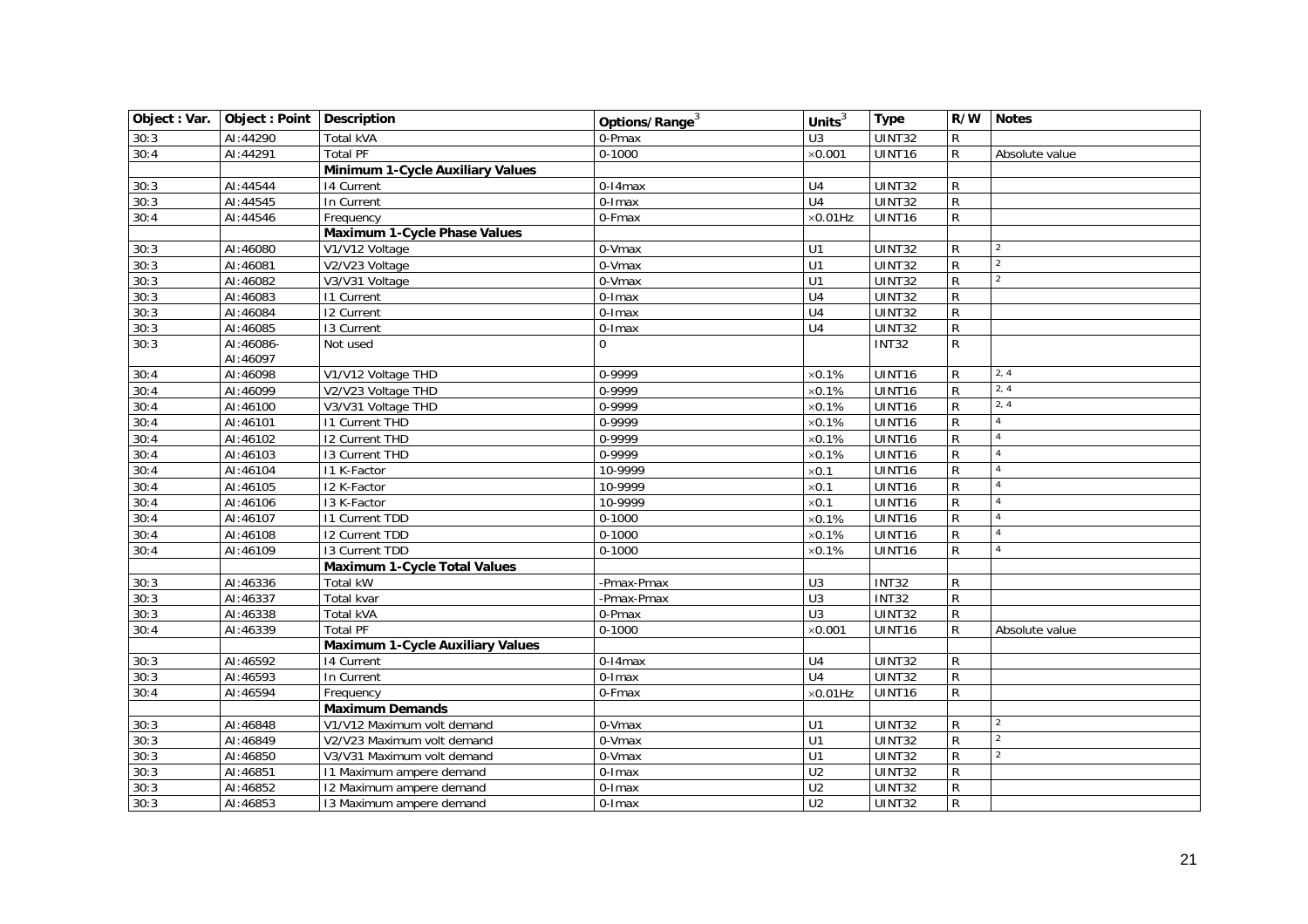| Object: Var. | <b>Object: Point</b> | <b>Description</b>                        | Options/Range | Units <sup>®</sup> | <b>Type</b> | R/W | <b>Notes</b> |
|--------------|----------------------|-------------------------------------------|---------------|--------------------|-------------|-----|--------------|
| 30:3         | AI:46854             | Not used                                  |               |                    | UINT32      | R   |              |
| 30:3         | AI:46855             | Not used                                  |               |                    | UINT32      | R   |              |
| 30:3         | AI:46856             | Not used                                  |               |                    | UINT32      | R   |              |
| 30:3         | AI:46857             | Maximum kW import sliding window demand   | 0-Pmax        | U3                 | UINT32      | R   |              |
| 30:3         | AI:46858             | Maximum kvar import sliding window demand | 0-Pmax        | U <sub>3</sub>     | UINT32      | R   |              |
| 30:3         | AI:46859             | Maximum kVA sliding window demand         | 0-Pmax        | U3                 | UINT32      | R   |              |
| 30:3         | AI:46860             | Not used                                  |               |                    | UINT32      | R   |              |
| 30:3         | AI:46861             | Not used                                  |               |                    | UINT32      | R   |              |
| 30:3         | AI:46862             | Not used                                  |               |                    | UINT32      | R   |              |
| 30:3         | AI:46863             | Maximum kW export sliding window demand   | 0-Pmax        | U3                 | UINT32      | R   |              |
| 30:3         | AI:46864             | Maximum kvar export sliding window demand | 0-Pmax        | U <sub>3</sub>     | UINT32      | R   |              |

#### **NOTES:**

<sup>1</sup> When the 4LN3, 4LL3, 3LN3 or 3LL3 wiring mode is selected, the voltages will be line-to-neutral; for any other wiring mode, they will be line-to-line.

<sup>2</sup> When the 4LN3 or 3LN3 wiring mode is selected, the voltages will be line-to-neutral; for any other wiring mode, they will be line-to-line voltages.

<sup>3</sup> For volts, amps, power and frequency scales and units refer to Section 4 "Data Scales and Units". For analog input scaling formulas and examples, see Section 2.2.5, " Scaling Analog Input Objects".

4 On a 0.2-s interval.

5 On a 3-s interval.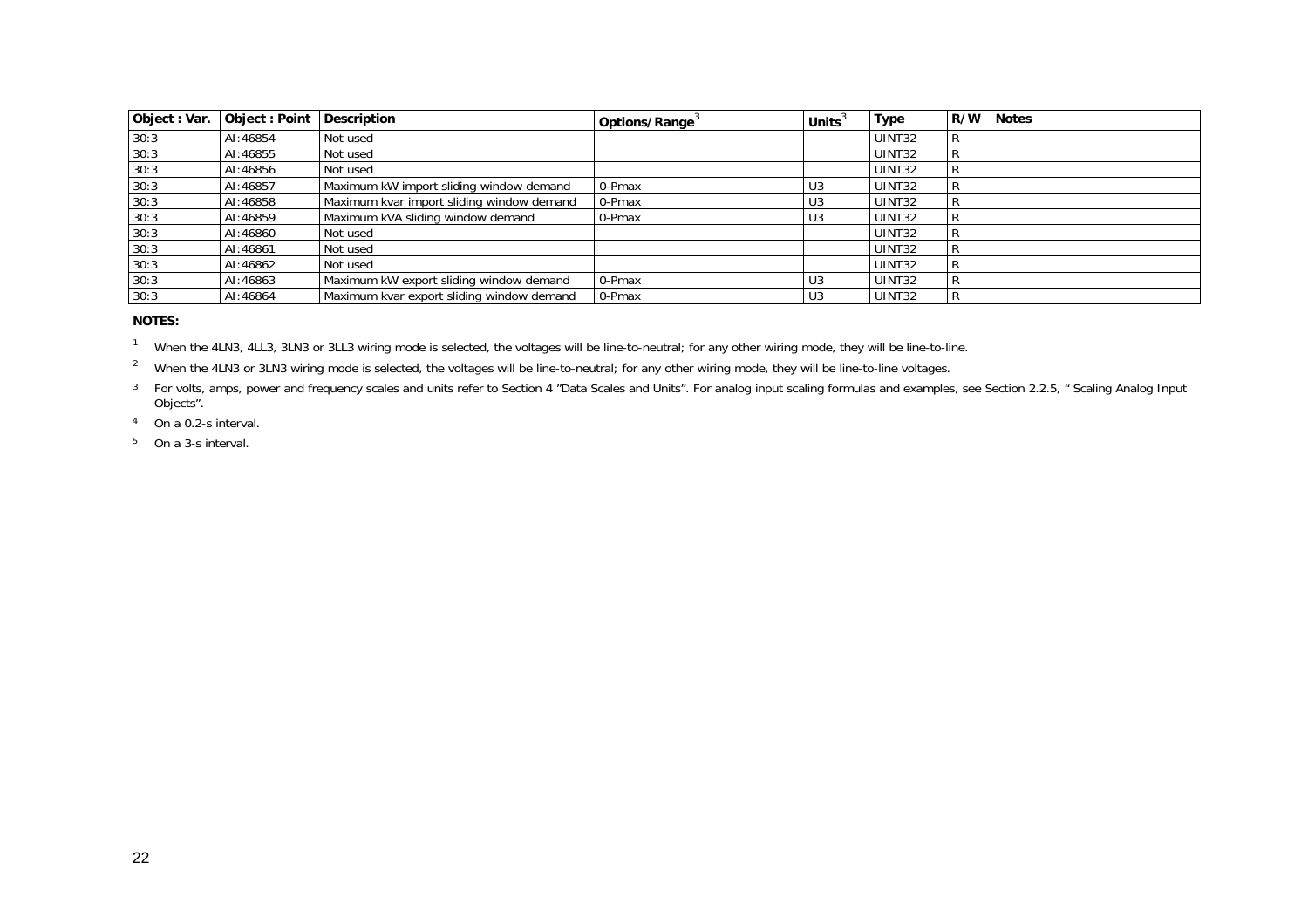|  |  |  |  | 3.6 Factory Device Settings and Identification |
|--|--|--|--|------------------------------------------------|
|--|--|--|--|------------------------------------------------|

<span id="page-22-3"></span><span id="page-22-2"></span><span id="page-22-1"></span><span id="page-22-0"></span>

| Object:Var.                    | Object: Point   Description |                                               | <b>Options/Range</b>                                 | <b>Units</b> | <b>Type</b>        | R/W          | <b>Notes</b>                                                                                                |
|--------------------------------|-----------------------------|-----------------------------------------------|------------------------------------------------------|--------------|--------------------|--------------|-------------------------------------------------------------------------------------------------------------|
| <b>Device Identification</b>   |                             |                                               |                                                      |              |                    |              |                                                                                                             |
| 30:3                           | AI:256                      | Device serial number                          | 0-999999                                             |              | UINT32             | R            |                                                                                                             |
| 30:4                           | AI:257                      | Device model ID                               | 92000                                                |              | UINT <sub>16</sub> | $\mathsf R$  |                                                                                                             |
| 30:4                           | AI:258-AI:261               | Device model name                             | "EM920"                                              |              | <b>UINT32</b>      | $\mathsf{R}$ | Null-terminated string. Each four<br>characters are packed into a 32-bit<br>word.                           |
| 30:3                           | AI:262-AI:265   Reserved    |                                               |                                                      |              | <b>UINT32</b>      | R            |                                                                                                             |
| 30:4                           | AI:266                      | Device firmware version number                | 2800-2899                                            |              | UINT <sub>16</sub> | $\mathsf{R}$ | Two higher decimal digits = major<br>version number, two lower decimal<br>$digits = minor version number$   |
| 30:4                           | AI:267                      | Device firmware build number                  | $1-99$                                               |              | UINT <sub>16</sub> | R            |                                                                                                             |
| 30:4                           | AI:268                      | Transient coprocessor firmware version number | 2900-2999                                            |              | UINT <sub>16</sub> | $\mathsf R$  |                                                                                                             |
| 30:4                           | AI:269                      | Transient coprocessor firmware build number   | $1-99$                                               |              | UINT <sub>16</sub> | $\mathsf{R}$ |                                                                                                             |
| 30:4                           | AI:270                      | Boot loader version number                    |                                                      |              | UINT <sub>16</sub> | R            | Two higher decimal digits $=$ major<br>version number, two lower decimal<br>$digits = minor version number$ |
| 30:4                           | AI:271                      | Boot loader build number                      | $1 - 99$                                             |              | UINT16             | R            |                                                                                                             |
| 30:3                           | AI:272-AI:274               | Reserved                                      |                                                      |              | <b>UINT32</b>      | $\mathsf{R}$ |                                                                                                             |
| <b>Factory Device Settings</b> |                             |                                               |                                                      |              |                    |              |                                                                                                             |
| 30:4                           | AI:275                      | V1-V4 input range                             | 480, 120 (option U)                                  | ٧            | UINT <sub>16</sub> | $\mathsf{R}$ |                                                                                                             |
| 30:4                           | AI:276                      | V1-V4 input overload                          | 125                                                  | %            | UINT <sub>16</sub> | $\mathsf R$  |                                                                                                             |
| 30:3                           | AI:277-AI:278   Reserved    |                                               |                                                      |              | <b>UINT32</b>      | ${\sf R}$    |                                                                                                             |
| 30:4                           | AI:279                      | 11-14 input range                             | 1.5                                                  | Α            | UINT <sub>16</sub> | $\mathsf{R}$ |                                                                                                             |
| 30:4                           | AI:280                      | 11-14 input overload                          | 200                                                  | $\%$         | UINT <sub>16</sub> | $\mathsf R$  |                                                                                                             |
| 30:4                           | AI:281-AI:288   Reserved    |                                               |                                                      |              | UINT <sub>16</sub> | $\mathsf{R}$ |                                                                                                             |
| <b>Port Identification</b>     |                             |                                               |                                                      |              |                    |              |                                                                                                             |
| 30:4                           | AI:320                      | Current serial port number                    | $0 = COM1$ , $1 = COM2$ , $2 = COM3$ ,<br>$3 = COM4$ |              | UINT <sub>16</sub> | R            |                                                                                                             |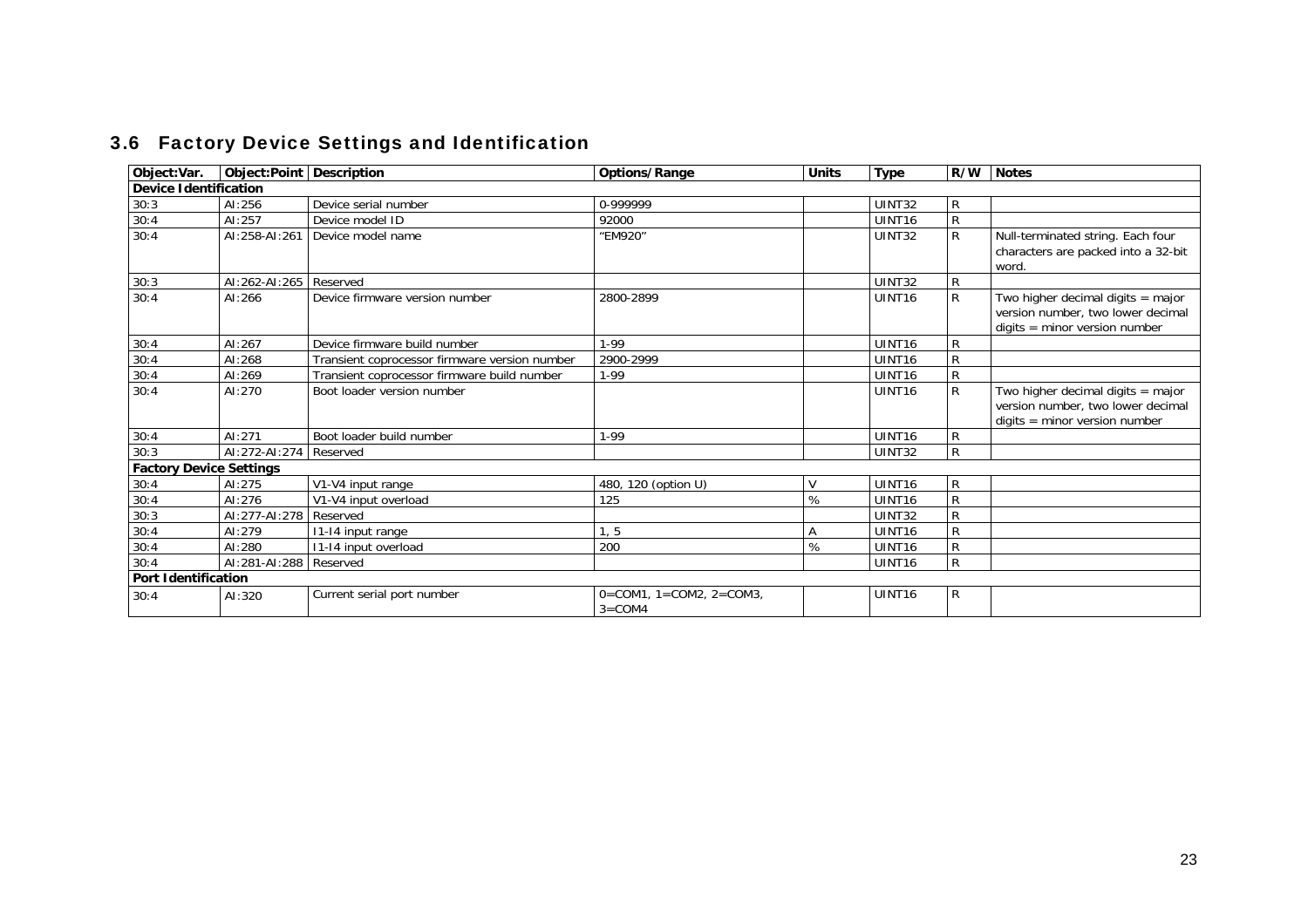#### 3.7 Device Control

<span id="page-23-3"></span><span id="page-23-2"></span><span id="page-23-1"></span><span id="page-23-0"></span>

|                             | Object : Var. Object : Point Description |                                              | Options/Range        | <b>Units</b> | <b>Type</b> | R/W          | <b>Notes</b> |
|-----------------------------|------------------------------------------|----------------------------------------------|----------------------|--------------|-------------|--------------|--------------|
|                             | <b>Device Authorization Register</b>     |                                              |                      |              |             |              |              |
| 40:1(read)                  | AO:192                                   | When write: 8-digit password. When read:     | $0/-1$ (Read)        |              |             | R/W          |              |
| 41:1(write)                 |                                          | $0 =$ access permitted, $-1 =$ authorization | 0-99999999(Write)    |              |             |              |              |
|                             |                                          | required.                                    |                      |              |             |              |              |
| <b>Device Reset/Clear</b>   |                                          |                                              |                      |              |             |              |              |
| $10:2$ (read)               | BO:0                                     | Clear total energy registers                 | $0/1$ = state OFF/ON |              |             | R            | Returns zero |
| 12:1(write)                 | CROB:0                                   |                                              |                      |              |             | W            | PULSE ON 1   |
| $10:2$ (read)               | BO:1                                     | Clear total maximum demand registers (all    | $0/1$ = state OFF/ON |              |             | R            | Returns zero |
| 12:1(write)                 | CROB:1                                   | demands)                                     |                      |              |             | W            | PULSE ON 1   |
| $10:2$ (read)               | BO:2                                     | Clear power demands                          | $0/1$ = state OFF/ON |              |             | $\mathsf R$  | Returns zero |
| 12:1(write)                 | CROB:2                                   |                                              |                      |              |             | W            | PULSE ON 1   |
| $10:2$ (read)               | BO:3                                     | Clear volt/ampere/harmonic demands           | $0/1$ = state OFF/ON |              |             | R            | Returns zero |
| 12:1(write)                 | CROB:3                                   |                                              |                      |              |             | W            | PULSE ON 1   |
| $10:2$ (read)               | BO:4-11                                  | Reserved                                     | $0/1$ = state OFF/ON |              |             | R            | Returns zero |
| 12:1(write)                 | CROB: 4-11                               |                                              |                      |              |             | W            | PULSE ON 1   |
| $10:2$ (read)               | BO:12                                    | Clear pulse counters (all counters)          | $0/1$ = state OFF/ON |              |             | ${\sf R}$    | Returns zero |
| 12:1(write)                 | CROB:12                                  |                                              |                      |              |             | W            | PULSE ON 1   |
| $10:2$ (read)               | BO:13                                    | Clear pulse counter#1                        | $0/1$ = state OFF/ON |              |             | ${\sf R}$    | Returns zero |
| 12:1(write)                 | CROB:13                                  |                                              |                      |              |             | W            | PULSE ON 1   |
| $10:2$ (read)               | BO:14                                    | Clear pulse counter#2                        | $0/1$ = state OFF/ON |              |             | R            | Returns zero |
| 12:1(write)                 | CROB:14                                  |                                              |                      |              |             | W            | PULSE ON 1   |
| $10:2$ (read)               | BO:15                                    | Clear pulse counter#3                        | $0/1$ = state OFF/ON |              |             | R            | Returns zero |
| 12:1(write)                 | CROB:15                                  |                                              |                      |              |             | W            | PULSE ON 1   |
| $10:2$ (read)               | BO:16                                    | Clear pulse counter#4                        | $0/1$ = state OFF/ON |              |             | R            | Returns zero |
| $12:1$ (write)              | CROB:16                                  |                                              |                      |              |             | W            | PULSE ON 1   |
| $10:2$ (read)               | BO:17                                    | Clear pulse counter#5                        | $0/1$ = state OFF/ON |              |             | R            | Returns zero |
| 12:1(write)                 | CROB:17                                  |                                              |                      |              |             | W            | PULSE ON 1   |
| $10:2$ (read)               | <b>BO:18</b>                             | Clear pulse counter#6                        | $0/1$ = state OFF/ON |              |             | $\mathsf{R}$ | Returns zero |
| 12:1(write)                 | CROB:18                                  |                                              |                      |              |             | W            | PULSE ON 1   |
| $10:2$ (read)               | BO:19                                    | Clear pulse counter#7                        | $0/1$ = state OFF/ON |              |             | $\mathsf{R}$ | Returns zero |
| 12:1(write)                 | CROB:19                                  |                                              |                      |              |             | W            | PULSE ON 1   |
| $10:2$ (read)               | BO:20                                    | Clear pulse counter#8                        | $0/1$ = state OFF/ON |              |             | R            | Returns zero |
| 12:1(write)                 | CROB:20                                  |                                              |                      |              |             | W            | PULSE ON 1   |
| $10:2$ (read)               | BO:21                                    | Clear Min/Max log                            | $0/1$ = state OFF/ON |              |             | R            | Returns zero |
| 12:1(write)                 | CROB:21                                  |                                              |                      |              |             | W            | PULSE ON 1   |
| <b>Remote Relay Control</b> |                                          |                                              |                      |              |             |              |              |
| $10:2$ (read)               | BO:80                                    | Relay #1 Force operate/Force release/Normal  | $0/1$ = state OFF/ON |              |             | R/W          |              |
| 12:1(write)                 | CROB:80                                  |                                              |                      |              |             |              |              |
| $10:2$ (read)               | BO:81                                    | Relay #2 Force operate/Force release /Normal | $0/1$ = state OFF/ON |              |             | R/W          |              |
| 12:1(write)                 | CROB:81                                  |                                              |                      |              |             |              |              |
| $10:2$ (read)               | BO:82                                    | Relay #3 Force operate/Force release /Normal | $0/1$ = state OFF/ON |              |             | R/W          |              |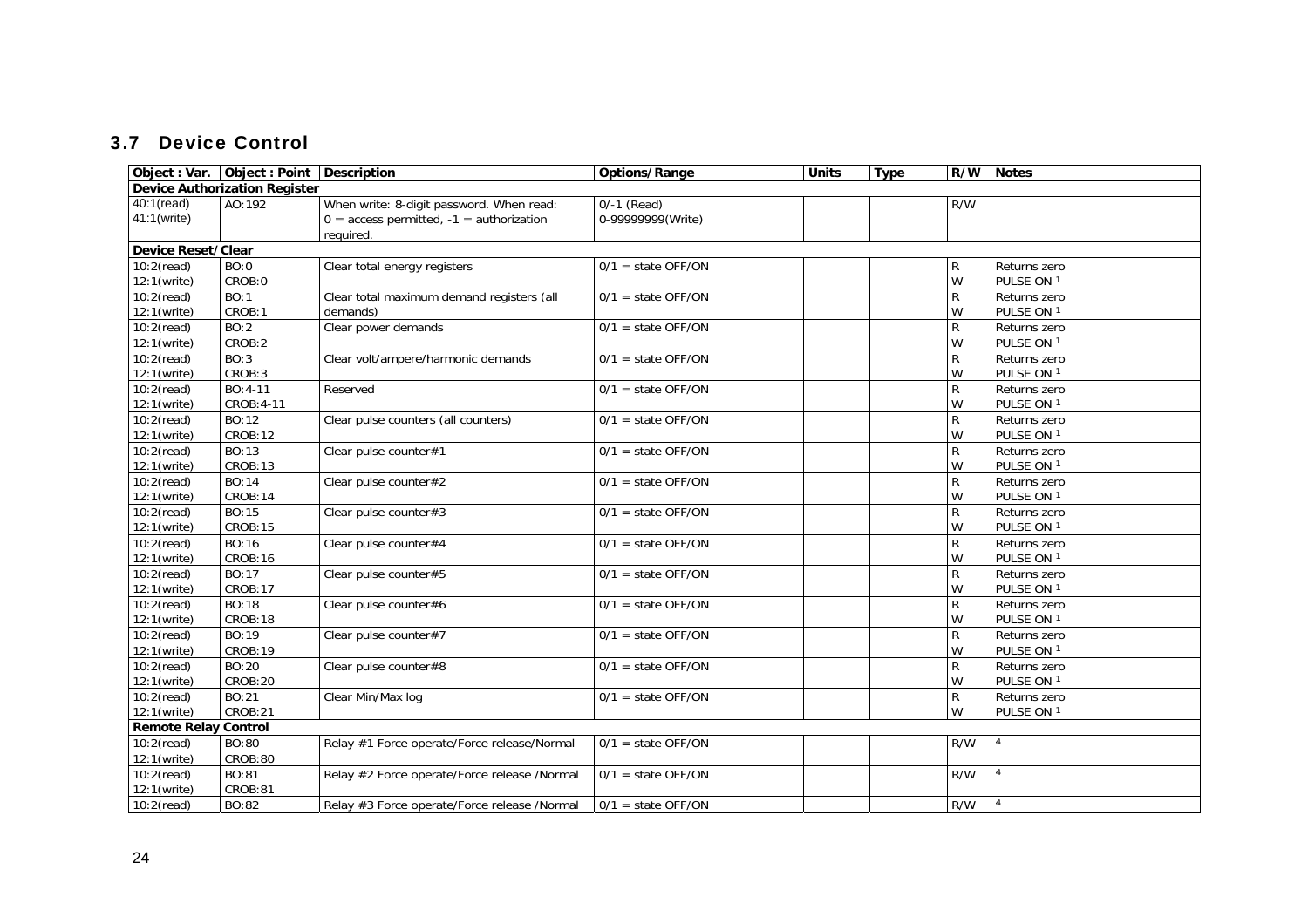<span id="page-24-0"></span>

| Object : Var.             | Object : Point | Description                                  | Options/Range                   | <b>Units</b> | <b>Type</b> | R/W | <b>Notes</b>   |
|---------------------------|----------------|----------------------------------------------|---------------------------------|--------------|-------------|-----|----------------|
| 12:1(write)               | CROB:82        |                                              |                                 |              |             |     |                |
| $10:2$ (read)             | BO:83          | Relay #4 Force operate/Force release /Normal | $0/1$ = state OFF/ON            |              |             | R/W |                |
| 12:1(write)               | CROB:83        |                                              |                                 |              |             |     |                |
| $10:2$ (read)             | BO:84          | Relay #5 Force operate/Force release /Normal | $0/1$ = state OFF/ON            |              |             | R/W |                |
| 12:1(write)               | CROB:84        |                                              |                                 |              |             |     |                |
| $10:2$ (read)             | BO:85          | Relay #6 Force operate/Force release /Normal | $0/1$ = state OFF/ON            |              |             | R/W |                |
| 12:1(write)               | CROB:85        |                                              |                                 |              |             |     |                |
| $10:2$ (read)             | BO:86          | Relay #7 Force operate/Force release /Normal | $\overline{0/1}$ = state OFF/ON |              |             | R/W |                |
| 12:1(write)               | CROB:86        |                                              |                                 |              |             |     |                |
| <b>Device Diagnostics</b> |                |                                              |                                 |              |             |     |                |
| $10:2$ (read)             | BO:128         | Reserved                                     | $0/1$ = state OFF/ON            |              |             | R/W | $\overline{2}$ |
| 12:1(write)               | CROB:128       |                                              |                                 |              |             |     |                |
| $10:2$ (read)             | BO:129         | Permanent fault                              | $0/1$ = state OFF/ON            |              |             | R/W | $\overline{2}$ |
| 12:1(write)               | CROB:129       |                                              |                                 |              |             |     |                |
| $10:2$ (read)             | BO:130         | RAM/Data error                               | $0/1$ = state OFF/ON            |              |             | R/W |                |
| 12:1(write)               | CROB:130       |                                              |                                 |              |             |     |                |
| $10:2$ (read)             | BO:131         | CPU watchdog reset                           | $0/1$ = state OFF/ON            |              |             | R/W | $\overline{2}$ |
| 12:1(write)               | CROB:131       |                                              |                                 |              |             |     |                |
| $10:2$ (read)             | BO:132         | Sampling fault                               | $0/1$ = state OFF/ON            |              |             | R/W |                |
| 12:1(write)               | CROB:132       |                                              |                                 |              |             |     |                |
| $10:2$ (read)             | BO:133         | CPU exception                                | $0/1$ = state OFF/ON            |              |             | R/W | $\overline{2}$ |
| $12:1$ (write)            | CROB:133       |                                              |                                 |              |             |     |                |
| $10:2$ (read)             | BO:134         | Reserved                                     | $0/1$ = state OFF/ON            |              |             | R/W | $\overline{2}$ |
| 12:1(write)               | CROB:134       |                                              |                                 |              |             |     |                |
| $10:2$ (read)             | BO:135         | Software watchdog reset                      | $0/1$ = state OFF/ON            |              |             | R/W | $\overline{2}$ |
| 12:1(write)               | CROB:135       |                                              |                                 |              |             |     |                |
| $10:2$ (read)             | BO:136         | Power down                                   | $0/1$ = state OFF/ON            |              |             | R/W | 2              |
| 12:1(write)               | CROB:136       |                                              |                                 |              |             |     |                |
| $10:2$ (read)             | BO:137         | Device reset                                 | $0/1$ = state OFF/ON            |              |             | R/W | $\overline{2}$ |
| 12:1(write)               | CROB:137       |                                              |                                 |              |             |     |                |
| $10:2$ (read)             | BO:138         | Configuration reset                          | $0/1$ = state OFF/ON            |              |             | R/W |                |
| 12:1(write)               | CROB:138       |                                              |                                 |              |             |     |                |
| $10:2$ (read)             | BO:139         | RTC fault                                    | $0/1$ = state OFF/ON            |              |             | R/W | $\overline{2}$ |
| 12:1(write)               | CROB:139       |                                              |                                 |              |             |     |                |
| $10:2$ (read)             | BO:140         | Configuration fault                          | $0/1$ = state OFF/ON            |              |             | R/W |                |
| 12:1(write)               | CROB:140       |                                              |                                 |              |             |     |                |
| $10:2$ (read)             | BO:141         | Reserved                                     | $0/1$ = state OFF/ON            |              |             | R/W | 2              |
| 12:1(write)               | CROB:141       |                                              |                                 |              |             |     |                |
| $10:2$ (read)             | BO:142         | Expanded/Data FLASH memory fault             | $0/1$ = state OFF/ON            |              |             | R/W | $\overline{2}$ |
| 12:1(write)               | CROB:142       |                                              |                                 |              |             |     |                |
| $10:2$ (read)             | BO:143         | CPU EEPROM fault                             | $0/1$ = state OFF/ON            |              |             | R/W |                |
| 12:1(write)               | CROB:143       |                                              |                                 |              |             |     |                |
| $10:2$ (read)             | BO:144         | Reserved                                     | $0/1$ = state OFF/ON            |              |             | R/W | $\overline{2}$ |
| 12:1(write)               | CROB:144       |                                              |                                 |              |             |     |                |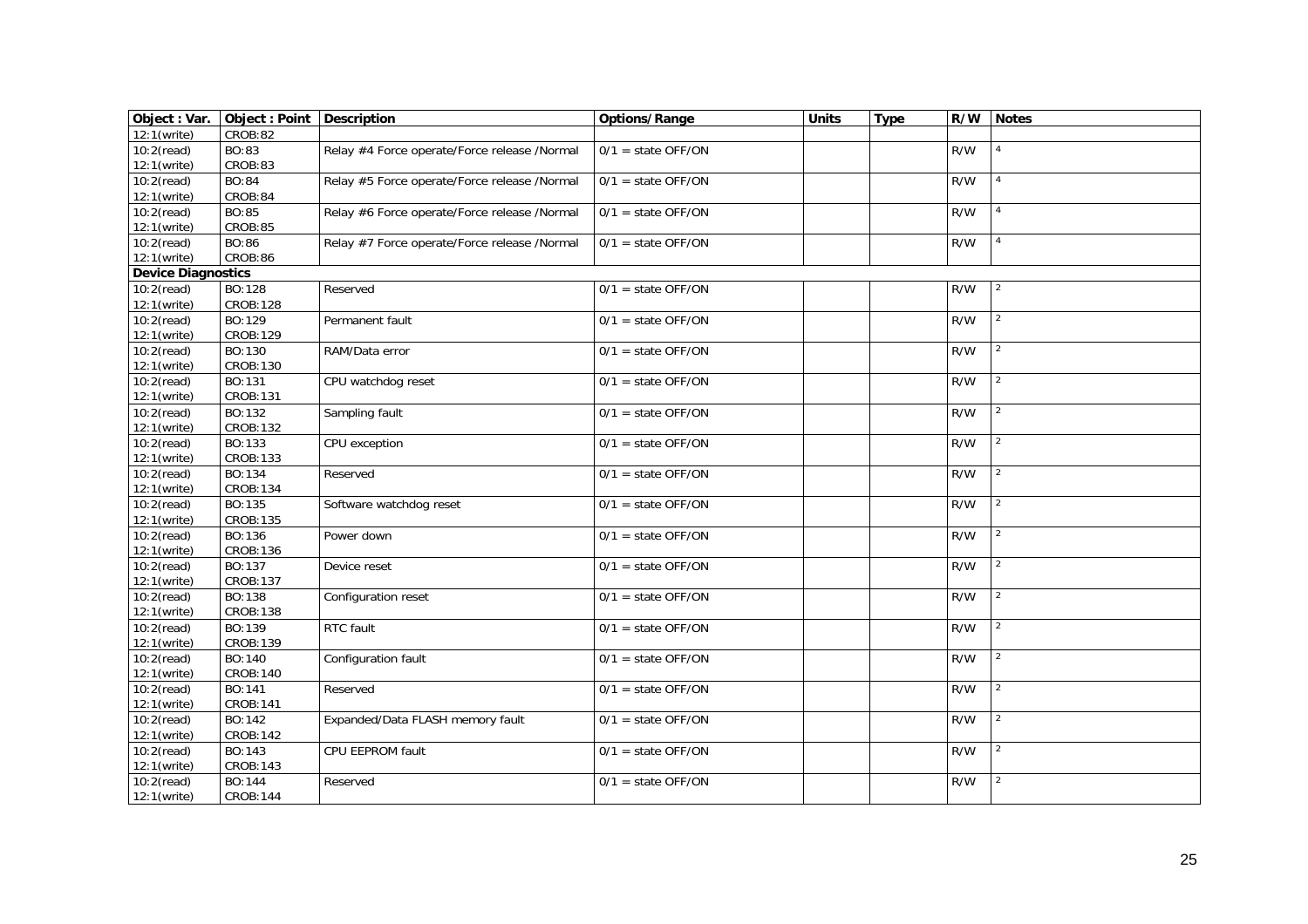| Object: Var.  | Object: Point   Description |                             | Options/Range        | <b>Units</b> | <b>Type</b> | R/W | <b>Notes</b>  |
|---------------|-----------------------------|-----------------------------|----------------------|--------------|-------------|-----|---------------|
| $10:2$ (read) | BO:145                      | I/O board EEPROM fault      | $0/1$ = state OFF/ON |              |             | R/W |               |
| 12:1(write)   | CROB:145                    |                             |                      |              |             |     |               |
| $10:2$ (read) | BO:146                      | Transient coprocessor fault | $0/1$ = state OFF/ON |              |             | R/W |               |
| 12:1(write)   | CROB:146                    |                             |                      |              |             |     |               |
| $10:2$ (read) | BO:147                      | Reserved                    | $0/1$ = state OFF/ON |              |             | R/W |               |
| 12:1(write)   | CROB:147                    |                             |                      |              |             |     |               |
| $10:2$ (read) | BO:148                      | C Library error             | $0/1$ = state OFF/ON |              |             | R/W | $\mathcal{P}$ |
| 12:1(write)   | <b>CROB:148</b>             |                             |                      |              |             |     |               |
| $10:2$ (read) | BO:149                      | RTOS Kernel error           | $0/1$ = state OFF/ON |              |             | R/W |               |
| 12:1(write)   | CROB:149                    |                             |                      |              |             |     |               |
| $10:2$ (read) | BO:150                      | Task error                  | $0/1$ = state OFF/ON |              |             | R/W |               |
| 12:1(write)   | <b>CROB:150</b>             |                             |                      |              |             |     |               |
| $10:2$ (read) | BO:151                      | Reserved                    | $0/1$ = state OFF/ON |              |             | R/W | $\mathcal{P}$ |
| 12:1(write)   | CROB:151                    |                             |                      |              |             |     |               |
| $10:2$ (read) | BO:152                      | IRIG-B signal lost          | $0/1$ = state OFF/ON |              |             | R/W |               |
| 12:1(write)   | CROB:152                    |                             |                      |              |             |     |               |
| $10:2$ (read) | BO:153                      | IRIG-B time unlocked        | $0/1$ = state OFF/ON |              |             | R/W |               |
| 12:1(write)   | CROB:153                    |                             |                      |              |             |     |               |
| $10:2$ (read) | BO:154                      | Reserved                    | $0/1$ = state OFF/ON |              |             | R/W |               |
| 12:1(write)   | <b>CROB:154</b>             |                             |                      |              |             |     |               |
| $10:2$ (read) | BO:155                      | Magnetic interference       | $0/1$ = state OFF/ON |              |             | R/W |               |
| 12:1(write)   | CROB:155                    |                             |                      |              |             |     |               |
| $10:2$ (read) | BO:156                      | Reserved                    | $0/1$ = state OFF/ON |              |             | R/W |               |
| 12:1(write)   | <b>CROB:156</b>             |                             |                      |              |             |     |               |
| $10:2$ (read) | BO:157                      | Motion/tilt sensor          | $0/1$ = state OFF/ON |              |             | R/W | 2             |
| 12:1(write)   | <b>CROB:157</b>             |                             |                      |              |             |     |               |
| $10:2$ (read) | BO:158                      | Circuit fault               | $0/1$ = state OFF/ON |              |             | R/W |               |
| 12:1(write)   | <b>CROB:158</b>             |                             |                      |              |             |     |               |
| $10:2$ (read) | BO:159                      | Reserved                    | $0/1$ = state OFF/ON |              |             | R/W |               |
| 12:1(write)   | CROB:159                    |                             |                      |              |             |     |               |

#### **NOTES:**

<sup>1</sup> The following restriction should be noted when using object 12 to control the listed points.

- The Count byte is ignored.
- The Control Code byte is checked:
	- Pulse On (1) is valid for all points; other codes are invalid and will be rejected.
- The On Time and Off Time fields are ignored.
- The status byte in the response will reflect the success or failure of the control operation:
	- Request Accepted (0) will be returned if the command was accepted;
	- Request not Accepted due to Formatting Errors (3) is returned if the Control Code byte was incorrectly formatted or if an invalid code was present in the command;
	- Control Operation not Supported for this Point (4) is returned if the Control Point was out of control.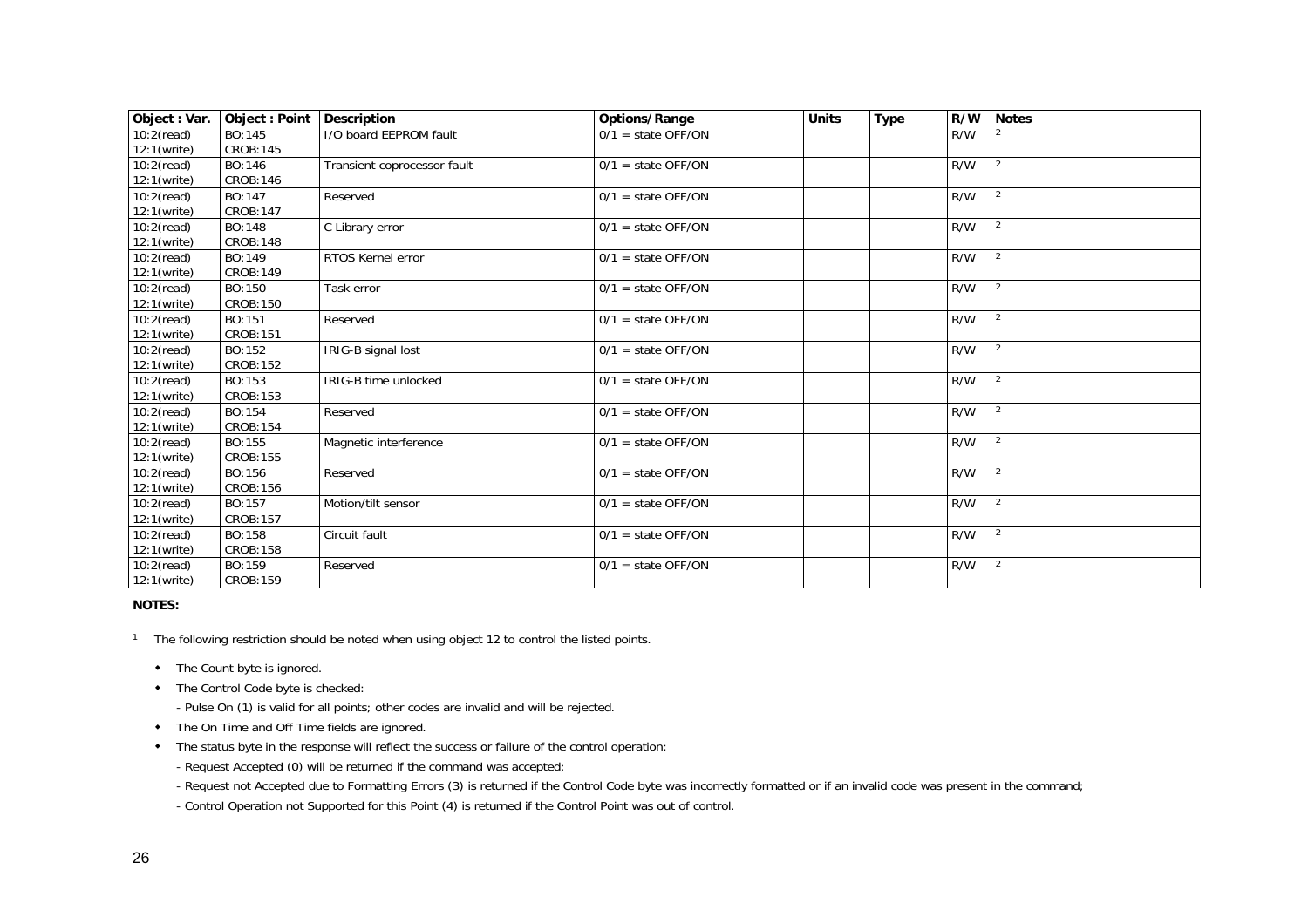<sup>2</sup> The alarm indication points indicate possible problems with the device hardware or setup configuration. The hardware problems are indicated by the appropriate points, which are set whenever the instrument fails self-test diagnostics, or in the event of loss of power. The dedicated binary point indicates the setup configuration problems, which is set when either configuration register is corrupted. In this event, the instrument will use the default configuration. The configuration corrupt bit may also be set as a result of the legal changes in the setup configuration since the instrument might implicitly change or clear other setups if they are affected by the changes made.

Issuing the Direct-Operate, SBO/Operate or Direct-Operate-No-Acknowledge command using the Control-Relay-Output-Block object (with the code operation Latch-Off) to points 64-75 can reset hardware fault points. The configuration corrupt status point is also reset automatically when you change setup either via the front panel or through communications.

The following restrictions should be noted when using Object 12 to control the listed points:

- The Count byte is ignored.
- The Control Code byte is checked:

- Latch Off is valid for all points; other codes are invalid and will be rejected.

- The On Time and Off Time fields are ignored.
- The status byte in the response will reflect the success or failure of the control operation:
	- Request Accepted (0) is returned if the command was accepted;
	- Request not Accepted due to Formatting Errors (3) is returned if the Control Code byte was incorrectly formatted or if an invalid Code was present in the command.
- <sup>3</sup> These self-check alarms are doubled with the corresponding internal indication bits.
- <sup>4</sup> To manually operate a relay, use the Direct-Operate, SBO/Operate or Direct-Operate-No-Acknowledge command to point 80 or 81 of the Control-Relay-Output-Block object with the Control Code value Latch On. To manually release Relay #1, use the Direct-Operate, SBO/Operate or Direct-Operate-No-Acknowledge command to point 80 or 81 of the Control-Relay-Output-Block object with the Control Code value Latch Off.

To operate a relay in pulse mode with the Pulse On or Pulse Off control code, put the relay in pulse mode and select a required pulse polarity via the Relay Outputs setup (use the supplemental PAS software to change the relay properties). The actual pulse width will be taken from the On Time/Off Time fields of the Control-Relay-Output-Block object.

The following restrictions should be noted when using object 12 to control the listed points:

- The Count byte is ignored.
- The Control Code byte is checked:
	- Pulse On, Pulse Off, Latch On (Pulse On/Close) and Latch Off (Pulse On/Trip) are valid for all points; other codes are invalid and will be rejected;
	- Clear sub-field is valid; other sub-fields are ignored.

 The On Time specifies in ms the amount of time the digital point is to be turned on. The minimal value of the On Time is 500 ms and the actual value may differ from the specified value by up to 10 ms.

• The Off Time specifies in ms the amount of time the digital point is to be turned off. The minimal value of the Off Time is 500 ms and the actual value may differ from the specified value by up to 10 ms.

The Status byte in the response reflects the success or failure of the control operation:

- Request Accepted (0) will be return if the command was accepted;

- Request not Accepted due to Formatting Errors (3) will be returned if the Control Code byte was incorrectly formatted or an invalid Code was present in the command;
- Control Operation not Supported for this Point (4) will be returned if the Control Point was out of control.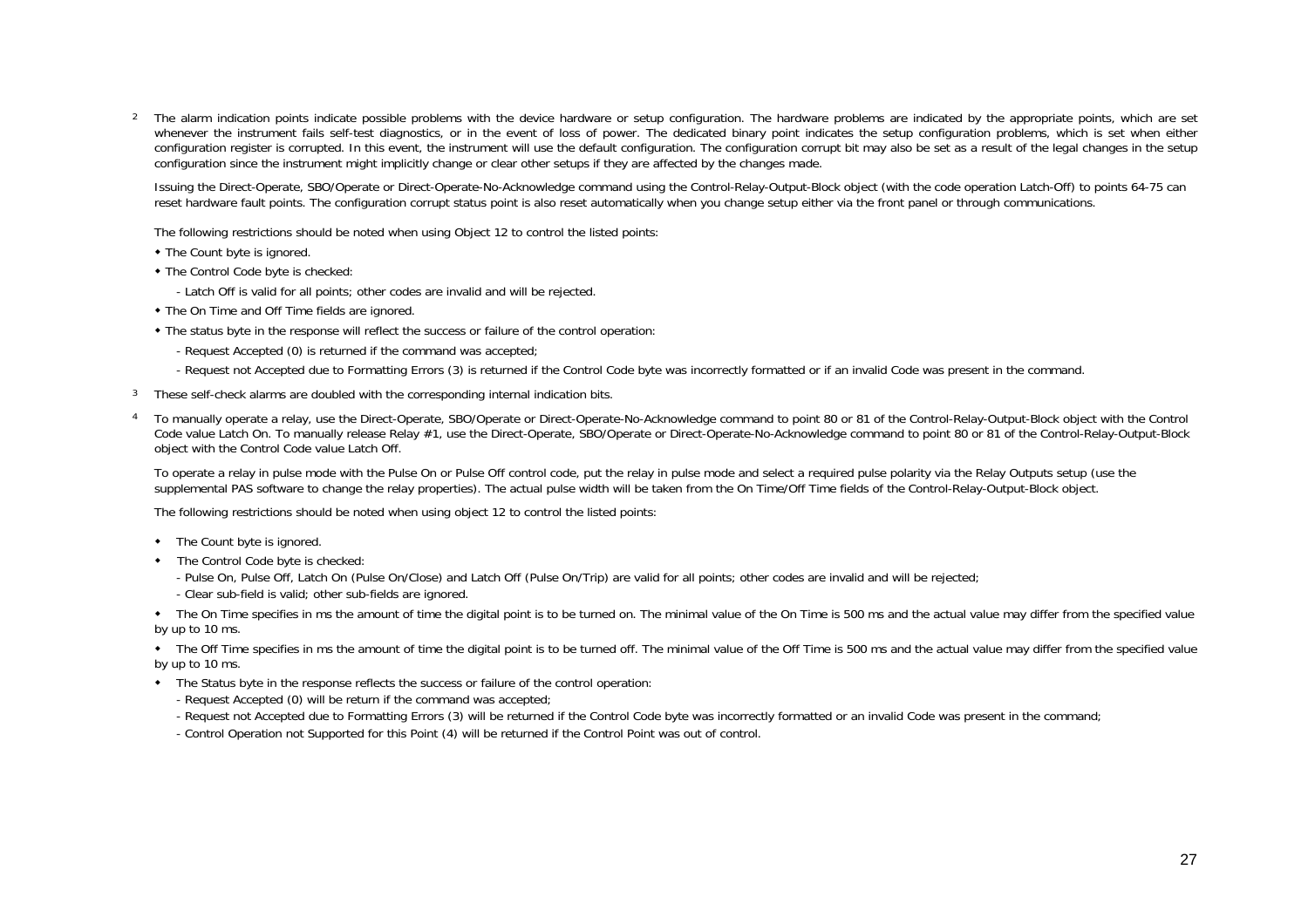### 3.8 Device Setup

<span id="page-27-2"></span><span id="page-27-1"></span><span id="page-27-0"></span>

| Object:Var.         | Object:Point   Description |                                              | Options/Range                         | <b>Units</b> | <b>Type</b>        | R/W          | <b>Notes</b>                        |
|---------------------|----------------------------|----------------------------------------------|---------------------------------------|--------------|--------------------|--------------|-------------------------------------|
| <b>Basic Setup</b>  |                            |                                              |                                       |              |                    |              |                                     |
| 40:2 (read)         | AO:0                       | Wiring mode                                  | F <sub>1</sub>                        |              | UINT16             | R/W          |                                     |
| 41:2 (write)        |                            |                                              |                                       |              |                    |              |                                     |
| 40:1 (read)         | AO:1                       | PT ratio (primary to secondary ratio)        | 10-65000                              | $\times$ 0.1 | UINT <sub>16</sub> | R/W          |                                     |
| 41:1 (write)        |                            |                                              |                                       |              |                    |              |                                     |
| 40:2 (read)         | AO:2                       | PT secondary (line-to-line) voltage          | 50-480                                | V            | UINT16             | R/W          |                                     |
| 41:2 (write)        |                            |                                              |                                       |              |                    |              |                                     |
| 40:2 (read)         | $AO:3-4$                   | Reserved                                     |                                       |              | UINT <sub>16</sub> | R.           | Read as 65535                       |
| 41:2 (write)        |                            |                                              |                                       |              |                    |              |                                     |
| 40:2 (read)         | AO:5                       | CT primary current                           | 1-20000                               | A            | UINT <sub>16</sub> | R/W          |                                     |
| 41:2 (write)        |                            |                                              |                                       |              |                    |              |                                     |
| 40:2 (read)         | AO:6                       | Reserved                                     |                                       |              | UINT16             | R.           | Read as 65535                       |
| 41:2 (write)        |                            |                                              |                                       |              |                    |              |                                     |
| 40:2 (read)         | AO:7                       | 14 CT primary current                        | 1-20000                               | A            | UINT16             | R/W          |                                     |
| 41:2 (write)        |                            |                                              |                                       |              |                    |              |                                     |
| 40:1 (read)         | AO:8-16                    | Reserved                                     |                                       |              | UINT16             | R.           | Read as 65535                       |
| 40:2 (read)         | AO:17                      | Nominal line frequency                       | 50,60                                 | Hz           | UINT16             | R/W          |                                     |
| 41:2 (write)        |                            |                                              |                                       |              |                    |              |                                     |
| 40:2 (read)         | AO:18-23                   | Reserved                                     |                                       |              | UINT <sub>16</sub> | R.           | Read as 65535                       |
| 40:2 (read)         | AO:24                      | I maximum demand load current                | 0-20000                               | Α            | UINT16             | R/W          |                                     |
| 41:2 (write)        |                            |                                              |                                       |              |                    |              |                                     |
| 40:2 (read)         | AO:25                      | 14 maximum demand load current               | 0-20000                               | A            | UINT <sub>16</sub> | R/W          |                                     |
| 41:2 (write)        |                            |                                              |                                       |              |                    |              |                                     |
| 40:2 (read)         | AO:26-31                   | Reserved                                     |                                       |              | UINT16             | $\mathsf{R}$ | Read as 65535                       |
| <b>Demand Setup</b> |                            |                                              |                                       |              |                    |              |                                     |
| 40:2 (read)         | AO:32                      | Power demand period (block interval)         | 1, 2, 3, 5, 10, 15, 30, 60            | min          | UINT <sub>16</sub> | R/W          |                                     |
| 41:2 (write)        |                            |                                              |                                       |              |                    |              |                                     |
| 40:2 (read)         | AO:33                      | Number of demand periods in a sliding window | $1 - 15$                              |              | UINT <sub>16</sub> | R/W          |                                     |
| 41:2 (write)        |                            |                                              |                                       |              |                    |              |                                     |
| 40:2 (read)         | AO:34                      | Demand synchronization source input          | $0 =$ device clock, $1-10 =$ DI1-DI10 |              | UINT16             | R/W          | A DI input is considered a pulse or |
| 41:2 (write)        |                            |                                              |                                       |              |                    |              | KYZ input. The pulse edge restarts  |
|                     |                            |                                              |                                       |              |                    |              | the power demand accumulation       |
|                     |                            |                                              |                                       |              |                    |              | interval.                           |
| 40:2 (read)         | AO:35-39                   | Reserved                                     |                                       |              | UINT16             | R/W          | Read as 65535                       |
| 40:2 (read)         | AO:40                      | Volt demand period                           | 0-9000                                | sec          | UINT <sub>16</sub> | R/W          |                                     |
| 41:2 (write)        |                            |                                              |                                       |              |                    |              |                                     |
| 40:2 (read)         | AO:41                      | Ampere demand period                         | 0-9000                                | sec          | UINT16             | R/W          |                                     |
| 41:2 (write)        |                            |                                              |                                       |              |                    |              |                                     |
| 40:2 (read)         | AO:42                      | Harmonic demand period                       | 0-9000                                | sec          | UINT16             | R/W          |                                     |
| 41:2 (write)        |                            |                                              |                                       |              |                    |              |                                     |
| 40:2 (read)         | AO:43-47                   | Reserved                                     |                                       |              | UINT16             | R/W          | Read as 65535                       |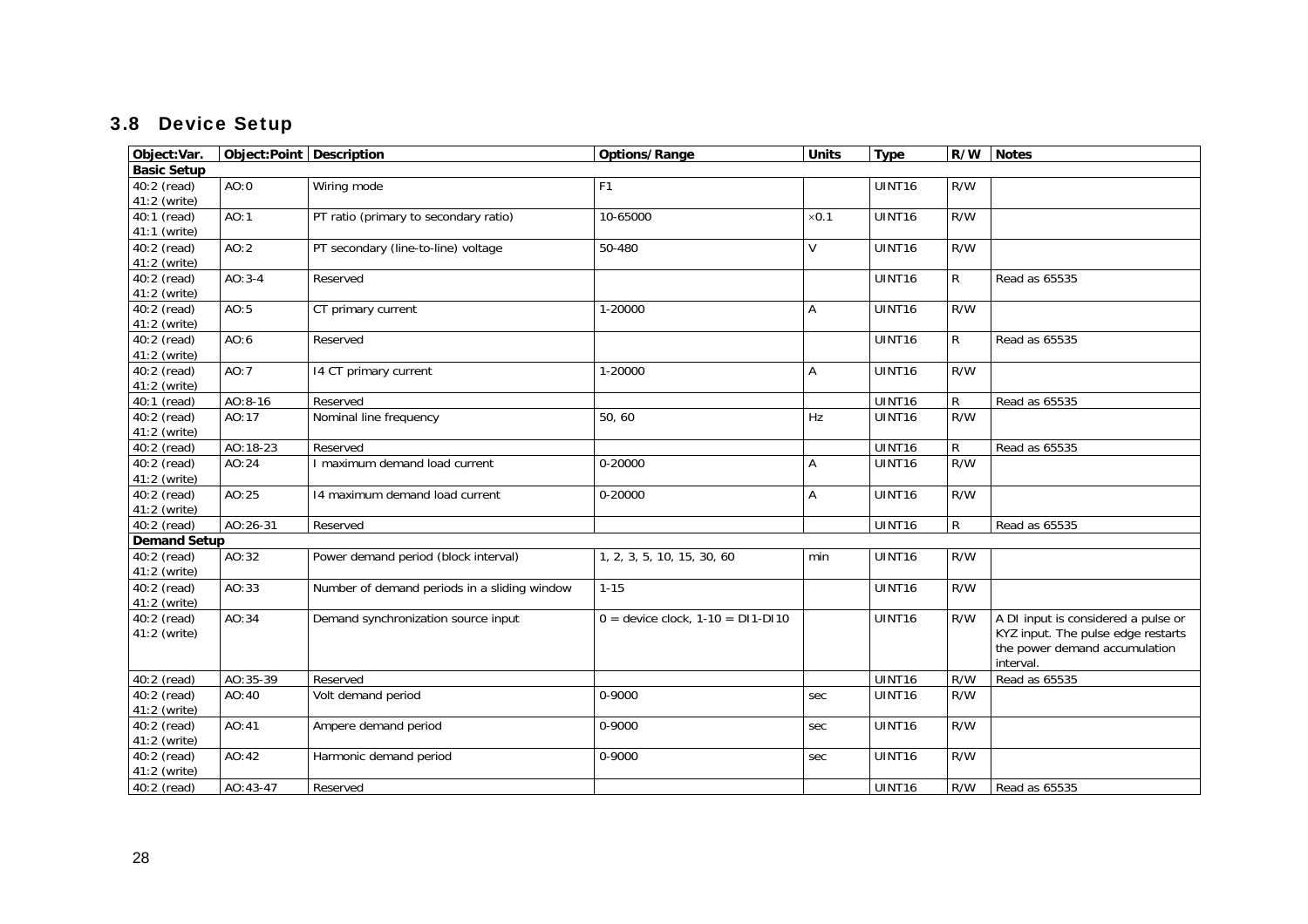<span id="page-28-1"></span><span id="page-28-0"></span>

| Object:Var.                 | Object:Point Description         |                                                                         | Options/Range                                                                                                                                                                  | <b>Units</b>            | <b>Type</b>        | R/W | <b>Notes</b>  |
|-----------------------------|----------------------------------|-------------------------------------------------------------------------|--------------------------------------------------------------------------------------------------------------------------------------------------------------------------------|-------------------------|--------------------|-----|---------------|
| <b>Device Options Setup</b> |                                  |                                                                         |                                                                                                                                                                                |                         |                    |     |               |
| 40:2 (read)<br>41:2 (write) | AO:48                            | Power calculation mode                                                  | $0 =$ using reactive power:<br>$S = f(P,Q)$ ,<br>$1 =$ using non-active power:<br>$Q = f(S, P)$                                                                                |                         | UINT16             | R/W |               |
| 40:2 (read)<br>41:2 (write) | AO:49                            | Energy roll value                                                       | $2 = 100,000.0$ kWh<br>$3 = 1,000,000.0$ kWh<br>$4 = 10,000,000.0$ kWh<br>$5 = 100,000,000.0$ kWh (default)                                                                    |                         | UINT16             | R/W |               |
| 40:2 (read)<br>41:2 (write) | AO:50                            | Reserved                                                                |                                                                                                                                                                                |                         | UINT16             | R/W | Read as 65535 |
| 40:2 (read)<br>41:2 (write) | AO:51                            | End of billing (TOU/Billing maximum demand<br>reset) mode, bitmap       | Bit $0 = 1 -$ automatic/monthly<br>mode allowed<br>Bit $1 = 1$ - COM mode allowed<br>Bit $2 = 1$ - manual mode allowed                                                         |                         | UINT16             | R/W |               |
| 40:2 (read)<br>41:2 (write) | AO:52                            | <b>Tariff control</b>                                                   | $0 = via a calendar scheduler$ .<br>$0x4000 = via communications$ ,<br>$0x0100-0x0109 = via tariff inputs$<br>DI1-DI10 (bits 0:2 denote the first<br>digital input index used) |                         | UINT16             | R/W |               |
| 40:2 (read)<br>41:2 (write) | AO:53                            | Number of tariffs                                                       | 1-8 (does not have effect with a<br>calendar tariff control option)                                                                                                            |                         | UINT16             | R/W |               |
| 40:2 (read                  | AO:54                            | Reserved                                                                |                                                                                                                                                                                |                         | UINT16             | R/W | Read as 65535 |
| 40:2 (read)<br>41:2 (write) | AO:55                            | Energy LED test mode                                                    | $0 =$ disabled, $1 =$ enabled                                                                                                                                                  |                         | UINT <sub>16</sub> | R/W |               |
| 40:2 (read)<br>41:2 (write) | AO:56                            | Energy LED pulse rate, Wh/impulse, varh/impulse<br>(in secondary units) | $1 - 40$                                                                                                                                                                       | $\times 0.01$<br>Wh/imp | UINT16             | R/W |               |
| 40:2 (read                  | AO:57                            | Reserved                                                                |                                                                                                                                                                                |                         | UINT16             | R/W | Read as 65535 |
| 40:2 (read)<br>41:2 (write) | AO:58                            | Demand forgiveness delay                                                | $0 - 60$                                                                                                                                                                       | min                     | UINT16             | R/W |               |
| 40:2 (read)<br>41:2 (write) | AO:59                            | Minimum outage duration for demand forgiveness                          | $0 - 900$                                                                                                                                                                      | $\mathsf{S}$            | UINT16             | R/W |               |
| 40:2 (read)                 | AO:60-63                         | Reserved                                                                |                                                                                                                                                                                |                         | UINT <sub>16</sub> | R/W | Read as 65535 |
|                             | <b>Communication Ports Setup</b> |                                                                         |                                                                                                                                                                                |                         |                    |     |               |
|                             |                                  | COM1 Setup                                                              |                                                                                                                                                                                |                         |                    |     |               |
| 40:2 (read)<br>41:2 (write) | AO:112                           | Communication protocol                                                  | $0 =$ Modbus RTU, $1 =$ Modbus<br>ASCII, $2 = DNP3.0$<br>$6 =$ IEC 62056-21,<br>$7 = IEC 61850$                                                                                |                         | UINT16             | R/W |               |
| 40:2 (read)<br>41:2 (write) | AO:113                           | Interface                                                               | $0 = RS-232$ , $1 = RS-422$ , $2 = RS-$<br>485, $3 = Infrared, 8 = GSM/GPRS$                                                                                                   |                         | UINT16             | R/W |               |
| 40:2 (read)<br>41:2 (write) | AO:114                           | Device address                                                          | Modbus: 1-247<br>DNP3.0: 0-65532                                                                                                                                               |                         | UINT <sub>16</sub> | R/W |               |
| 40:2 (read)                 | AO:115                           | Baud rate                                                               | $3 = 1200$ bps, $4 = 2400$ bps, $5 =$                                                                                                                                          |                         | UINT16             | R/W |               |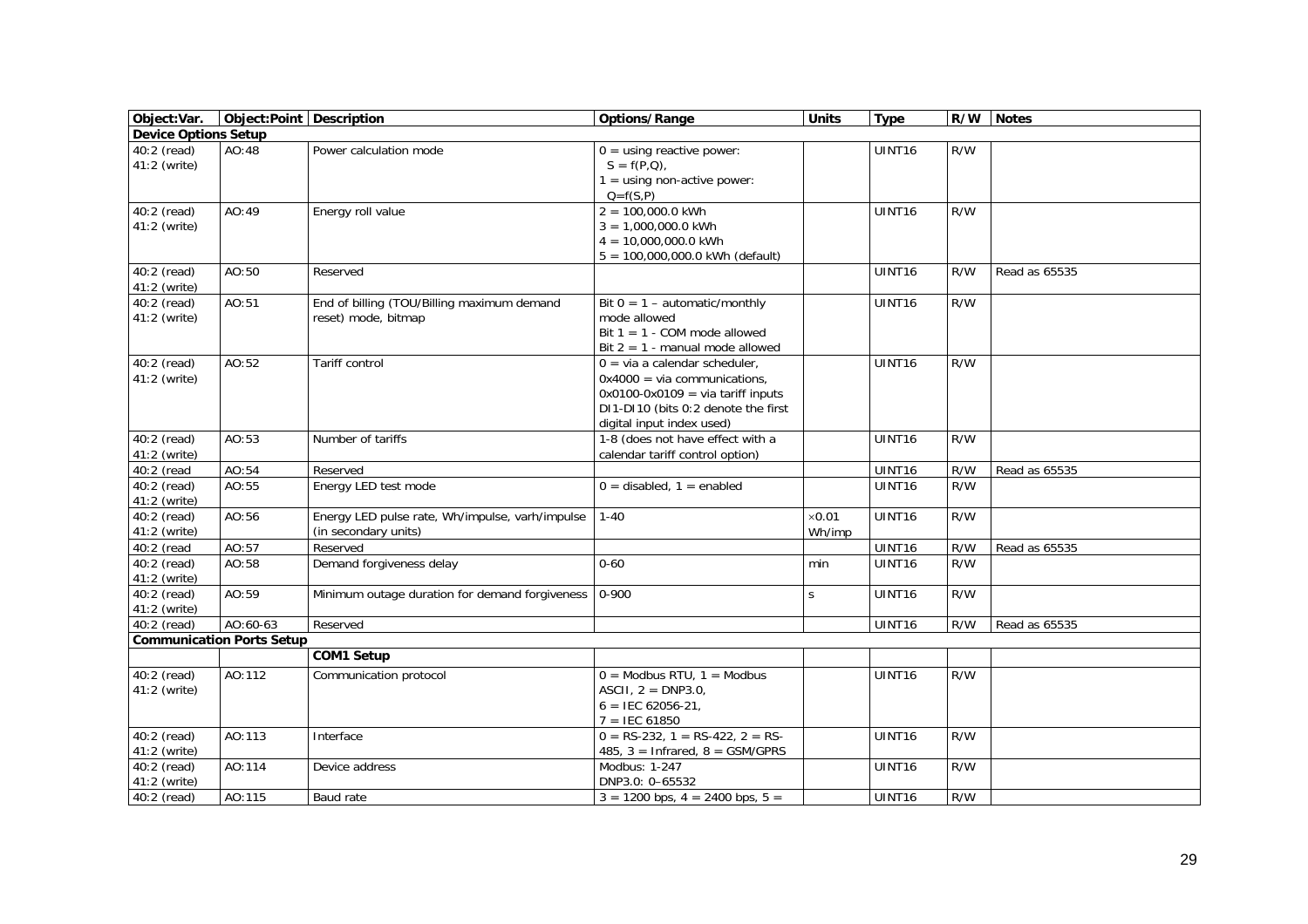| Object:Var.    | Object:Point | <b>Description</b>                             | Options/Range                          | <b>Units</b> | <b>Type</b>        | R/W          | <b>Notes</b>               |
|----------------|--------------|------------------------------------------------|----------------------------------------|--------------|--------------------|--------------|----------------------------|
| $41:2$ (write) |              |                                                | 4800 bps, $6 = 9600$ bps, $7 = 19200$  |              |                    |              |                            |
|                |              |                                                | bps, $8 = 38400$ bps, $9 = 57600$ bps, |              |                    |              |                            |
|                |              |                                                | $10 = 115200$ bps                      |              |                    |              |                            |
| 40:2 (read)    | AO:116       | Data format                                    | $0 = 7$ bits/even parity,              |              | UINT <sub>16</sub> | R/W          |                            |
| 41:2 (write)   |              |                                                | = 8 bits/no parity,                    |              |                    |              |                            |
|                |              |                                                | $2 = 8$ bits/even parity               |              |                    |              |                            |
| 40:2 (read)    | AO:117       | CTS mode                                       | $0 = not used, 1 = wait for CTS$       |              | UINT <sub>16</sub> | R/W          | N/A for COM1-COM3 (read as |
| 41:2 (write)   |              |                                                | before sending data                    |              |                    |              | 65535)                     |
| 40:2 (read)    | AO:118       | RTS mode                                       | $0 = not used$ ,                       |              | UINT <sub>16</sub> | R/W          | N/A for COM1-COM3 (read as |
| $41:2$ (write) |              |                                                | $=$ RTS is asserted during the         |              |                    |              | 65535)                     |
|                |              |                                                | transmission                           |              |                    |              |                            |
| 40:2 (read)    | AO:119       | Minimum delay before sending data              | 0-1000 (default = $5$ )                | ms           | UINT <sub>16</sub> | R/W          |                            |
| 41:2 (write)   |              |                                                |                                        |              |                    |              |                            |
| 40:2 (read)    | AO:120       | Inter-character time-out                       | $0-1000$ (default = four-character     | ms           | UINT <sub>16</sub> | R/W          |                            |
| 41:2 (write)   |              |                                                | time)                                  |              |                    |              |                            |
| 40:2 (read)    | AO:121       | Port direction                                 | $0 =$ slave (default), $1 =$ master    |              | UINT <sub>16</sub> | R/W          |                            |
| 41:2 (write)   |              |                                                |                                        |              |                    |              |                            |
| 40:2 (read)    | AO:122       | Receive timeout (for a master port only)       | 500-30000                              | ms           | UINT <sub>16</sub> | R/W          |                            |
| 41:2 (write)   |              |                                                |                                        |              |                    |              |                            |
| $40:2$ (read)  | AO:123-127   | Reserved                                       |                                        |              | UINT <sub>16</sub> | $\mathsf{R}$ | Read as 65535              |
| 41:2 (write)   |              |                                                |                                        |              |                    |              |                            |
|                |              | <b>COM2 Setup</b>                              |                                        |              |                    |              |                            |
|                | AO:128-143   | Point descriptions and ranges as for port COM1 |                                        |              |                    | R/W          |                            |
|                |              | COM3 Setup                                     |                                        |              |                    |              |                            |
|                | AO:144-159   | Point descriptions and ranges as for port COM1 |                                        |              |                    | R/W          |                            |
|                |              | <b>COM4 Setup</b>                              |                                        |              |                    |              |                            |
|                | AO:160-175   | Point descriptions and ranges as for port COM1 |                                        |              |                    | R/W          |                            |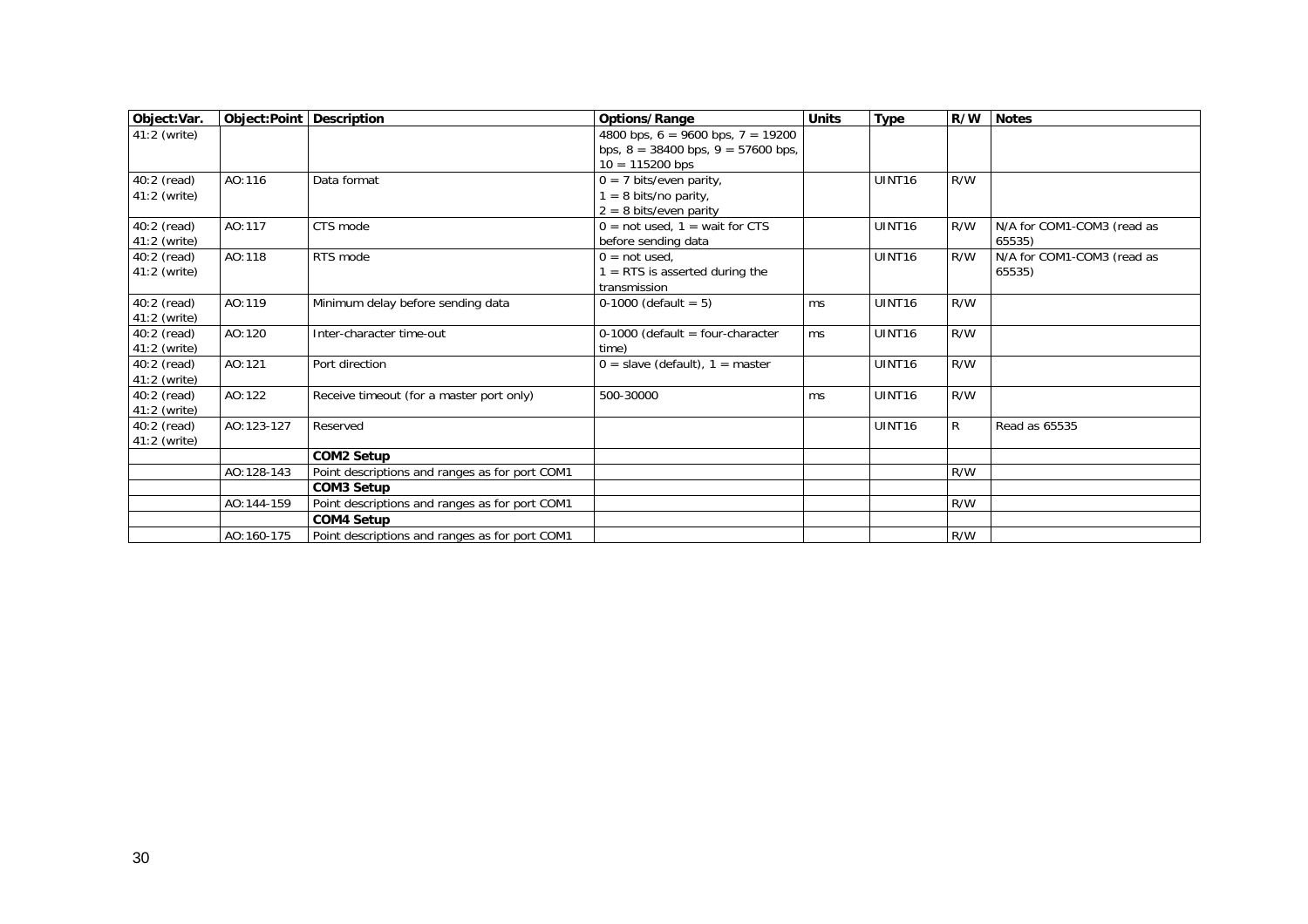### 3.9 DNP Protocol Setup

<span id="page-30-1"></span><span id="page-30-0"></span>

| Object:Var.                 | Object:Point | <b>Description</b>                                              | Options/Range                                | <b>Units</b>  | <b>Type</b>        | R/W            | <b>Notes</b>   |
|-----------------------------|--------------|-----------------------------------------------------------------|----------------------------------------------|---------------|--------------------|----------------|----------------|
| <b>DNP Options Setup</b>    |              |                                                                 |                                              |               |                    |                |                |
| 40:2 (read)                 | AO:64        | Default Binary Input Static object variation                    | $F3$ (default=0)                             |               | UINT16             | R/W            |                |
| 41:2 (write)                |              |                                                                 |                                              |               |                    |                |                |
| 40:2 (read)                 | AO:65        | Default Binary Input Change object variation                    | F3 (default=1)                               |               | UINT16             | R/W            |                |
| 41:2 (write)                |              |                                                                 |                                              |               |                    |                |                |
| 40:2 (read)                 | AO:66        | Default Binary Counter object variation                         | F3 (default=3)                               |               | UINT16             | R/W            |                |
| 41:2 (write)                |              |                                                                 |                                              |               |                    |                |                |
| 40:2 (read)                 | AO:67        | Default Frozen Binary Counter object variation   F3 (default=4) |                                              |               | UINT16             | R/W            |                |
| 41:2 (write)                |              |                                                                 |                                              |               |                    |                |                |
| 40:2 (read)                 | AO:68        | Reserved                                                        | Read as 65535                                |               | UINT32             | $\overline{R}$ |                |
| 40:2 (read)                 | AO:69        | Default Binary Counter Change Event object                      | $F3$ (default=2)                             |               | <b>UINT16</b>      | R/W            |                |
| 41:2 (write)                |              | variation                                                       |                                              |               |                    |                |                |
| 40:2 (read)                 | AO:70        | Default Analog Input object variation                           | $F3$ (default=3)                             |               | UINT16             | R/W            |                |
| 41:2 (write)                |              |                                                                 |                                              |               |                    |                |                |
| 40:2 (read)                 | AO:71        | Reserved                                                        | Read as 65535                                |               | UINT32             | R/W            |                |
| 40:2 (read)                 | AO:72        | Reserved                                                        | Read as 65535                                |               | <b>UINT32</b>      | R/W            |                |
| 40:2 (read)                 | AO:73        | Default Analog Input Change Event object                        | $F3$ (default=2)                             |               | UINT16             | R/W            |                |
| 41:2 (write)                |              | variation                                                       |                                              |               |                    |                |                |
| 40:2 (read)                 | AO:74        | Re-mapping static point indices for event                       | 0=disabled (default), 1=enabled              |               | UINT16             | R/W            |                |
| 41:2 (write)                |              | objects                                                         |                                              |               |                    |                |                |
| 40:1 (read)                 | AO:75        | 16-bit BC scaling                                               | $0 = x1$ (default), $1 = x10$ , $2 = x100$ , |               | UINT16             | R/W            | 6              |
| 41:2 (write)                |              |                                                                 | $3 = \times 1000$                            |               |                    |                |                |
| 40:1 (read)                 | AO:76        | 16-bit AI scaling                                               | $0 =$ disabled, 1=enabled (default)          |               | <b>UINT16</b>      | R/W            |                |
| 41:2 (write)                |              |                                                                 |                                              |               |                    |                |                |
| 40:2 (read)                 | AO:77        | Number of points allocated for Analog Input                     | 0 to 64 (default = 32)                       |               | UINT <sub>16</sub> | R/W            | $\overline{2}$ |
| 41:2 (write)                |              | change events                                                   |                                              |               |                    |                |                |
| 40:2 (read)                 | AO:78        | Number of points allocated for Binary Input                     | 0 to 64 (default=0)                          |               | UINT16             | R/W            | $\sqrt{2}$     |
| 41:2 (write)                |              | change events                                                   |                                              |               |                    |                |                |
| 40:2 (read)                 | AO:79        | Number of points allocated for Binary Counter                   | 0 to 64 (default=0)                          |               | <b>UINT16</b>      | R/W            | $\overline{2}$ |
| 41:2 (write)                |              | change events                                                   |                                              |               |                    |                |                |
| 40:2 (read)                 | AO:80        | Select/Operate Timeout                                          | 2 to 30 (default=10 sec)                     | sec           | UINT16             | R/W            |                |
| 41:2 (write)                |              |                                                                 |                                              |               |                    |                |                |
| 40:2 (read)                 | AO:81        | Multi Fragment Interval                                         | 50 to 500 (default=50 ms)                    | ms            | UINT16             | R/W            |                |
| 41:2 (write)                |              |                                                                 |                                              |               |                    |                |                |
| 40:1 (read)                 | AO:82-AO:84  | Reserved                                                        | Read as 65535                                |               | UINT32             | $\mathsf{R}$   |                |
| 40:2 (read)                 | AO:85        | Time Sync Period                                                | 1 to 86400 (default=86400 sec)               | sec           | UINT32             | R/W            |                |
| 41:2 (write)                |              |                                                                 | $0 =$ disable time requests                  |               |                    |                |                |
| 40:2 (read)<br>41:2 (write) | AO:86        | Voltage scale, volts secondary                                  | 60 to 828V (default=144V)                    | V             | UINT16             | R/W            |                |
|                             |              |                                                                 |                                              |               |                    |                |                |
| 40:2 (read)<br>41:2 (write) | AO:87        | Current scale, amps secondary                                   | 100                                          | $\times 0.1A$ | UINT16             | R/W            |                |
|                             |              |                                                                 |                                              |               |                    |                |                |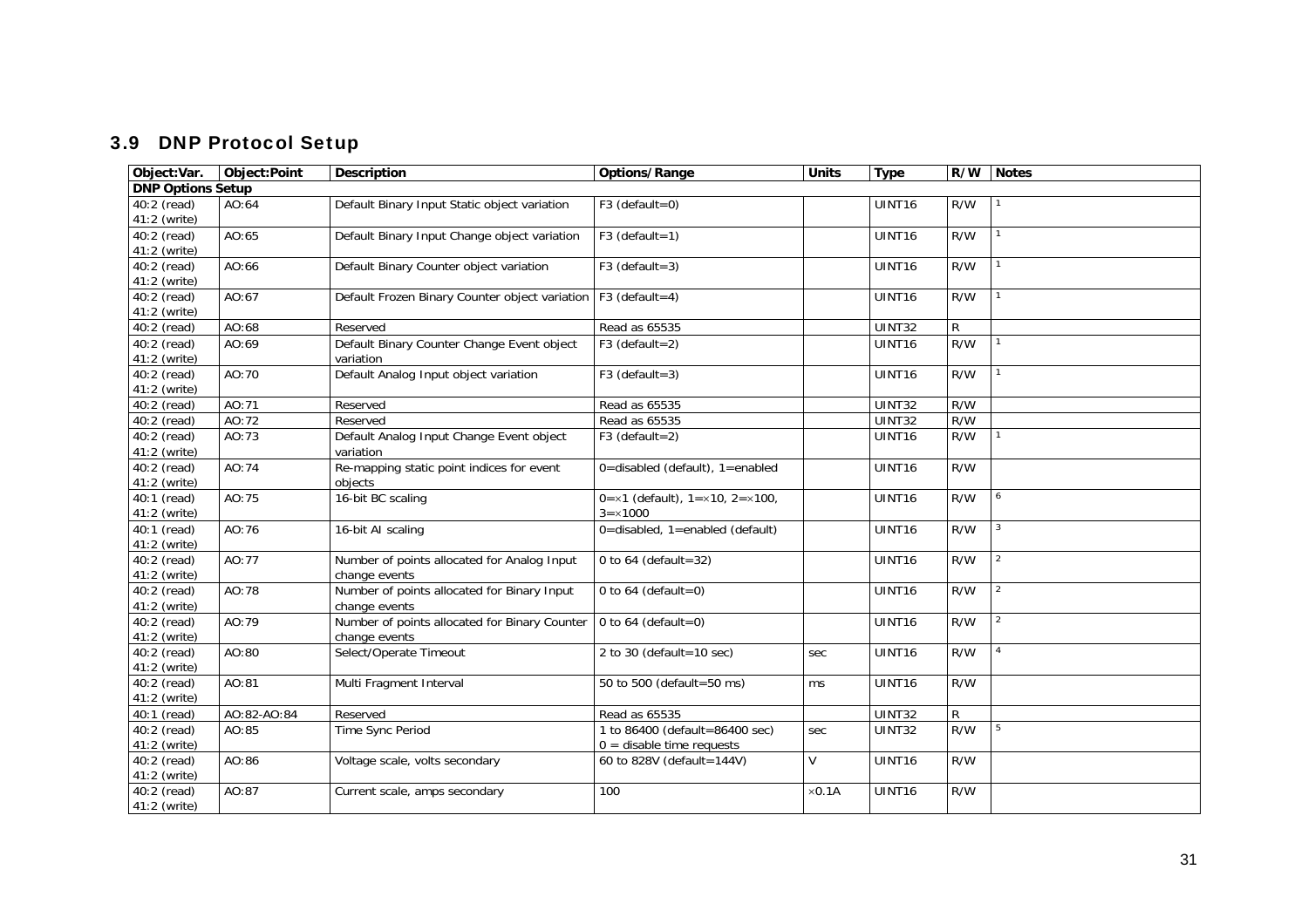| Object:Var.                     | <b>Object:Point</b>                  | <b>Description</b>                           | Options/Range                                                                                                                                                                                                                                                                                                                                                                                                              | <b>Units</b> | <b>Type</b>        | R/W | <b>Notes</b>                                                                                                                         |
|---------------------------------|--------------------------------------|----------------------------------------------|----------------------------------------------------------------------------------------------------------------------------------------------------------------------------------------------------------------------------------------------------------------------------------------------------------------------------------------------------------------------------------------------------------------------------|--------------|--------------------|-----|--------------------------------------------------------------------------------------------------------------------------------------|
| <b>DNP Events Setup</b>         |                                      |                                              |                                                                                                                                                                                                                                                                                                                                                                                                                            |              |                    |     |                                                                                                                                      |
| 40:1(read)<br>41:1(write)       |                                      | Threshold/Deadband                           |                                                                                                                                                                                                                                                                                                                                                                                                                            |              | UINT32             | R/W | A hysteresis for the point return<br>threshold is 0.05Hz for frequency<br>and 2% of the operating threshold<br>for other points      |
| 40:1(read)<br>41:1(write)       |                                      | DNP point number                             | DNP point number available for the<br>selected object                                                                                                                                                                                                                                                                                                                                                                      |              | UINT32             | R/W |                                                                                                                                      |
| $40:2$ (read)<br>41:2(write)    |                                      | Event scan control field (bitmap)            | Bits 0-1 - DNP Object:<br>0=none, $1 = AI$ , $2 = BI$ , $3 = BC$<br>Bit 2 - Object change event scan:<br>$0 =$ event disabled, 1=enabled<br>Bits 5-6 - DNP event poll class:<br>$0 = Class 1, 1 = Class 2, 2 = Class 3$<br>Bit 7 - Event log on an event:<br>$0 =$ disabled, $1 =$ enabled<br>Bits 8-9 - Threshold/Deadband<br>relation:<br>$0 =$ Delta, 1=more than (over<br>threshold), 2=less than (under<br>threshold) |              | UINT16             | R/W | If Event log is enabled, the source<br>of a DNP event will be recorded to<br>the device Event log file as a<br>general Setpoint #17. |
|                                 | AO:896-AO:898                        | DNP Event #1                                 |                                                                                                                                                                                                                                                                                                                                                                                                                            |              |                    |     |                                                                                                                                      |
|                                 | AO:899-AO:901                        | DNP Event #2                                 |                                                                                                                                                                                                                                                                                                                                                                                                                            |              |                    |     |                                                                                                                                      |
|                                 |                                      |                                              |                                                                                                                                                                                                                                                                                                                                                                                                                            |              |                    |     |                                                                                                                                      |
|                                 | AO:1085-AO:1087                      | DNP Event #64                                |                                                                                                                                                                                                                                                                                                                                                                                                                            |              |                    |     |                                                                                                                                      |
|                                 | <b>DNP Class 0 Point Assignments</b> |                                              |                                                                                                                                                                                                                                                                                                                                                                                                                            |              |                    |     |                                                                                                                                      |
| 40:1(read)<br>41:1(write)       |                                      | DNP object and variation                     | F <sub>4</sub>                                                                                                                                                                                                                                                                                                                                                                                                             |              | UINT32             | R/W |                                                                                                                                      |
| $40:1$ (read)<br>$41:1$ (write) |                                      | Start point number                           | Start point number for the selected<br>object                                                                                                                                                                                                                                                                                                                                                                              |              | <b>UINT32</b>      | R/W |                                                                                                                                      |
| 40:2(read)<br>41:2(write)       |                                      | Number of points in a range                  | $0 - 128$                                                                                                                                                                                                                                                                                                                                                                                                                  |              | UINT <sub>16</sub> | R/W |                                                                                                                                      |
|                                 | AO:1152-AO:1154                      | DNP Class 0 Point Range 1                    |                                                                                                                                                                                                                                                                                                                                                                                                                            |              |                    |     |                                                                                                                                      |
|                                 | AO:1155-AO:1157                      | <b>DNP Class 0 Point Range 2</b>             |                                                                                                                                                                                                                                                                                                                                                                                                                            |              |                    |     |                                                                                                                                      |
|                                 |                                      |                                              |                                                                                                                                                                                                                                                                                                                                                                                                                            |              |                    |     |                                                                                                                                      |
|                                 |                                      | AO:1245-AO:1247   DNP Class 0 Point Range 32 |                                                                                                                                                                                                                                                                                                                                                                                                                            |              |                    |     |                                                                                                                                      |

#### **NOTES:**

<sup>1</sup> The default variation indicates the variation that is used for requests with qualifier code 06 (variation 0) when no specific variation is requested by a master station.

<sup>2</sup> The sum of all points allocated for change event objects should not exceed 64. If no points are allocated for change events, the report-by-exception mode is not supported.

<span id="page-31-1"></span><span id="page-31-0"></span>4 The Select Before Operate command causes the device to start a timer. The following Operate command must be sent before the value specified by the Select/Operate Timeout expires.

<sup>&</sup>lt;sup>3</sup> Scaling 16-bit AI objects (see Section 2.2.5) lets accommodate 32-bit analog input readings to 16-bit object format. Scaling is enabled by default. It is not applied to 32-bit AI objects (object 30, variations 1 and 3).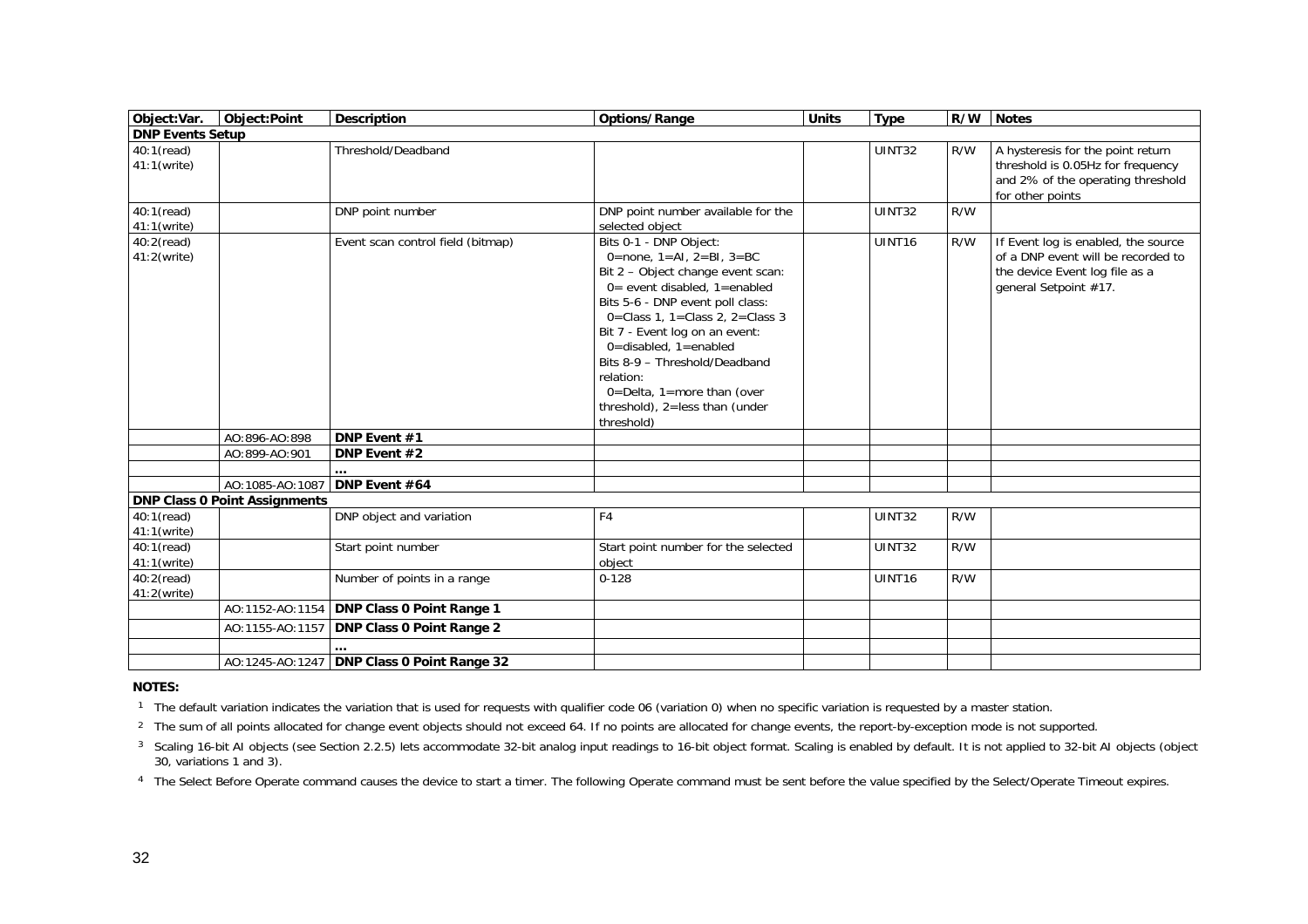- $^5$  The device requests time synchronization by bit 4 in the first octet of the internal indication word being set when the time specified by the Time Sync Period elapses. The master should synchronize the time in the device by writing the Time and Date object. The meter does not request time synchronization if the Time Sync Period is set to 0.
- 6 Scaling 16-bit Binary Counters (see Section 2.2.6) allows changing a counter unit in powers of 10 to accommodate a 32-bit counter value to 16-bit BC object format.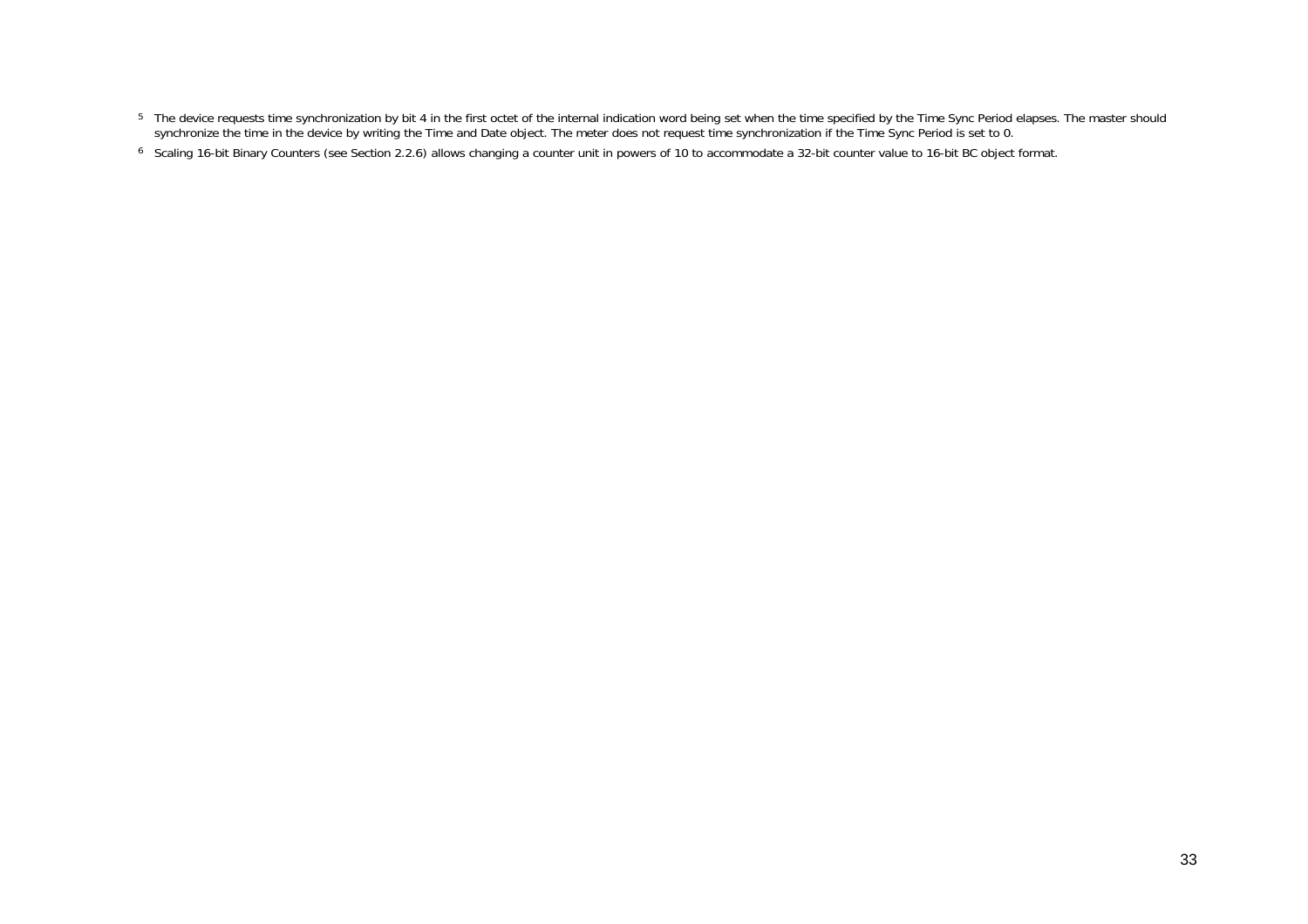## <span id="page-33-0"></span>4 Data Scales and Units

<span id="page-33-1"></span>

| Code              | Condition      | Value                                                                 | Range                              | <b>Notes</b> |
|-------------------|----------------|-----------------------------------------------------------------------|------------------------------------|--------------|
| Data Scales       |                |                                                                       |                                    |              |
| Vmax              |                | Voltage scale × PT Ratio, V                                           |                                    | 2            |
| Imax              |                | Current Scale $\times$ CT Ratio <sup>1</sup> , A                      |                                    | 3            |
| 14 <sub>max</sub> |                | Current Scale $\times$ 14 CT Ratio <sup>1</sup> , A                   |                                    | 3            |
| Pmax              |                | Vmax $\times$ Imax $\times$ 2, W                                      |                                    | 4            |
| Fmax              |                | 100 Hz                                                                |                                    |              |
| Almin<br>Almax    | $+/-1mA$       | Almin = -AI full scale $\times$ 2<br>Almax = Al full scale $\times$ 2 |                                    |              |
|                   | $0-20mA$       | $Almin = Al$ zero scale<br>$Almax = Al full scale$                    |                                    |              |
|                   | $4-20mA$       | $Almin = Al$ zero scale<br>$Almax = Al full scale$                    |                                    |              |
|                   | $0-1mA$        | $Almin = Al$ zero scale<br>$Almax = Al full scale$                    |                                    |              |
| <b>Data Units</b> |                |                                                                       |                                    |              |
| U1                | PT Ratio $= 1$ | 0.1V                                                                  |                                    |              |
|                   | PT Ratio $> 1$ | 1 <sub>V</sub>                                                        |                                    |              |
| U <sub>2</sub>    |                | 0.01 A                                                                | 0 to $2\times$ CT primary current  |              |
| U3                | PT Ratio $= 1$ | 1 W/Var/VA                                                            |                                    |              |
|                   | PT Ratio $> 1$ | 1 kW/kvar/kVA                                                         |                                    |              |
| U4                |                | 0.01 A                                                                | 0 to $10\times$ CT primary current |              |

<span id="page-33-2"></span>1 CT Ratio = CT primary current/CT secondary current

2 The default Voltage scale is 144V (120V +20%). You can change it via the Device Data Scale setup (see Section 3.1) or via the Device Options setup in PAS.

<sup>3</sup> The default Current scale is 2  $\times$  CT secondary current (2  $\times$  1A or 2  $\times$  5A depending on the order).

4 Pmax is rounded to whole kilowatts. With PT=1.0, if Pmax is greater than 9,999,000 W, it is truncated to 9,999,000 W.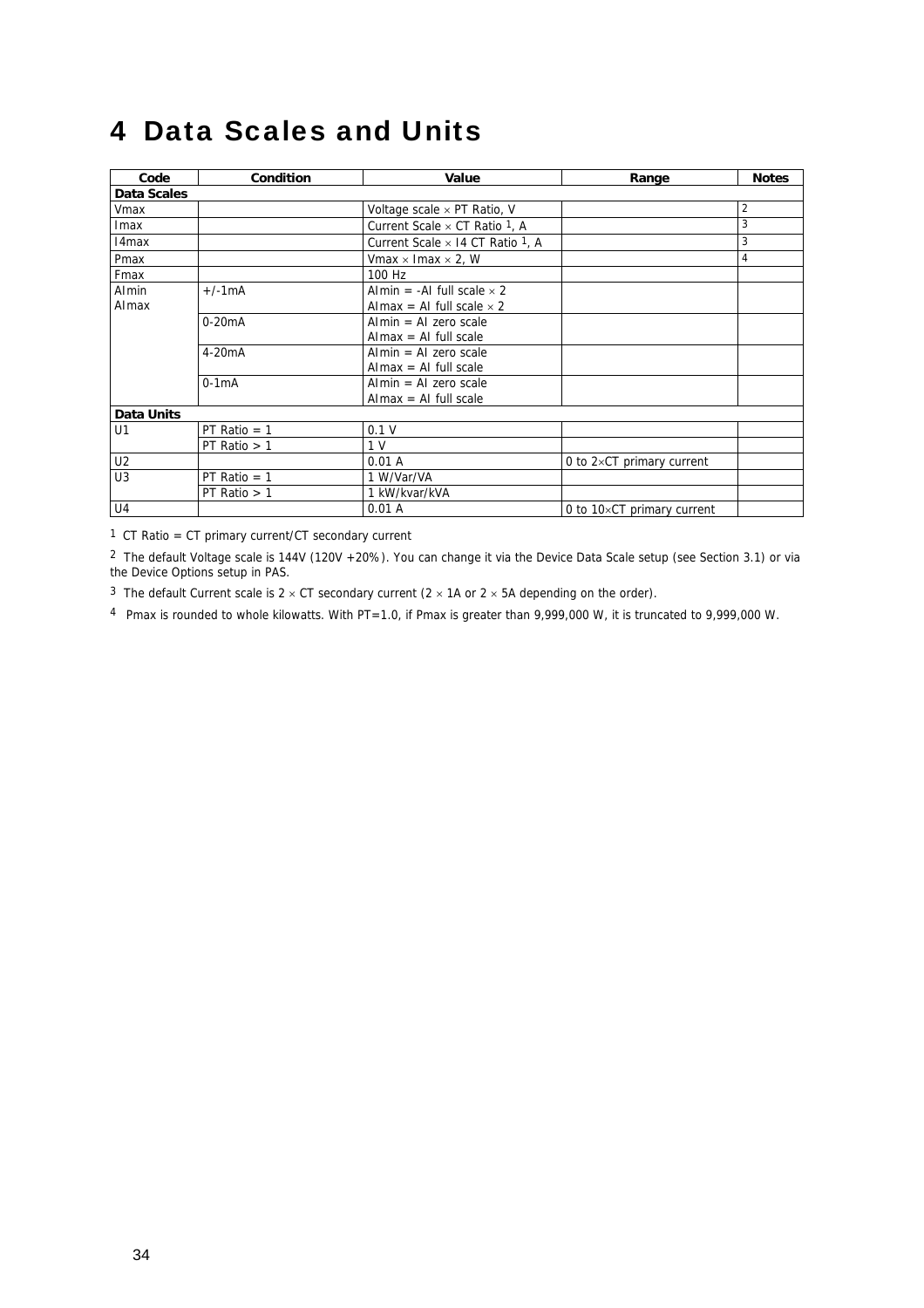# <span id="page-34-0"></span>5 Data Formats

<span id="page-34-3"></span><span id="page-34-2"></span><span id="page-34-1"></span>

| <b>Format Code</b>           | Value          | <b>Description</b>                                          | <b>Notes</b> |
|------------------------------|----------------|-------------------------------------------------------------|--------------|
| <b>Wiring Mode</b>           |                |                                                             |              |
| F <sub>1</sub>               | 0              | 3OP2 - 3-wire open delta using 2 CTs (2 element)            |              |
|                              | $\mathbf{1}$   | 4LN3 - 4-wire WYE using 3 PTs (3 element), line-to-         |              |
|                              |                | neutral voltage readings                                    |              |
|                              | 2              | 3DIR2 - 3-wire direct connection using 2 CTs (2 element)    |              |
|                              | 3              | 4LL3 - 4-wire WYE using 3 PTs (3 element), line-to-line     |              |
|                              |                | voltage readings                                            |              |
|                              | 4              | 3OP3 - 3-wire open delta using 3 CTs (2 1/2 element)        |              |
|                              | 5              | 3LN3 - 4-wire WYE using 2 PTs (2 1/2 element), line-to-     |              |
|                              |                | neutral voltage readings                                    |              |
|                              | 6              | 3LL3 - 4-wire WYE using 2 PTs (2 1/2 element), line-to-     |              |
|                              |                | line voltage readings                                       |              |
| <b>DNP Object Variations</b> |                |                                                             |              |
| F <sub>3</sub>               |                | <b>Static Binary Input Objects</b>                          |              |
|                              | 0              | Single-Bit Binary Input                                     |              |
|                              | 1              | <b>Binary Input With Status</b>                             |              |
|                              |                | <b>Binary Input Change Event Objects</b>                    |              |
|                              | 0              | Binary Input Change Without Time                            |              |
|                              | 1              | Binary Input Change With Time                               |              |
|                              |                | <b>Static Binary Counters</b>                               |              |
|                              | 0              | 32-bit Binary Counter                                       |              |
|                              | 1              | 32-bit Binary Counter Without Flag                          |              |
|                              | $\overline{2}$ | 16-bit Binary Counter<br>16-bit Binary Counter Without Flag |              |
|                              | 3              | <b>Binary Counter Change Events</b>                         |              |
|                              |                | 32-bit Counter Change Event Without Time                    |              |
|                              | 0<br>1         | 32-bit Counter Change Event With Time                       |              |
|                              | 2              | 16-bit Counter Change Event Without Time                    |              |
|                              | 3              | 16-bit Counter Change Event With Time                       |              |
|                              |                | <b>Frozen Binary Counters</b>                               |              |
|                              | 0              | 32-bit Frozen Counter                                       |              |
|                              | 1              | 32-bit Frozen Counter Without Flag                          |              |
|                              | $\overline{2}$ | 32-bit Frozen Counter With Time of Freeze                   |              |
|                              | 3              | 16-bit Frozen Counter                                       |              |
|                              | 4              | 16-bit Frozen Counter Without Flag                          |              |
|                              | 5              | 16-bit Frozen Counter With Time of Freeze                   |              |
|                              |                | <b>Static Analog Input Objects</b>                          |              |
|                              | 0              | 32-bit Analog Input                                         |              |
|                              | 1              | 32-bit Analog Input Without Flag                            |              |
|                              | 2              | 16-bit Analog Input                                         |              |
|                              | 3              | 16-bit Analog Input Without Flag                            |              |
|                              |                | <b>Analog Input Change Events</b>                           |              |
|                              | 0              | 32-bit Analog Change Event Without Time                     |              |
|                              | 1              | 32-bit Analog Change Event With Time                        |              |
|                              | $\overline{2}$ | 16-bit Analog Change Event Without Time                     |              |
|                              | 3              | 16-bit Analog Change Event With Time                        |              |
| <b>DNP Class 0 Objects</b>   |                |                                                             |              |
| F4                           | 0x1E01         | Analog Input 30:01                                          |              |
|                              | 0x1E02         | Analog Input 30:02                                          |              |
|                              | 0x1E03         | Analog Input 30:03                                          |              |
|                              | 0x1E04         | Analog Input 30:04                                          |              |
|                              | 0x2801         | Analog Output 40:01                                         |              |
|                              | 0x2802         | Analog Output 40:02                                         |              |
|                              | 0x0101         | Binary Input 01:01                                          |              |
|                              | 0x0102         | Binary Input 01:02                                          |              |
|                              | 0x1401         | Binary Counter 20:01                                        |              |
|                              | 0x0A01         | Binary Output 10:01                                         |              |
|                              | 0x0A01         | Binary Output Status 10:02                                  |              |
|                              | 0x1402         | Binary Counter 20:02                                        |              |
|                              | 0x1405         | Binary Counter 20:05                                        |              |
|                              | 0x1406         | Binary Counter 20:06                                        |              |
|                              | 0x1501         | Frozen Counter 21:01                                        |              |
|                              | 0x1502         | Frozen Counter 21:02                                        |              |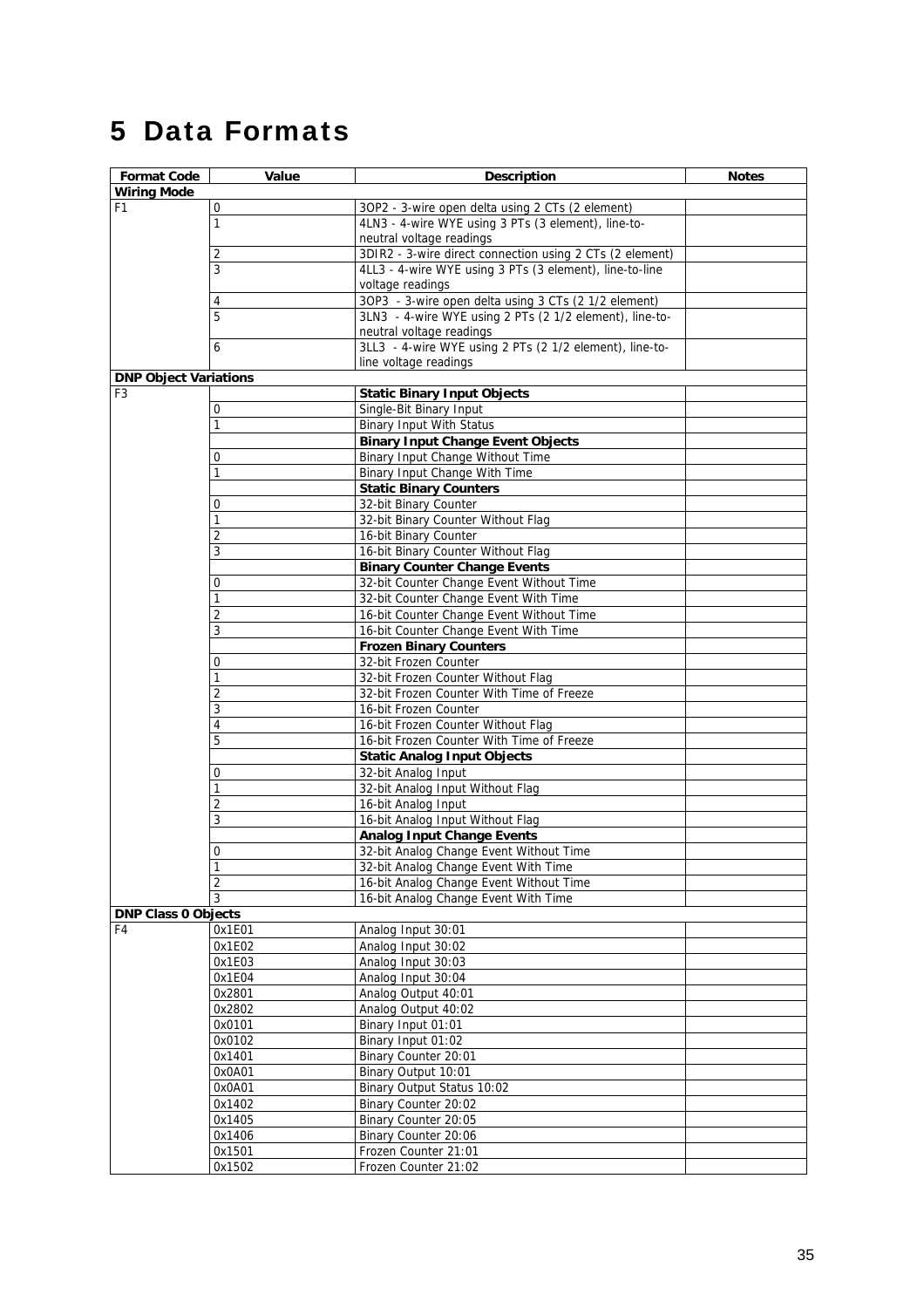| <b>Format Code</b> | Value  | <b>Description</b>   | <b>Notes</b> |
|--------------------|--------|----------------------|--------------|
|                    | 0x1505 | Frozen Counter 21:05 |              |
|                    | 0x1506 | Frozen Counter 21:06 |              |
|                    | 0x1509 | Frozen Counter 21:09 |              |
|                    | 0x150A | Frozen Counter 21:10 |              |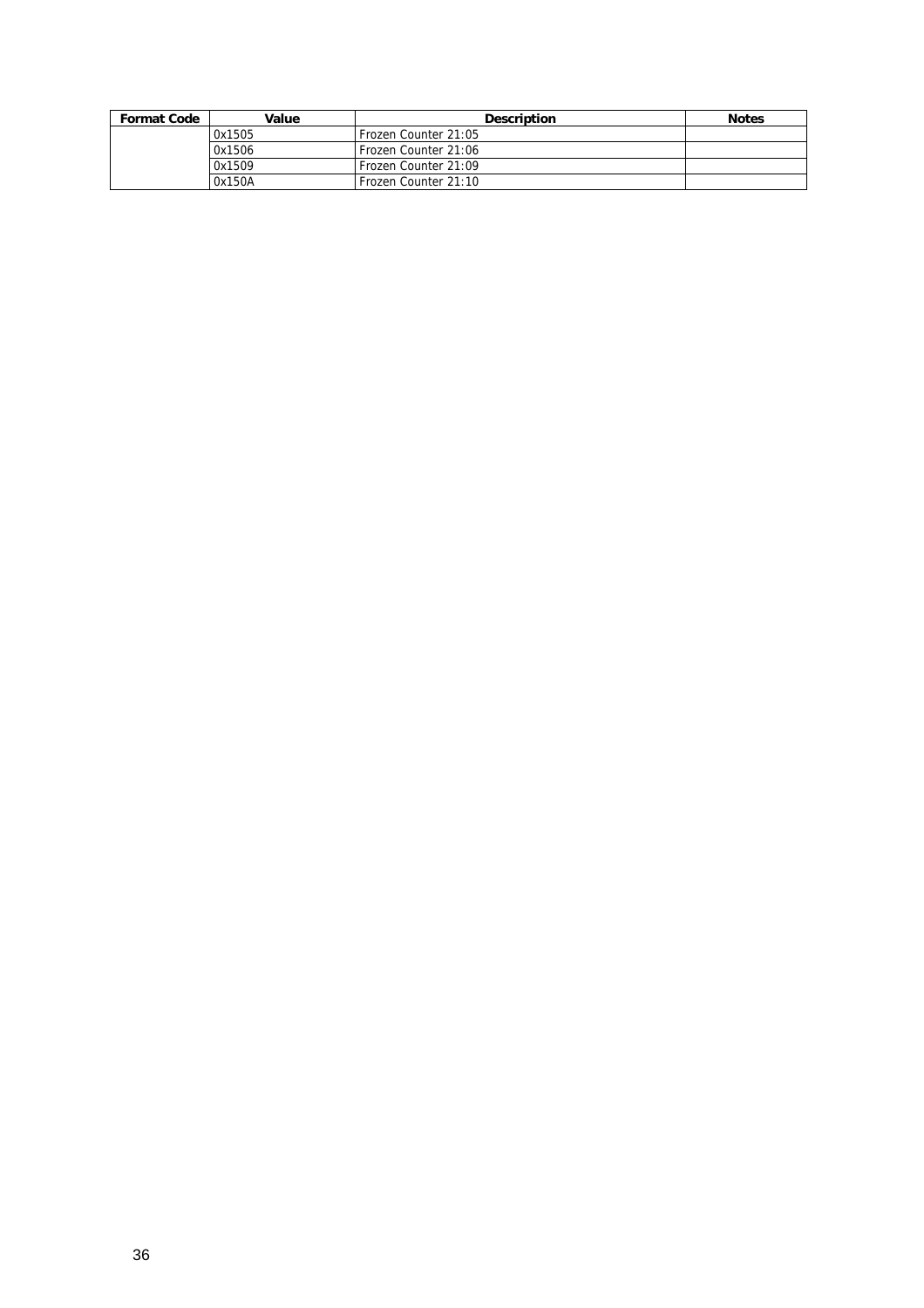# <span id="page-36-0"></span>APPENDIX A DNP Application Messages

The device is a DNP IED responding to external DNP Master requests. Table A-1 describes the EM920 application level responses to external requests, including object variations, functions, codes and qualifiers supported by the device. The object and formats are detailed in the DNP Basic 4 Documentation Set.

|        |                         | Object                                    |                         | Request                   |                         | Response                |
|--------|-------------------------|-------------------------------------------|-------------------------|---------------------------|-------------------------|-------------------------|
| Object | Variation               | <b>Description</b>                        | <b>Function</b><br>Code | Qualifier<br>Code         | <b>Function</b><br>Code | Qualifier<br>Code       |
| 01     | 0                       | Single Bit Binary Input                   | 1                       | B                         | 129                     | 01                      |
| 01     | $\mathbf{1}$            | Single Bit Binary Input                   | 1                       | A                         | 129                     | $\mathsf C$             |
| 01     | $\overline{2}$          | Binary Input with Status                  | $\mathbf{1}$            | Α                         | 129                     | $\overline{\mathsf{C}}$ |
| 02     | $\overline{0}$          | Binary Input Change                       | 1                       | 06                        | 129                     | 17,28                   |
| 02     | 1                       | Binary Input Change without Time          | 1                       | 07,08                     | 129                     | 17,28                   |
| 02     | $\overline{2}$          | Binary Input Change with Time             | 1                       | 07,08                     | 129                     | 17,28                   |
| 10     | 0                       | <b>Binary Output</b>                      | 1                       | B                         | 129                     | 01                      |
| 10     | $\mathbf{1}$            | <b>Binary Output</b>                      | 1                       | Α                         | 129                     | $\overline{C}$          |
| 10     | $\overline{2}$          | <b>Binary Output Status</b>               | 1                       | Α                         | 129                     | $\overline{C}$          |
| 12     | 1                       | Control Relay Output Block                | 3,4,5                   | Α                         | 129                     | $\mathsf{C}$            |
| 12     | 1                       | Control Relay Output Block                | 6                       | A                         | None                    | N/A                     |
| 20     | 0                       | <b>Binary Counter</b>                     | $\mathbf{1},$           | B                         | 129                     | 01                      |
|        |                         |                                           | 7, 9,                   | B                         | 129                     | N/R                     |
|        |                         |                                           | 8,10                    | B                         | 129                     | N/A                     |
| 20     | $\mathbf{1}$            | 32-bit Binary Counter                     | 1                       | A                         | 129                     | $\overline{\text{c}}$   |
| 20     | $\overline{\mathbf{c}}$ | 16-bit Binary Counter                     | 1                       | A                         | 129                     | $\mathsf C$             |
| 20     | 5                       | 32-bit Binary Counter without flag        | 1                       | Α                         | 129                     | $\mathsf C$             |
| 20     | 6                       | 16-bit Binary Counter without flag        | 1                       | A                         | 129                     | $\overline{c}$          |
| 21     | 0                       | Frozen Counter                            | 1                       | B                         | 129                     | 01                      |
| 21     | $\mathbf{1}$            | 32-bit Frozen Counter                     |                         |                           |                         |                         |
| 21     | $\overline{2}$          | 16-bit Frozen Counter                     |                         |                           |                         |                         |
| 21     | 5                       | 32-bit Frozen Counter with time of freeze |                         |                           |                         |                         |
| 21     | 6                       | 16-bit Frozen Counter with time of freeze |                         |                           |                         |                         |
| 21     | 9                       | 32-bit Frozen Counter without flag        |                         |                           |                         |                         |
| 21     | 10                      | 16-bit Frozen Counter without flag        |                         |                           |                         |                         |
| 22     | 0                       | Counter Change Event                      | 1                       | 06                        | 129                     | 17                      |
| 22     | 1                       | 32-bit Counter Change Event without Time  | 1                       | 07,08                     | 129                     | 17                      |
| 22     | 2                       | 16-bit Counter Change Event without Time  | 1                       | 07,08                     | 129                     | 17                      |
| 22     | $\overline{5}$          | 32-bit Counter Change Event with Time     | 1                       | 07,08                     | 129                     | 17                      |
| 22     | 6                       | 16-bit Counter Change Event with Time     | 1                       | 07,08                     | 129                     | 17                      |
| 30     | 0                       | Analog Input (respond like 30:3)          | 1                       | B                         | 129                     | 01                      |
| 30     | 1                       | 32-bit Analog Input                       | 1                       | Α                         | 129                     | $\overline{C}$          |
| 30     | $\overline{2}$          | 16-bit Analog Input                       | 1                       | A                         | 129                     | $\overline{c}$          |
| 30     | 3                       | 32-bit Analog Input without flag          | 1                       | A                         | 129                     | $\mathsf{C}$            |
| 30     | 4                       | 16-bit Analog Input without flag          | 1                       | Α                         | 129                     | C                       |
| 32     | 0                       | Analog Change Event                       | 1                       | 06                        | 129                     | 17                      |
| 32     | 1                       | 32-bit Analog Change Event without Time   | $\mathbf{1}$            | 07,08                     | 129                     | 17                      |
| 32     | $\overline{2}$          | 16-bit Analog Change Event without Time   | 1                       | 07,08                     | 129                     | 17                      |
| 32     | 3                       | 32-bit Analog Change Event with Time      | 1                       | 07,08                     | 129                     | 17                      |
| 32     | 4                       | 16-bit Analog Change Event with Time      | 1                       | 07,08                     | 129                     | 17                      |
| 40     | $\overline{0}$          | Analog Output Status (respond like 40:1)  | $\overline{1}$          | $\overline{\mathsf{B}}$   | 129                     | 01                      |
| 40     | 1                       | 32-bit Analog Output Status               | 1                       | A                         | 129                     | $\overline{\mathrm{c}}$ |
| 40     | 2                       | 16-bit Analog Output Status               | 1                       | Α                         | 129                     | $\mathsf C$             |
| 41     | 1                       | 32-bit Analog Output Block                | 3, 4, 5                 | A                         | 129                     | $\overline{\text{c}}$   |
| 41     | $\overline{c}$          | 16-bit Analog Output Block                | 3, 4, 5                 | A                         | 129                     | $\overline{\mathrm{c}}$ |
| 41     | 1                       | 32-bit Analog Output Block                | 6                       | A                         | None                    | N/A                     |
| 41     | $\overline{2}$          | 16-bit Analog Output Block                | 6                       | A                         | None                    | N/A                     |
| 50     | 1                       | Time and Date 1                           | 1,2                     | $\boldsymbol{\mathsf{A}}$ | 129                     | $\overline{\mathrm{c}}$ |
| 60     | $\mathbf{1}$            | Class 0                                   | 1                       | B                         | 129                     | 01                      |
| 60     | $\overline{c}$          | Class 1                                   | 1                       | 06,07,08                  | 129                     | 17                      |
| 60     | $\overline{3}$          | Class 2                                   | 1                       | 06,07,08                  | 129                     | $17\,$                  |
| 60     | $\overline{4}$          | Class 3                                   | 1                       | 06,07,08                  | 129                     | 17                      |

#### **Table A-1 Application Responses**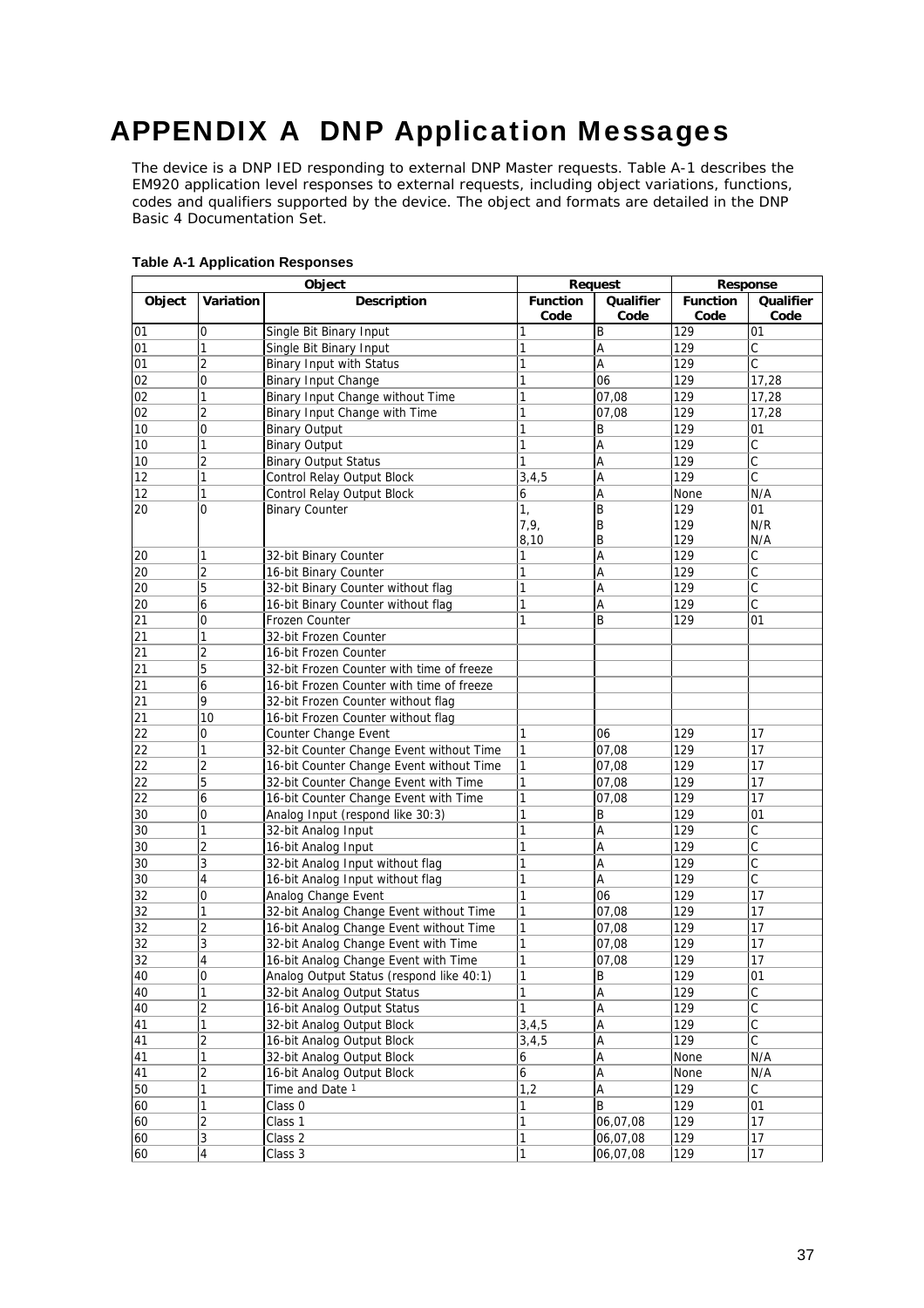|               | <b>Object</b> |                                               |                 | Reauest   | Response        |           |
|---------------|---------------|-----------------------------------------------|-----------------|-----------|-----------------|-----------|
| <b>Object</b> | Variation     | <b>Description</b>                            | <b>Function</b> | Qualifier | <b>Function</b> | Qualifier |
|               |               |                                               | Code            | Code      | Code            | Code      |
| 80            |               | Internal indication 2                         |                 |           | 129             |           |
| N/A           | N/A           | Cold Restart <sup>3</sup> (respond Obj. 52:2) |                 | N/A       | 129             | 107       |
| N/A           | N/A           | Delay Measurement (respond Obj. 52:2)         | 23              | N/A       | 129             | 07        |

<sup>1</sup> For this object, the quantity specified in the request must be exactly 1or an index of 0, as there is only one instance of this object defined in the device.

2 For this object, the qualifier code must specify an index 7 only.

3 Respond with time object 50 variation 2 indicating time until device availability.

Qualifier Hex Codes for each category:

A - 00,01,03,04,07,17,27,08,18,28

B - 06 only

C - Qualifier echo

D - 00,01,03,04,17,27,18,28

N/A - Not Available

N/R - Null Response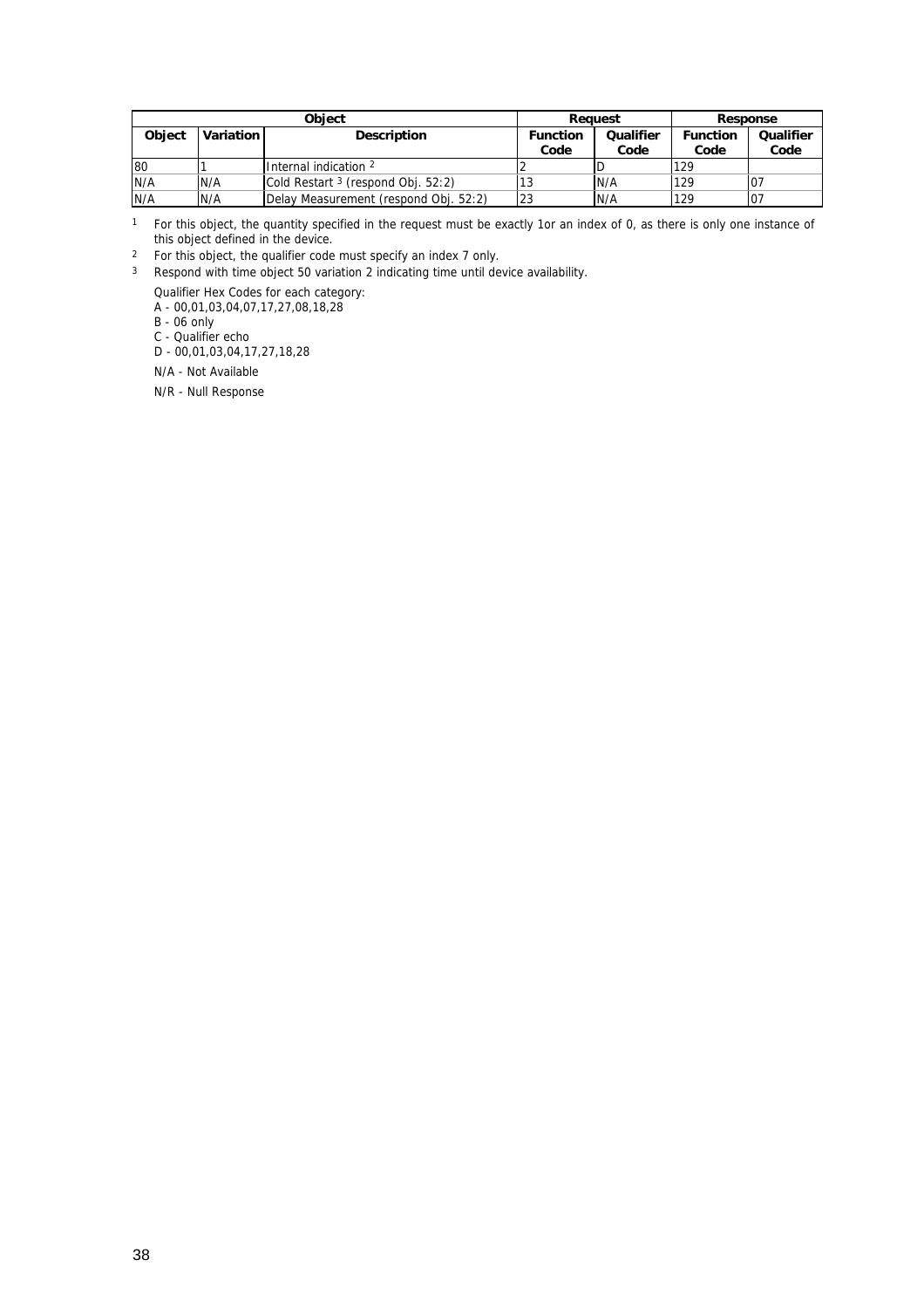# <span id="page-38-0"></span>Appendix B DNP Device Profile

| DNP <sub>3</sub>                                                                                                                                                                                                                                                                                                                                       |                                                                                                    |  |  |  |  |
|--------------------------------------------------------------------------------------------------------------------------------------------------------------------------------------------------------------------------------------------------------------------------------------------------------------------------------------------------------|----------------------------------------------------------------------------------------------------|--|--|--|--|
| <b>DEVICE PROFILE DOCUMENT</b>                                                                                                                                                                                                                                                                                                                         |                                                                                                    |  |  |  |  |
|                                                                                                                                                                                                                                                                                                                                                        | This document must be accompanied by a table having the following headings:                        |  |  |  |  |
| Object Group                                                                                                                                                                                                                                                                                                                                           | <b>Request Function Codes</b><br><b>Response Function Codes</b>                                    |  |  |  |  |
| <b>Object Variation</b><br><b>Request Qualifiers</b>                                                                                                                                                                                                                                                                                                   | <b>Response Qualifiers</b>                                                                         |  |  |  |  |
| Object Name (optional)                                                                                                                                                                                                                                                                                                                                 |                                                                                                    |  |  |  |  |
| Vendor Name: SATEC Ltd.                                                                                                                                                                                                                                                                                                                                |                                                                                                    |  |  |  |  |
| Device Name: Powermeter Series EM920                                                                                                                                                                                                                                                                                                                   |                                                                                                    |  |  |  |  |
| <b>Highest DNP Level Supported:</b>                                                                                                                                                                                                                                                                                                                    | Device Function:                                                                                   |  |  |  |  |
| For Requests<br>L <sub>2</sub>                                                                                                                                                                                                                                                                                                                         | □ Master<br>$\blacksquare$ Slave                                                                   |  |  |  |  |
| For Responses L2                                                                                                                                                                                                                                                                                                                                       |                                                                                                    |  |  |  |  |
| Device supports READ of each object using either all points (Qualifier = 6) or specific<br>points using qualifier defined in Basic 4 Documentation Set: 00, 01, 03, 04, 07, 17,<br>27, 08, 18, 28. Control Relay Block requires specific parameters described in this<br>manual. Treats range field of qualifier 07 and 08 to mean point range [0N-1]. |                                                                                                    |  |  |  |  |
| Maximum Data Link Frame Size<br>(octets):                                                                                                                                                                                                                                                                                                              | Maximum Application Fragment Size<br>(octets):                                                     |  |  |  |  |
| Transmitted<br>292                                                                                                                                                                                                                                                                                                                                     | Transmitted<br>2048                                                                                |  |  |  |  |
| Received<br>292                                                                                                                                                                                                                                                                                                                                        | Received<br>249                                                                                    |  |  |  |  |
| Maximum Data Link Retries:                                                                                                                                                                                                                                                                                                                             | Maximum Application Layer Retries:<br>$\blacksquare$ None<br>□ Configurable, range ____ to _______ |  |  |  |  |
| $\blacksquare$ None                                                                                                                                                                                                                                                                                                                                    |                                                                                                    |  |  |  |  |
| $\Box$ Fixed<br>at                                                                                                                                                                                                                                                                                                                                     |                                                                                                    |  |  |  |  |
| $\Box$ Configurable, range $\_\_$<br>$\mathsf{to}$                                                                                                                                                                                                                                                                                                     | (Fixed is not permitted)                                                                           |  |  |  |  |
| Requires Data Link Layer Confirmation:                                                                                                                                                                                                                                                                                                                 |                                                                                                    |  |  |  |  |
| $\blacksquare$ Never                                                                                                                                                                                                                                                                                                                                   |                                                                                                    |  |  |  |  |
| $\square$ Always                                                                                                                                                                                                                                                                                                                                       |                                                                                                    |  |  |  |  |
| □ Sometimes<br>If 'Sometimes', when?                                                                                                                                                                                                                                                                                                                   |                                                                                                    |  |  |  |  |
| □ Configurable                                                                                                                                                                                                                                                                                                                                         |                                                                                                    |  |  |  |  |
|                                                                                                                                                                                                                                                                                                                                                        | Requires Application Layer Confirmation:                                                           |  |  |  |  |
| $\square$ Never                                                                                                                                                                                                                                                                                                                                        |                                                                                                    |  |  |  |  |
| □ Always (not recommended)                                                                                                                                                                                                                                                                                                                             |                                                                                                    |  |  |  |  |
|                                                                                                                                                                                                                                                                                                                                                        | ■ When reporting Event Data (Slave devices only)                                                   |  |  |  |  |
|                                                                                                                                                                                                                                                                                                                                                        | $\Box$ When sending multi-fragment responses (Slave devices only)                                  |  |  |  |  |
| $\square$ Sometimes                                                                                                                                                                                                                                                                                                                                    |                                                                                                    |  |  |  |  |
| □ Configurable                                                                                                                                                                                                                                                                                                                                         |                                                                                                    |  |  |  |  |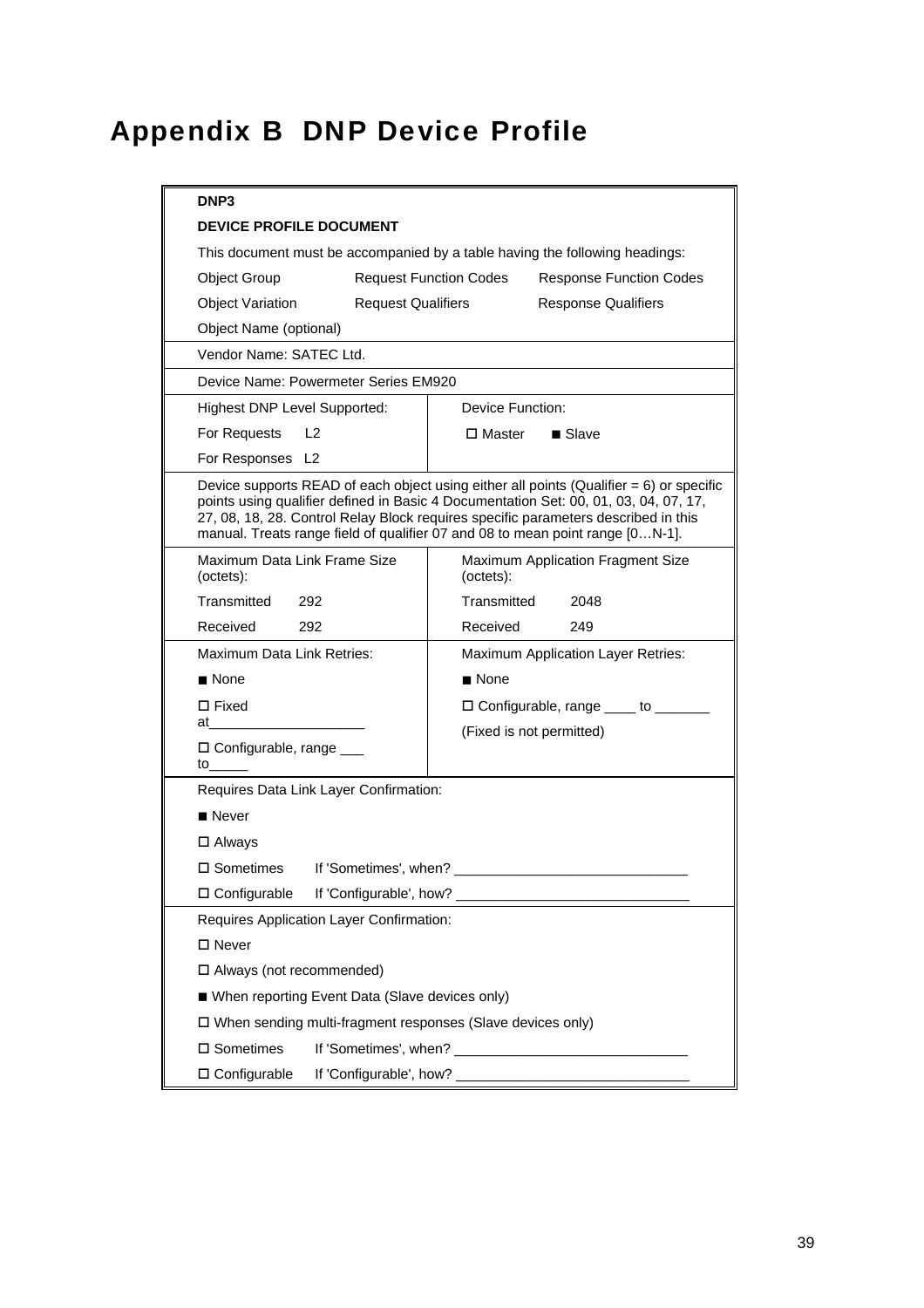Device Profile Document (continued)

|  | Timeouts while waiting for:                                                                                                                                                                                                                                                        |  |                                       |                                                                                                               |                     |  |
|--|------------------------------------------------------------------------------------------------------------------------------------------------------------------------------------------------------------------------------------------------------------------------------------|--|---------------------------------------|---------------------------------------------------------------------------------------------------------------|---------------------|--|
|  | Data Link Confirm                                                                                                                                                                                                                                                                  |  |                                       | ■ None ロ Fixed at ________ ロ Variable ロ Configurable                                                          |                     |  |
|  | Complete Appl.<br>Fragment                                                                                                                                                                                                                                                         |  |                                       | ■ None ロ Fixed at ________ ロ Variable ロ Configurable                                                          |                     |  |
|  | Application Confirm $\Box$ None Fixed at $\underline{5 \text{ sec}}$ $\Box$ Variable $\Box$ Configurable                                                                                                                                                                           |  |                                       |                                                                                                               |                     |  |
|  | Complete Appl.<br>Response<br>Others                                                                                                                                                                                                                                               |  |                                       | ■ None ロ Fixed at ________ ロ Variable ロ Configurable                                                          |                     |  |
|  | Timeouts between fragments of the multi-fragment responses. Configurable:                                                                                                                                                                                                          |  |                                       |                                                                                                               |                     |  |
|  | 50-500 ms (50 ms by default).                                                                                                                                                                                                                                                      |  |                                       |                                                                                                               |                     |  |
|  | Attach explanation if 'Variable' or 'Configurable' was checked for any timeout                                                                                                                                                                                                     |  |                                       |                                                                                                               |                     |  |
|  | Sends/Executes Control Operations:                                                                                                                                                                                                                                                 |  |                                       |                                                                                                               |                     |  |
|  | WRITE Binary Outputs ■ Never ロ Always                                                                                                                                                                                                                                              |  |                                       | $\square$ Sometimes                                                                                           | □ Configurable      |  |
|  | SELECT/OPERATE                                                                                                                                                                                                                                                                     |  | $\Box$ Never Always                   | $\square$ Sometimes                                                                                           | $\Box$ Configurable |  |
|  | <b>DIRECT OPERATE</b>                                                                                                                                                                                                                                                              |  | $\Box$ Never Always                   | □ Sometimes                                                                                                   | □ Configurable      |  |
|  | <b>DIRECT OPERATE -</b>                                                                                                                                                                                                                                                            |  |                                       |                                                                                                               |                     |  |
|  | NO ACK                                                                                                                                                                                                                                                                             |  | $\Box$ Never Always                   | $\square$ Sometimes                                                                                           | □ Configurable      |  |
|  | Count $> 1$                                                                                                                                                                                                                                                                        |  | $\blacksquare$ Never $\square$ Always | □ Sometimes                                                                                                   | □ Configurable      |  |
|  | Pulse On                                                                                                                                                                                                                                                                           |  | $\Box$ Never $\Box$ Always            | Sometimes <sup>1,4</sup> $\Box$ Configurable                                                                  |                     |  |
|  | Pulse Off                                                                                                                                                                                                                                                                          |  | $\blacksquare$ Never $\Box$ Always    | $\square$ Sometimes <sup>4</sup>                                                                              | □ Configurable      |  |
|  | Latch On                                                                                                                                                                                                                                                                           |  | $\Box$ Never $\Box$ Always            | $\blacksquare$ Sometimes <sup>2</sup>                                                                         | □ Configurable      |  |
|  | Latch Off                                                                                                                                                                                                                                                                          |  | $\Box$ Never $\Box$ Always            | $\blacksquare$ Sometimes <sup>3</sup>                                                                         | □ Configurable      |  |
|  | Queue                                                                                                                                                                                                                                                                              |  | Never $\Box$ Always                   | $\square$ Sometimes                                                                                           | □ Configurable      |  |
|  | <b>Clear Queue</b>                                                                                                                                                                                                                                                                 |  | $\Box$ Never $\Box$ Always            | $\blacksquare$ Sometimes <sup>4</sup>                                                                         | □ Configurable      |  |
|  | Select timeout period is configurable: 2s to 30s<br>1<br>used to activate the Reset function associated with points 0 to 21<br>2, 3, 4 used to control Relays associated with points 80 to 81<br>3<br>used to reset the self-check alarm registers associated with points 64 to 75 |  |                                       |                                                                                                               |                     |  |
|  | Reports Binary Input Change Events<br>when no specific variation requested:<br>$\square$ Never<br>$\Box$ Only time-tagged<br>□ Only non-time-tagged<br>■ Configurable to send both, one or<br>the other (attach explanation)                                                       |  |                                       | Reports time-tagged Binary Input<br>Change Events when no specific<br>variation requested:<br>$\square$ Never |                     |  |
|  |                                                                                                                                                                                                                                                                                    |  |                                       | <b>Binary Input Change With Time</b>                                                                          |                     |  |
|  |                                                                                                                                                                                                                                                                                    |  |                                       | □ Binary Input Change With Relative<br>Time                                                                   |                     |  |
|  | Configurable to send one or the other.                                                                                                                                                                                                                                             |  |                                       | $\square$ Configurable (attach explanation)                                                                   |                     |  |